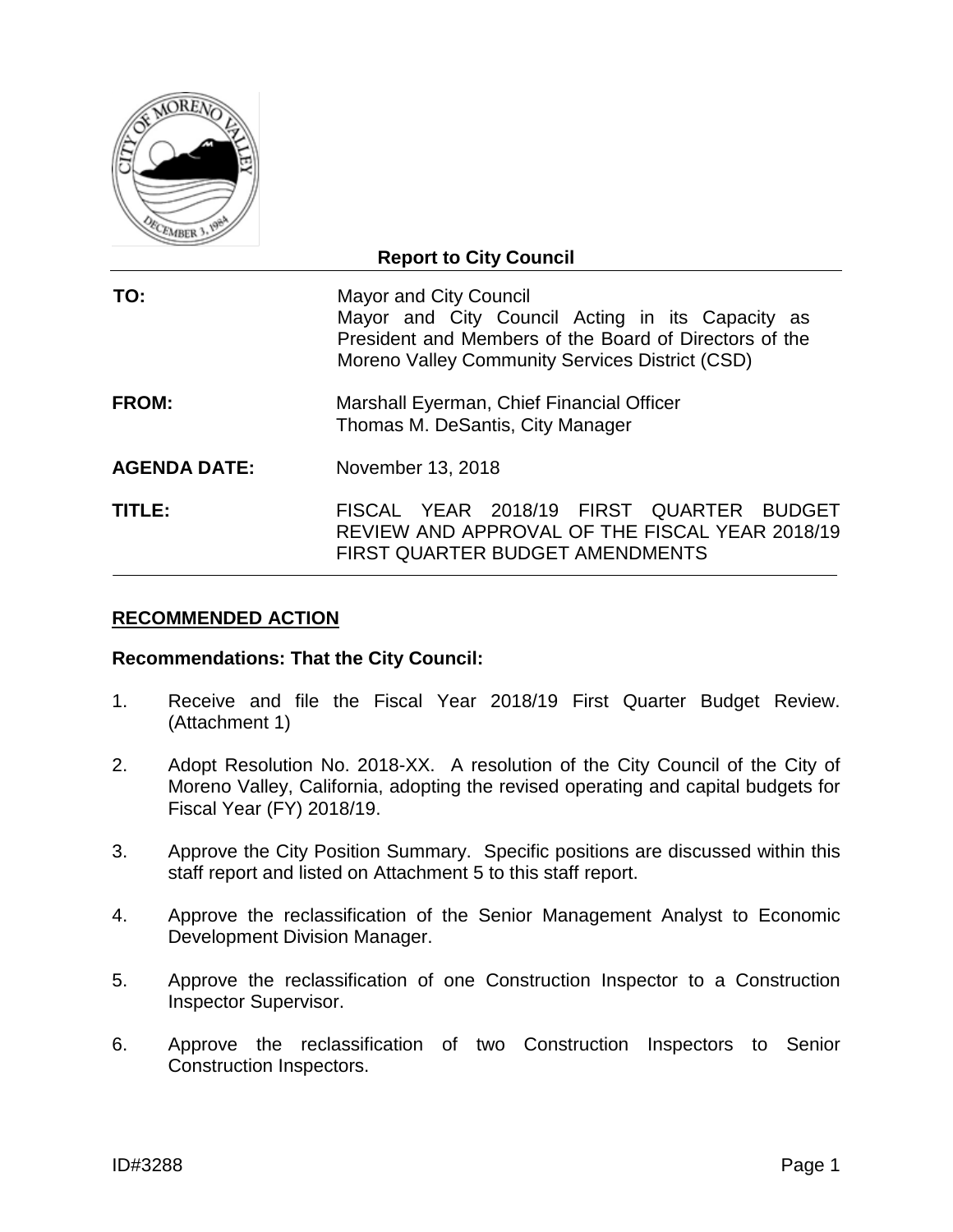7. Approve the Job Class Specifications for the Economic Development Department Program Manager and the Construction Inspector Supervisor.

## **Recommendations: That the CSD:**

1. Adopt Resolution No. CSD 2018-XX. A resolution of the Moreno Valley Community Services District of the City of Moreno Valley, California, adopting the revised operating and capital budget for FY 2018/19.

## **SUMMARY**

This report provides the First Quarter Budget Report which updates the Mayor and City Council regarding current year financial trends and provides the Fiscal Year (FY) 2018/19 First Quarter Budget Review through September 30, 2018. This report also requests the approval of recommended amendments to FY 2018/19 revenues and expenditures, along with recommended position reclassifications.

## **DISCUSSION**

On May 2, 2017, the City Council adopted the Two-Year Budget for Fiscal Years 2017/18 and 2018/19. The budget included all component units of the City, including the General Fund, Community Services District, Housing Authority and Successor Agency. During the two-year budget period, the City Council will be updated of the City's financial condition through the process of Quarterly Budget Reviews. This ongoing process ensures a forum to review expenditure and revenue changes from the estimates made in the budget document. Additionally, any significant changes in projected revenue or unanticipated expenditures that may occur will be presented to the City Council.

This report provides the FY 2018/19 First Quarter Review for the first three months, July thru September. The First Quarter Budget Review will focus primarily on the City's General Fund. This review will also present three months of operational results from other key funds.

The City Council's direction of "Maintain a Balanced General Fund Budget" serves as a foundation for the fiscal status of City operations. Ongoing funding is directed to sustain ongoing operational expenses; one-time funding is directed toward one-time expenditures. This report identifies the budget adjustments as recommended by the City Manager.

## **FISCAL YEAR 2018/19 FIRST QUARTER REVIEW:**

This First Quarter Report updates the Mayor and City Council regarding current year financial trends and provides the opportunity for the City Council to review the recommended actions as they relate to revenues and expenditures.

## General Fund Revenue Update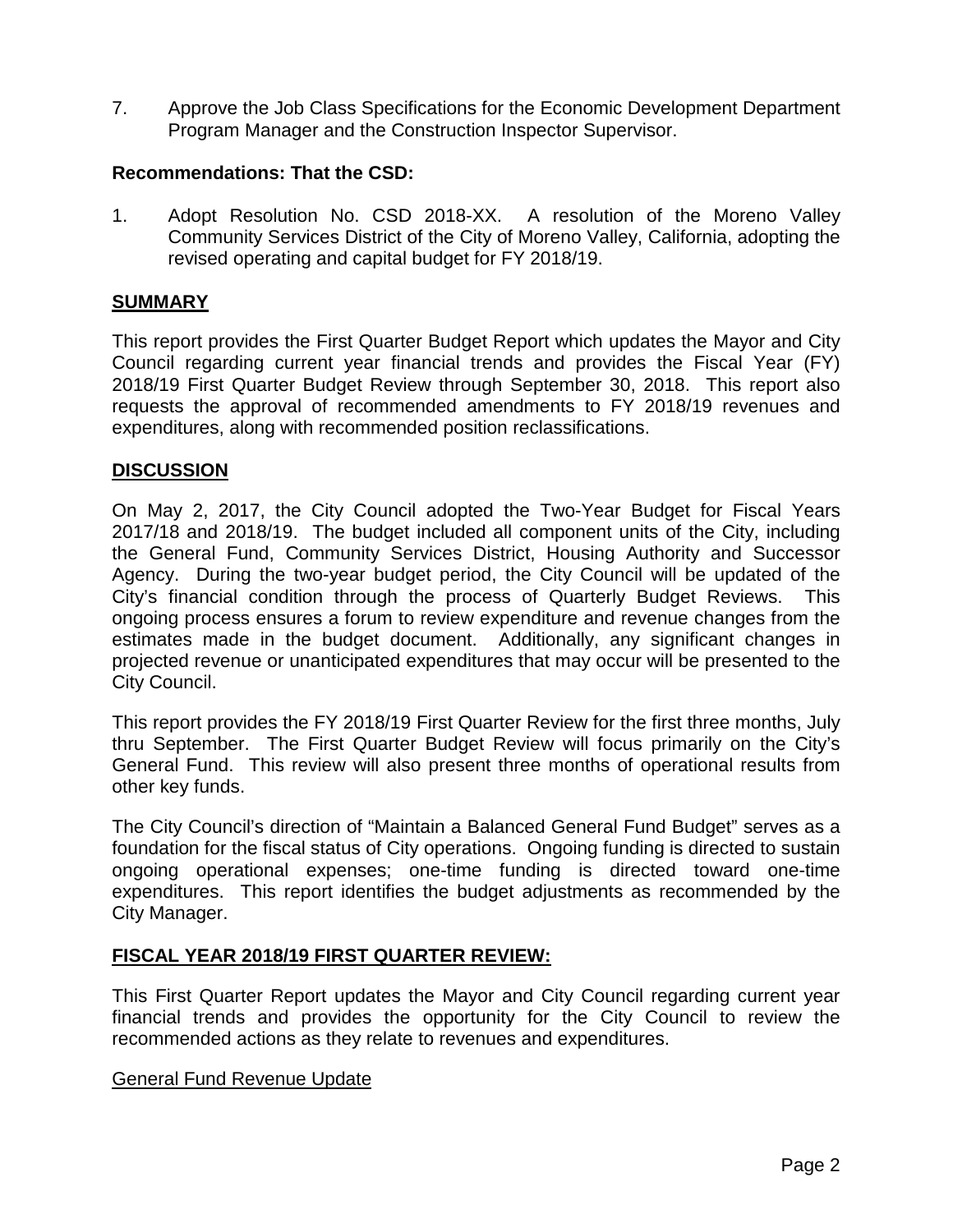Revenue receipts do not follow an even schedule. Although 25% of the fiscal year has elapsed, based on historic trends revenues are estimated to be at approximately 10% of the budgeted amount. Actual revenues received are currently 13% of budget. As the FY 2018/19 revenue estimates were developed prior to the adoption of the budget on May 2, 2017, the revenue estimates may require adjustments based on the FY 2017/18 projected actuals. With the first year of the two-year budget completed, revenue collections have exceeded the original estimated revenue, requiring an increase of \$781,359. Although there will be variances in some of the amounts budgeted, the total is expected to remain within 1% of the amended budget for the year. It should be noted that the lag in timing of revenue receipts helps illustrate the need for an operating cash reserve throughout each fiscal year.

## General Fund Expenditure Update

Although not all expenditures follow a straight-line spending pattern, operating expenditures should track close to within 25% of budget for the year at the end of the first three months. As of September 30, 2018, total General Fund expenditures were at 21%. This pace is within expectations for most activities in the General Fund.

## **FISCAL YEAR 2018/19 BUDGET ADJUSTMENTS**

The FY 2018/19 General Fund revenue budget, as amended, totals approximately \$107.5 million. Based on economic activity and revenue collections through September 2018, staff is recommending First Quarter budget increase of \$781,359 to approximately \$108.3 million.

The FY 2018/19 General Fund expenditures budget as currently amended, and excluding one-time expenditures from fund balance, totals approximately \$108.1. The recommended First Quarter budget changes increase expenditures by \$39,322 to \$108.1 million. This is primarily due to adjustments in completed project operating costs. *The fund continues to be structurally balanced, without the use of fund balance for ongoing operations.* The specific budget adjustments for the General Fund are summarized in Exhibit A attached to the City Council Resolutions recommended for approval.

| <b>Fund</b>     | Type<br>(Rev/Exp) | FY 2018/19<br>Amended<br><b>Budget</b> | <b>Proposed</b><br><b>Adjustments</b><br>(\$) | <b>Proposed</b><br><b>Adjustments</b><br>$(\% )$ | 2018/19<br>FY<br>Amended<br>Budget (1) |
|-----------------|-------------------|----------------------------------------|-----------------------------------------------|--------------------------------------------------|----------------------------------------|
| General<br>Fund | Rev               | \$107,538,982                          | \$781,359                                     | $1\%$                                            | \$108,320,341                          |
| General<br>Fund | Exp               | \$108,100,964                          | \$39,322                                      | $1\%$                                            | \$108,140,286                          |
| Net Total (2)   |                   | (\$562,982)                            | \$742,037                                     |                                                  | \$180,055                              |

1. Does not reflect \$180,049 in net carryovers approved by Council October 16, 2018.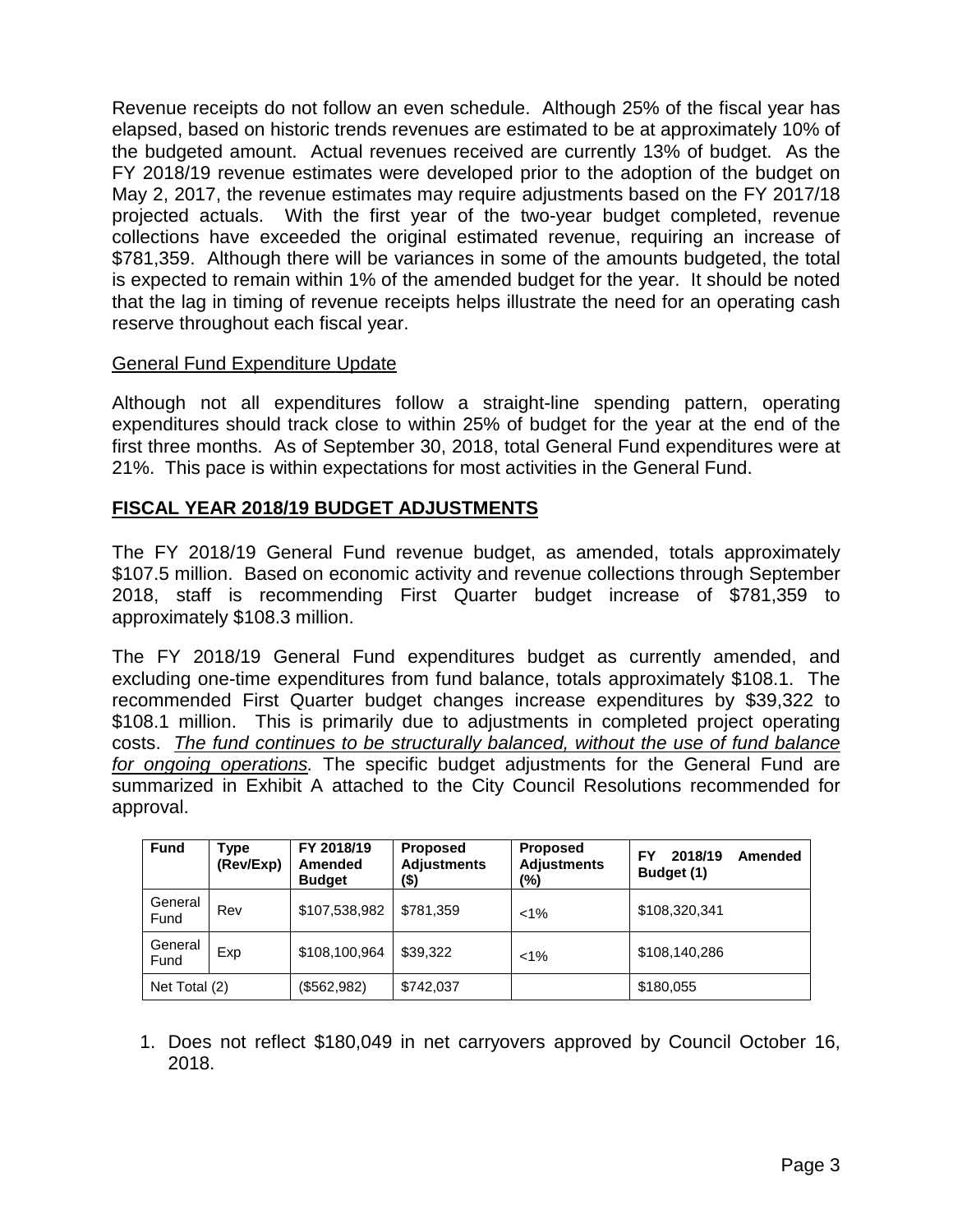2. Excludes one-time expenditures from fund balance. In FY 18/19, Council approved the use of General Fund fund balance of \$1,100,000 be allocated to street improvements.

## City Position Summary Action

The City Position Summary as amended by the City Council serves as an important internal control tool for City Council to establish authorized positions for the City while enabling staff to manage within the authorized and funded positions. The City Position Summary addresses career authorized positions and does not include temporary positions. As a result of operational changes, some positions are being requested to be adjusted based on current and projected demands for those positions and services. Staff recommends the following updates to the City Position Summary:

- Reclassify an Economic Development Senior Management Analyst position to an Economic Development Division Manager (C30 \$91,607 - \$128,976). This will bring the position in line with the duties currently being performed by this position and allow for greater economic development efforts within the City. Estimated costs of \$10,000 will be absorbed within the current budget and no additional funding is being requested.
- Reclassify one Construction Inspector to a Construction Inspector Supervisor (C25 \$71,776 - \$101,056) and two Construction Inspectors to two Senior Construction Inspectors (C23 \$65,103 - \$91,661). This reflects the results of recent classification studies, align with operational changes as well as demands for development and inspection services for both the City and Moreno Valley Utility. Estimated costs of \$20,000 will be absorbed within the current budget and no additional funding is being requested.

| <b>Department / Position Title</b>                                                                                                           |                | FY 2018/19<br><b>Adjustment</b> | <b>Requested</b><br><b>Budget</b><br><b>Amendment</b> |
|----------------------------------------------------------------------------------------------------------------------------------------------|----------------|---------------------------------|-------------------------------------------------------|
| Economic Development Department<br>Senior Management Analyst<br>Economic Development Division Manager *                                      | FT<br>FT       | (1)                             | \$0                                                   |
| <b>Public Works Department</b><br>Construction Inspector<br><b>Construction Inspector Supervisor</b><br><b>Senior Construction Inspector</b> | FT<br>FT<br>FT | (3)<br>$\overline{2}$           | \$0                                                   |
| <b>Total Adjustment</b>                                                                                                                      |                | 0                               | \$0                                                   |

\*Position may be currently under filled with an Economic Development Department Program Manager.

## Summaries of Major Fund Changes for FY 2018/19

The following provides a summary of some of the proposed budget adjustments to other major funds. A complete list of all changes is identified in Exhibit A to the Resolutions.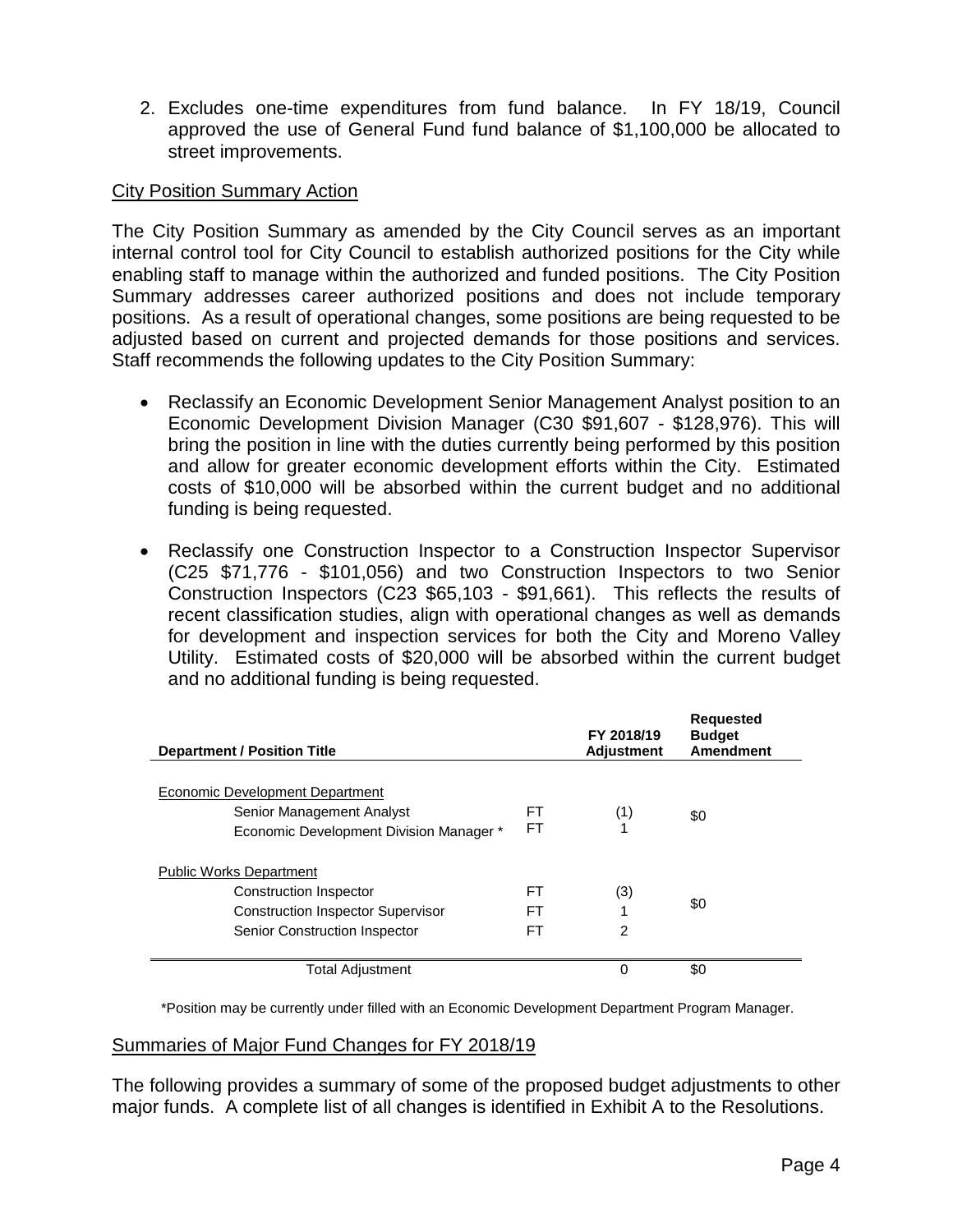## Community Development Block Grant (Fund 2512)

Based on the City Council adopted CDBG funding for sub recipients, adjustments are proposed to adjust certain Code and Facilities expenditures and revenues.

## Special Districts Funds (Funds 2006, 2050, 5012, 5014, 5110, 5111, 5112, 5114)

Adjusting revenue to match parcel charge/special taxes applied to Riverside County Property Tax Roll. Additional adjustments are requested for the ongoing reinvestment of restricted funds into maintenance and repairs.

## **ALTERNATIVES**

- 1. Approve Recommended Actions as set forth in this staff report, including the approval of the budget adjustments for FY 2018/19, as presented in Exhibit A. The approval of these items will allow for ongoing activities to be carried out in the current fiscal year and the City is able to modify budgets and operations as necessary through this quarterly review, while retaining a structurally balanced General Fund budget. *Staff recommends this alternative.*
- 2. Do not approve proposed Recommended Actions as set forth in this staff report, including the resolutions adopting the budget adjustments to the FY 2018/19 budget, as presented in Exhibit A. *Staff does not recommend this alternative.*

## **FISCAL IMPACT**

The City's Operating and Capital Budgets provide the funding and expenditure plan for all funds. As such, they serve as the City's financial plan for the fiscal year. The fiscal impacts for the proposed budget amendments and carryovers are identified in Exhibit A to the City Resolution.

## **NOTIFICATION**

Publication of the agenda.

## **PREPARATION OF STAFF REPORT**

Stephanie Cuff and the Current of the Current Analyst Chief Financial Officer Marshall Eyerman<br>
Management Analyst Chief Einancial Officer Chief Einancial Officer Chief Einancial Officer Chief Einancial Of

Concurred By:  $\blacksquare$ Brian Mohan **Thomas M. DeSantis**<br>
Financial Resources Division Manager<br>
Thomas M. DeSantis<br>
City Manager Financial Resources Division Manager

# **CITY COUNCIL GOALS**

Prepared By: Department Head Approval: Chief Financial Officer/City Treasurer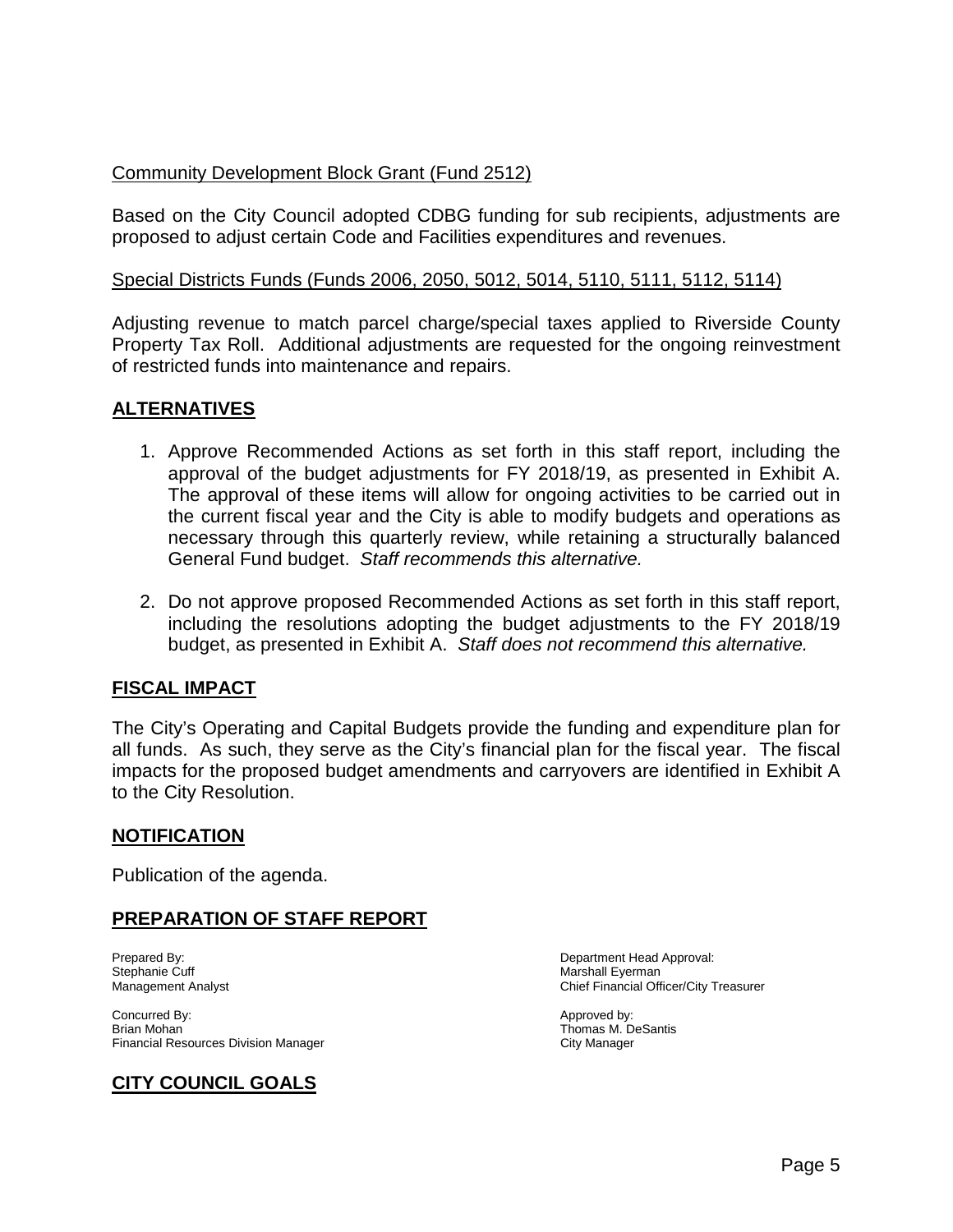**Revenue Diversification and Preservation**. Develop a variety of City revenue sources and policies to create a stable revenue base and fiscal policies to support essential City services, regardless of economic climate.

**Public Safety**. Provide a safe and secure environment for people and property in the community, control the number and severity of fire and hazardous material incidents, and provide protection for citizens who live, work and visit the City of Moreno Valley.

**Public Facilities and Capital Projects**. Ensure that needed public facilities, roadway improvements, and other infrastructure improvements are constructed and maintained.

# **CITY COUNCIL STRATEGIC PRIORITIES**

- **1. Economic Development**
- **2. Public Safety**
- **3. Library**
- **4. Infrastructure**
- **5. Beautification, Community Engagement, and Quality of Life**
- **6. Youth Programs**

Objective 1.1: Proactively attract high-quality businesses.

Objective 1.2: Market all the opportunities for quality industrial development in Moreno Valley by promoting all high-profile industrial and business projects that set the City apart from others.

Objective 6.2: Improve health, wellness and fitness for Moreno Valley youth through recreation and sports programs.

# **ATTACHMENTS**

- 1. First Qrtr Financial Summary Report FY1819
- 2. City Resolution 2018-XX
- 3. Exhibit A Proposed Amendments
- 4. CSD Resolution 2018-XX
- 5. City Position Summary FY1718 FY1819
- 6. Economic Development Department Program Manager
- 7. Construction Inspector Supervisor

# **APPROVALS**

| <b>Budget Officer Approval</b> | $\checkmark$ Approved | 10/30/18 5:33 PM  |
|--------------------------------|-----------------------|-------------------|
| City Attorney Approval         | $\checkmark$ Approved | 11/06/18 11:38 AM |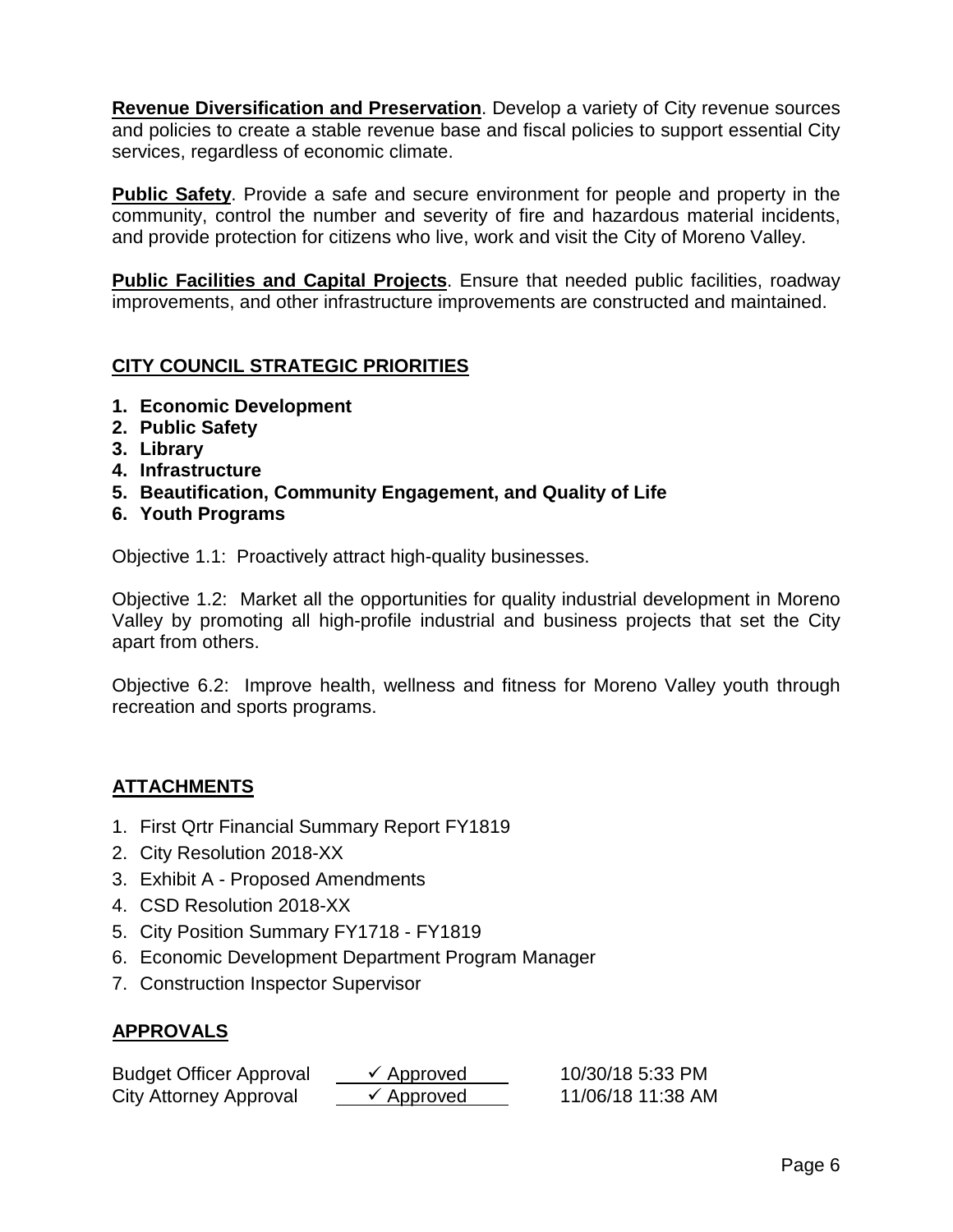City Manager Approval  $\longrightarrow$  Approved 11/06/18 12:18 PM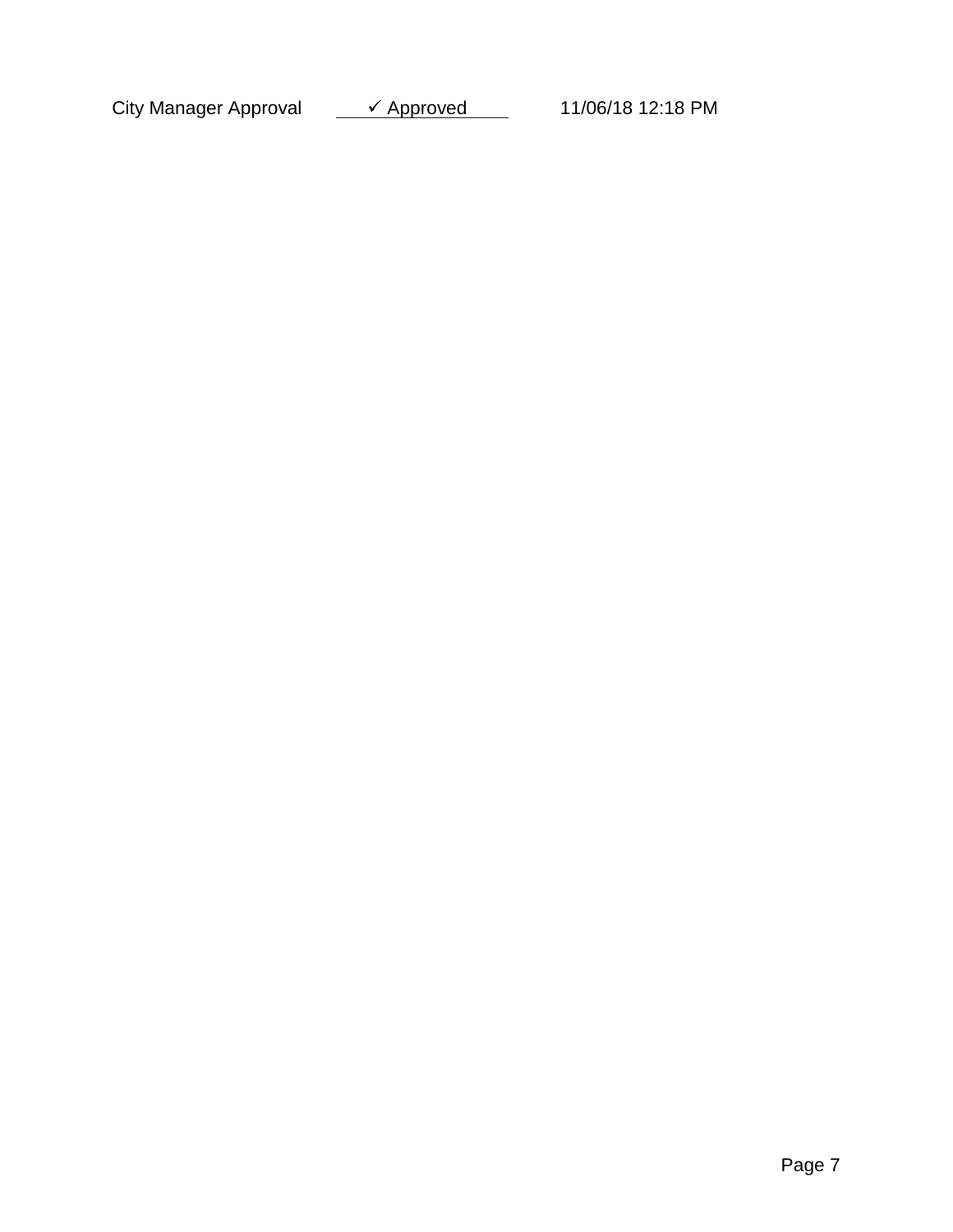

# **City of Moreno Valley Fiscal Year 2018/19 First Quarter Financial Summary**

| TO:          | <b>Mayor and City Council</b>                            |
|--------------|----------------------------------------------------------|
| <b>FROM:</b> | Marshall Eyerman, Chief Financial Officer/City Treasurer |
| DATE:        | November 13, 2018                                        |

## INTRODUCTION

On May 2, 2017, the City Council adopted the Two-Year Operating Budget for Fiscal Years (FY) 2017/18 – 2018/19. During the two-year budget period the City Council will be kept apprised of the City's financial condition through the process of First Quarter, Mid-Year Budget and Third Quarter Reviews. This ongoing process ensures a forum to look at expenditure and revenue deviations from the estimates made in the budget document. Additionally, any significant changes in projected revenue or unanticipated expenditures that may occur will be shared with the City Council.

This report provides a review of the unaudited financial results at the First Quarter of FY 2018/19 (July 2018 – September 2018, 25% of the fiscal year).

## CITYWIDE OPERATING EXPENDITURE SUMMARY

The following table contains a summary of the adopted budget, amended budget and the First Quarter expenditures. The totals represent each major fund type and component unit of the City.

|                                   | FY 2018/19<br><b>Adopted Budget</b> |                | FY 2018/19<br><b>Amended Budget</b> |                |   | Actuals as of<br>9/30/18<br>(unaudited) | % of Amended<br><b>Budget</b> |  |
|-----------------------------------|-------------------------------------|----------------|-------------------------------------|----------------|---|-----------------------------------------|-------------------------------|--|
| <b>Fund/Component Unit</b>        |                                     |                |                                     |                |   |                                         |                               |  |
| General Fund                      | \$                                  | 104,746,641 \$ |                                     | 109,200,964 \$ |   | 23,555,197                              | 21.6%                         |  |
| Community Services District (CSD) |                                     | 20,009,590     |                                     | 20,306,516     |   | 4,280,103                               | 21.1%                         |  |
| Successor Agency                  |                                     | 4,773,517      |                                     | 4,308,217      |   | 1,191,257                               | 27.7%                         |  |
| <b>Housing Fund</b>               |                                     | 250,000        |                                     | 250,000        |   | 60,539                                  | 24.2%                         |  |
| Special Revenue Funds             |                                     | 34,495,673     |                                     | 43.140.948     |   | 7,584,505                               | 17.6%                         |  |
| <b>Capital Projects Funds</b>     |                                     | 3,316,702      |                                     | 11,126,824     |   | 362,218                                 | 3.3%                          |  |
| <b>Electric Utility Funds</b>     |                                     | 27,409,823     |                                     | 31,383,148     |   | 6,530,941                               | 20.8%                         |  |
| Internal Service Funds            |                                     | 13,368,800     |                                     | 14,289,205     |   | 3,010,438                               | 21.1%                         |  |
| Debt Service Funds                |                                     | 6,538,420      |                                     | 4,327,000      |   | 2,000                                   | $0.0\%$                       |  |
| Total                             | S                                   | 214,909,166    | S                                   | 238,332,822    | S | 46,577,199                              | 19.5%                         |  |

## **Table 1. Citywide Operating Expenditures**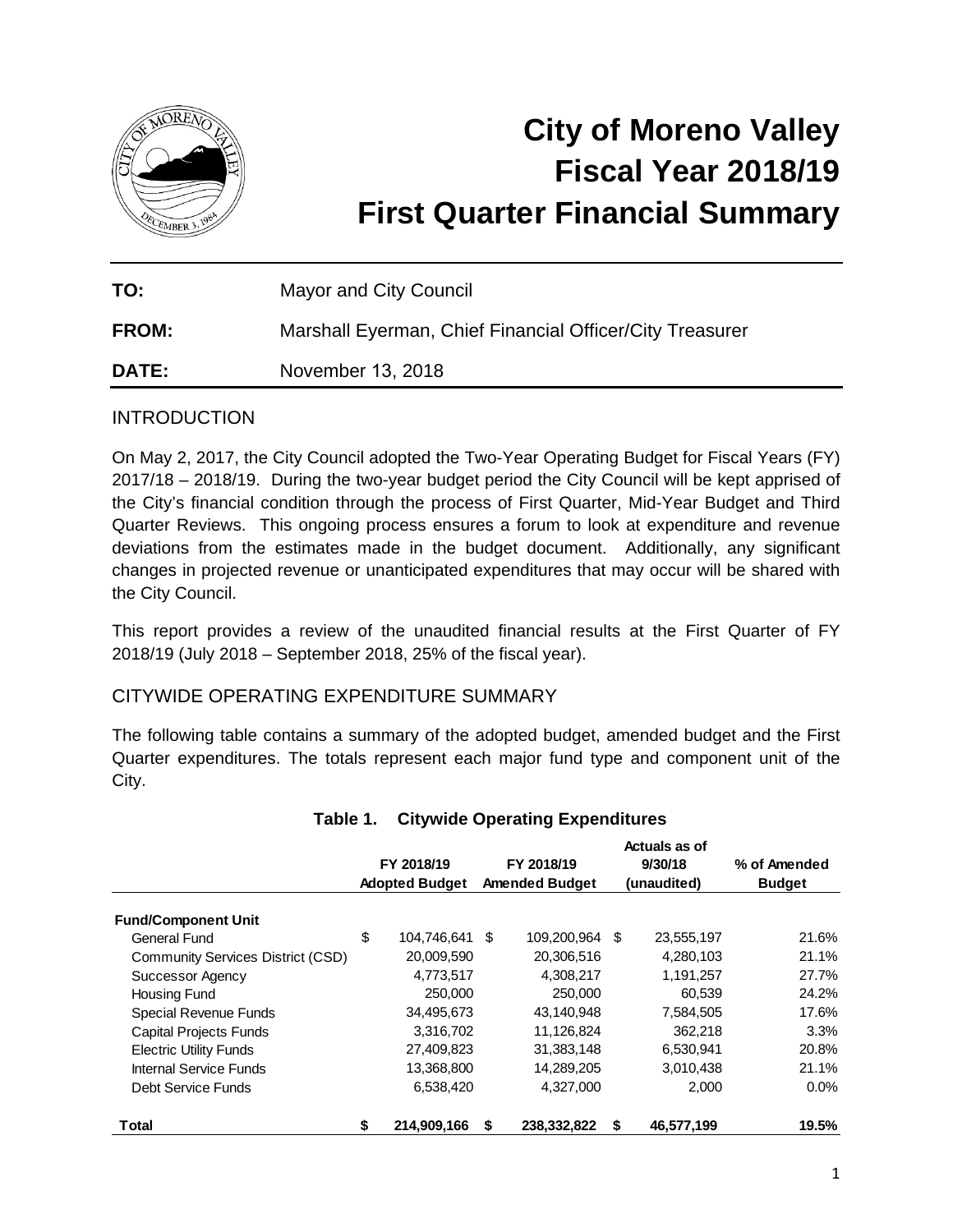Actions taken by the City Council subsequent to the May 2, 2017 adoption of the two-year budget and included in the Amended Budget are:

- Throughout the fiscal year there are also budget amendments to reflect the acceptance of grants and adjustments to contractual services and material/supplies. The individual amendments are reviewed as part of separate City Council agenda items.
- FY 2017/18 carryover adjustments were approved on the October 16, 2018 Council meeting. These adjustments will be reflected in the  $2^{nd}$  Quarter Budget Review and are not reflected in this report.
- On June 19, 2018, Council approved lease/purchase agreement and the financing associated with the streetlight purchase from Southern California Edison. The approval also allowed staff to return to Council with the proposed budget adjustments related to these complex financing transactions which will occur in the next quarter reporting.

The majority of this First Quarter update will focus on the General Fund, as it supports all basic services provided to City residents. Highlights for other key component funds will be discussed at a summary level as well.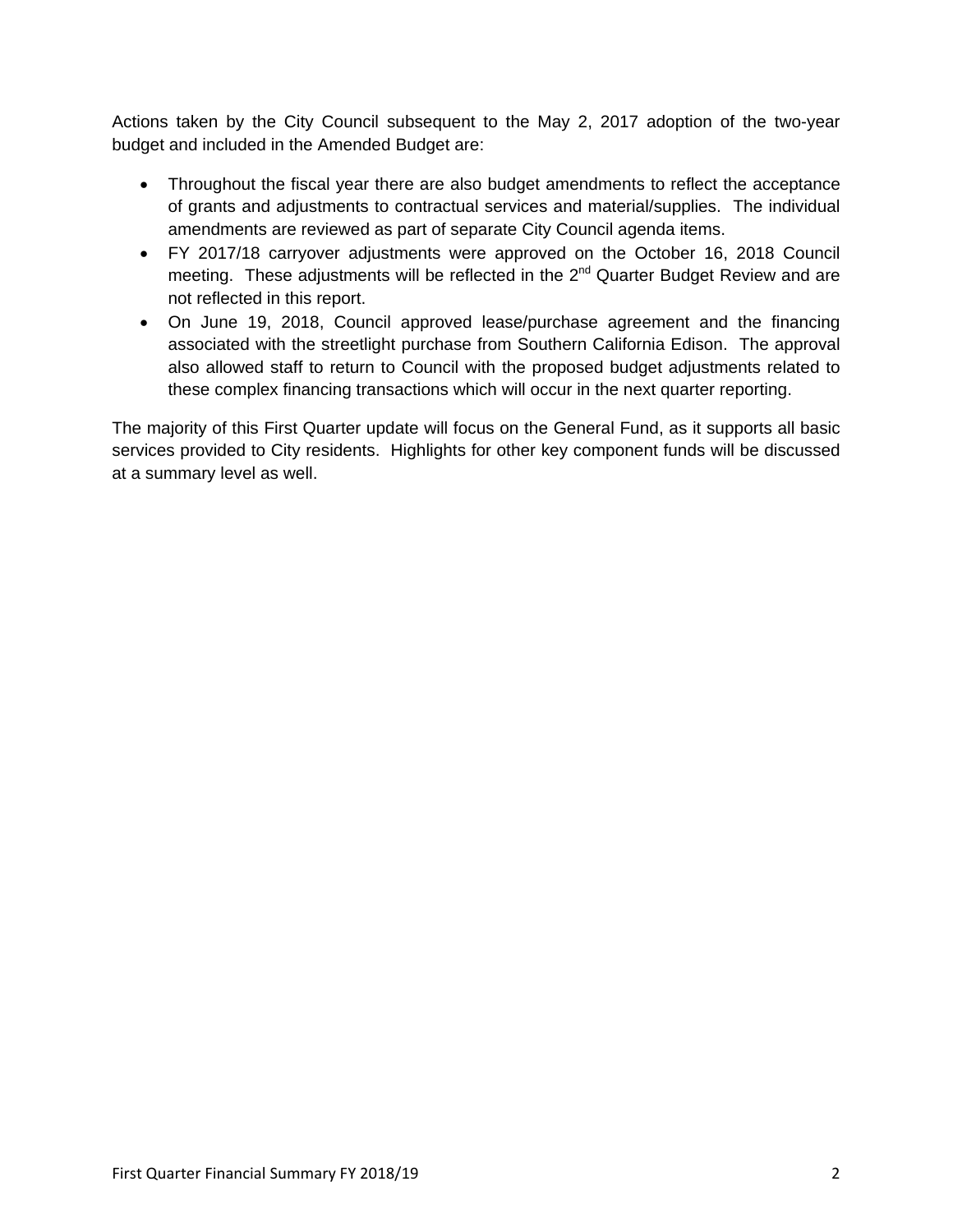# GENERAL FUND OPERATING

|                                    | FY 2018/19 Adopted<br><b>Budget</b> |             | FY 2018/19<br>Amended<br><b>Budget</b> | Actuals as of<br>09/30/2018<br>(unaudited) | % of Amended<br><b>Budget</b> |  |
|------------------------------------|-------------------------------------|-------------|----------------------------------------|--------------------------------------------|-------------------------------|--|
| <b>Revenues:</b>                   |                                     |             |                                        |                                            |                               |  |
| Taxes:                             |                                     |             |                                        |                                            |                               |  |
| Property Tax                       | \$                                  | 14,422,000  | \$<br>14,422,000                       | \$<br>514,684                              | 3.6%                          |  |
| Property Tax in-lieu               |                                     | 19,000,000  | 19,000,000                             |                                            | 0.0%                          |  |
| <b>Utility Users Tax</b>           |                                     | 16,400,000  | 16,400,000                             | 3,269,314                                  | 19.9%                         |  |
| Sales Tax                          |                                     | 18,746,000  | 19,206,000                             |                                            | 6.4%                          |  |
|                                    |                                     |             |                                        | 1,229,337                                  |                               |  |
| <b>Other Taxes</b>                 |                                     | 12,526,500  | 12,526,500                             | 1,209,114                                  | 9.7%                          |  |
| <b>Licenses &amp; Permits</b>      |                                     | 2,799,824   | 4,402,072                              | 1,333,084                                  | 30.3%                         |  |
| Intergovernmental                  |                                     | 463,000     | 572,573                                | 131,475                                    | 23.0%                         |  |
| <b>Charges for Services</b>        |                                     | 12,079,871  | 12,540,591                             | 3,226,208                                  | 25.7%                         |  |
| Use of Money & Property            |                                     | 4,220,862   | 4,260,858                              | 2,409,222                                  | 56.5%                         |  |
| Fines & Forfeitures                |                                     | 662,050     | 662,050                                | 69,839                                     | 10.5%                         |  |
| Miscellaneous                      |                                     | 69,647      | 69,647                                 | 59,877                                     | 86.0%                         |  |
| <b>Total Revenues</b>              | \$                                  | 101,389,754 | \$<br>104,062,291                      | \$<br>13,452,154                           | 12.9%                         |  |
|                                    |                                     |             |                                        |                                            |                               |  |
| <b>Expenditures:</b>               |                                     |             |                                        |                                            |                               |  |
| <b>Personnel Services</b>          | \$                                  | 17,623,387  | \$<br>20,740,691 \$                    | 5,129,076                                  | 24.7%                         |  |
| <b>Contractual Services</b>        |                                     | 73,725,763  | 73,360,208                             | 14,753,690                                 | 20.1%                         |  |
| Material & Supplies                |                                     | 3,705,509   | 3,755,509                              | 1,185,503                                  | 31.6%                         |  |
| <b>General Government</b>          |                                     |             |                                        |                                            |                               |  |
| <b>Debt Service</b>                |                                     |             |                                        |                                            |                               |  |
| <b>Fixed Charges</b>               |                                     | 5,739,869   | 6,178,717                              | 1,518,300                                  | 24.6%                         |  |
| <b>Fixed Assets</b>                |                                     | 120,000     | 50,000                                 |                                            | 0.0%                          |  |
| <b>Total Expenditures</b>          | \$                                  | 100,914,528 | \$<br>104,085,125                      | \$<br>22,586,569                           | 21.7%                         |  |
|                                    |                                     |             |                                        |                                            |                               |  |
| Excess (Deficiency) of Revenues    |                                     |             |                                        |                                            |                               |  |
| Over (Under) Expenditures          | \$                                  | 475,226 \$  | $(22, 834)$ \$                         | (9, 134, 415)                              |                               |  |
| <b>Transfers:</b>                  |                                     |             |                                        |                                            |                               |  |
| Transfers In                       | \$                                  | 3,426,691   | \$<br>3,476,691                        | \$<br>856,674                              | 24.6%                         |  |
| <b>Transfers Out</b>               |                                     | 3,832,113   | 5,115,839                              | 968,628                                    | 18.9%                         |  |
| <b>Net Transfers</b>               | \$                                  | (405, 422)  | \$<br>$(1,639,148)$ \$                 | (111, 954)                                 |                               |  |
|                                    |                                     |             |                                        |                                            |                               |  |
| Total Revenues & Transfers In      | \$                                  | 104,816,445 | \$<br>107,538,982                      | \$<br>14,308,828                           | 13.3%                         |  |
| Total Expenditures & Transfers Out |                                     | 104,746,641 | 109,200,964                            | 23,555,197                                 | 21.6%                         |  |
|                                    |                                     |             |                                        |                                            |                               |  |
| <b>Net Change of Fund Balance</b>  | \$                                  | 69,804 \$   | $(1,661,982)$ \$                       | (9, 246, 369)                              |                               |  |

# **Table 2. General Fund Operations**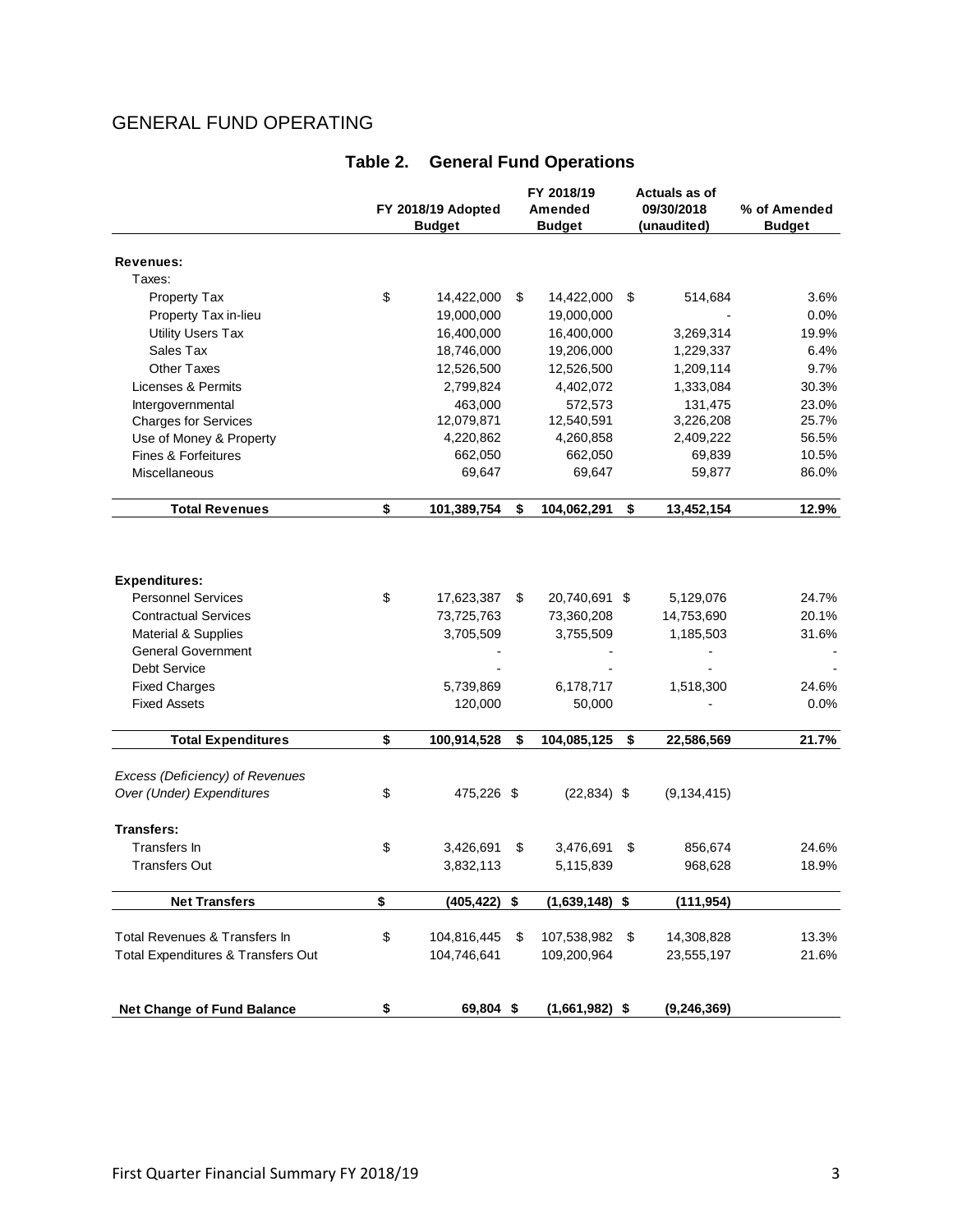#### *General Fund Operating Revenues*

The General Fund is comprised of several revenue types. However, the main sources include property tax, utility users tax, and sales tax. Each of these is affected by different economic activity cycles and pressures.

|                             | FY 2018/19 Adopted<br><b>Budget</b> |    | FY 2018/19<br>Amended<br><b>Budget</b> |    | Actuals as of<br>09/30/2018<br>(unaudited) | % of Amended<br><b>Budget</b> |  |
|-----------------------------|-------------------------------------|----|----------------------------------------|----|--------------------------------------------|-------------------------------|--|
|                             |                                     |    |                                        |    |                                            |                               |  |
| <b>Revenues:</b>            |                                     |    |                                        |    |                                            |                               |  |
| Taxes:                      |                                     |    |                                        |    |                                            |                               |  |
| <b>Property Tax</b>         | \$<br>14,422,000                    | \$ | 14,422,000                             | \$ | 514,684                                    | 3.6%                          |  |
| Property Tax in-lieu        | 19,000,000                          |    | 19,000,000                             |    |                                            | $0.0\%$                       |  |
| Utility Users Tax           | 16,400,000                          |    | 16,400,000                             |    | 3,269,314                                  | 19.9%                         |  |
| Sales Tax                   | 18,746,000                          |    | 19,206,000                             |    | 1,229,337                                  | 6.4%                          |  |
| <b>Other Taxes</b>          | 12,526,500                          |    | 12,526,500                             |    | 1,209,114                                  | 9.7%                          |  |
| Licenses & Permits          | 2,799,824                           |    | 4,402,072                              |    | 1,333,084                                  | 30.3%                         |  |
| Intergovernmental           | 463.000                             |    | 572,573                                |    | 131,475                                    | 23.0%                         |  |
| <b>Charges for Services</b> | 12,079,871                          |    | 12,540,591                             |    | 3,226,208                                  | 25.7%                         |  |
| Use of Money & Property     | 4,220,862                           |    | 4,260,858                              |    | 2,409,222                                  | 56.5%                         |  |
| Fines & Forfeitures         | 662,050                             |    | 662,050                                |    | 69,839                                     | 10.5%                         |  |
| Miscellaneous               | 69,647                              |    | 69,647                                 |    | 59,877                                     | 86.0%                         |  |
| <b>Total Revenues</b>       | \$<br>101,389,754                   | S  | 104,062,291                            | S  | 13,452,154                                 | 12.9%                         |  |

#### **Table 3. General Fund Operating Revenues**

#### *Property Taxes/Property Taxes In-Lieu*

Property taxes were budgeted to increase by 3% from the FY 2017/18 Amended Budget. The annual schedule of property tax payments from the County of Riverside will provide payments to the City based on the following estimated schedule:

Secured Property Tax Payment Dates

| Settlement 1             | January |
|--------------------------|---------|
| Settlement 2             | May     |
| Settlement 3             | August  |
| <b>Teeter Settlement</b> | October |

Based on historical averages of actual receipts, the City is estimated to receive 1% of the budgeted property tax revenue through first quarter. The City has currently received 1.5% through first quarter. Property taxes will continue to be monitored as property valuations may adjust through the year based on property sales and assessment appeals filed with the County.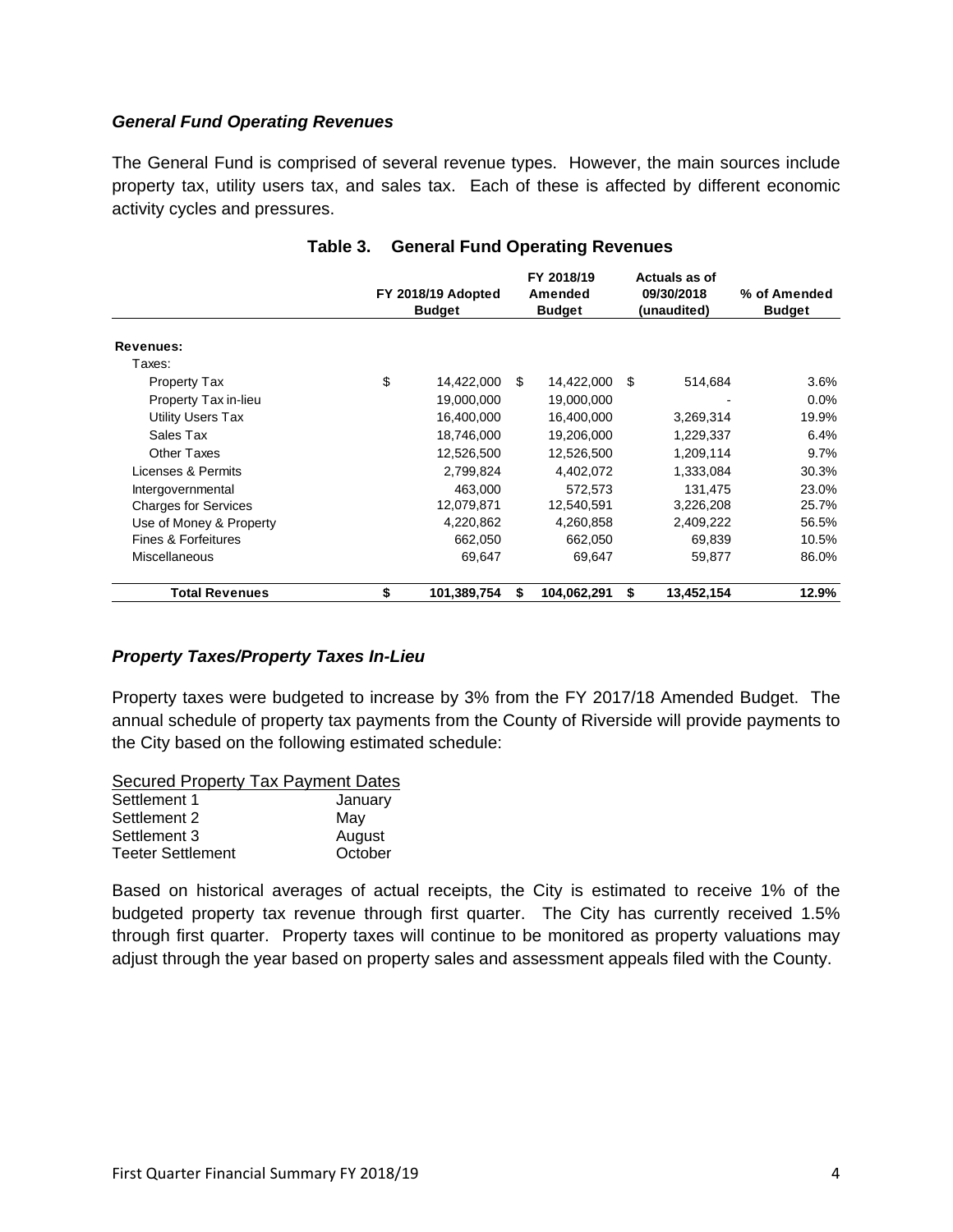

Note: FYs 2011/12, 2014/15 and 2017/18 did not receive any property tax revenues in the first quarter.

## *Utility Users Tax*

Utility Users taxes were budgeted to increase by 1% from the FY 2017/18 Amended Budget. This projection is primarily due to competitive forces within the communications markets. Both the wireless and wired markets experienced downturns year over year. Based on our discussions with utility tax experts, there are a couple of causes for this trend. First is competition and bundling practices within the market as more small players continue to join the market. Second is the migration of customers from contract plans to prepaid plans.

Based on historical averages of actual receipts, the City is estimated to receive 18.2% of the budgeted utility users tax revenue through first quarter. The City has currently received 19.9% through first quarter.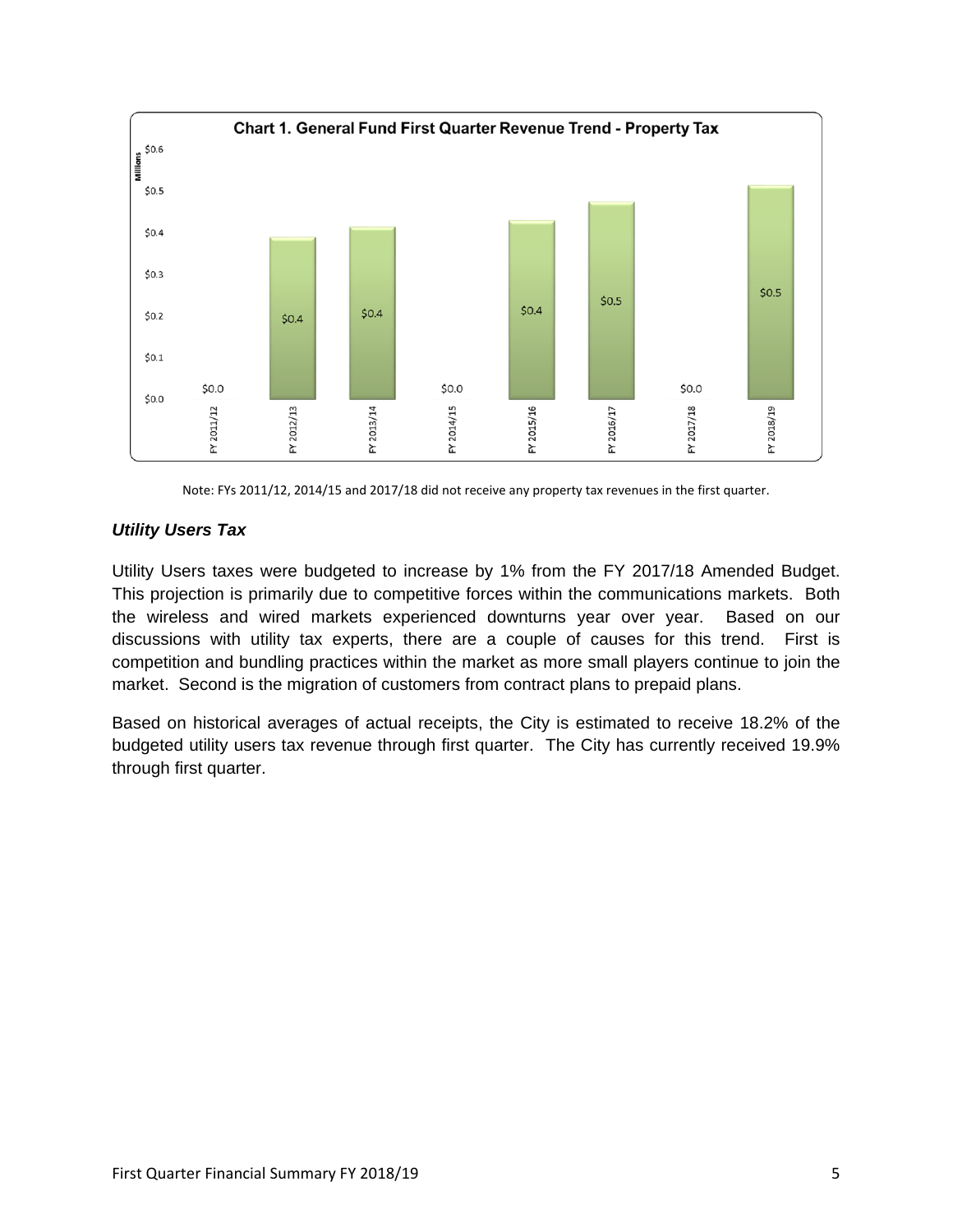

## *Sales Taxes*

Sales taxes were budgeted to increase by 5% from the FY 2017/18 Amended Budget. Sales tax receipts will need to be continually monitored through the year to determine if current trends begin to plateau or begin to decrease.

Based on historical averages of actual receipts, the City is estimated to receive 6% of the budgeted sales tax revenue through first quarter. The City has currently received 6% through first quarter.



Note: For FY 2017/18, the reversal of revenues accrued to the prior fiscal year in accordance with the Government Accounting Standards Board (GASB) did not occur until the second quarter.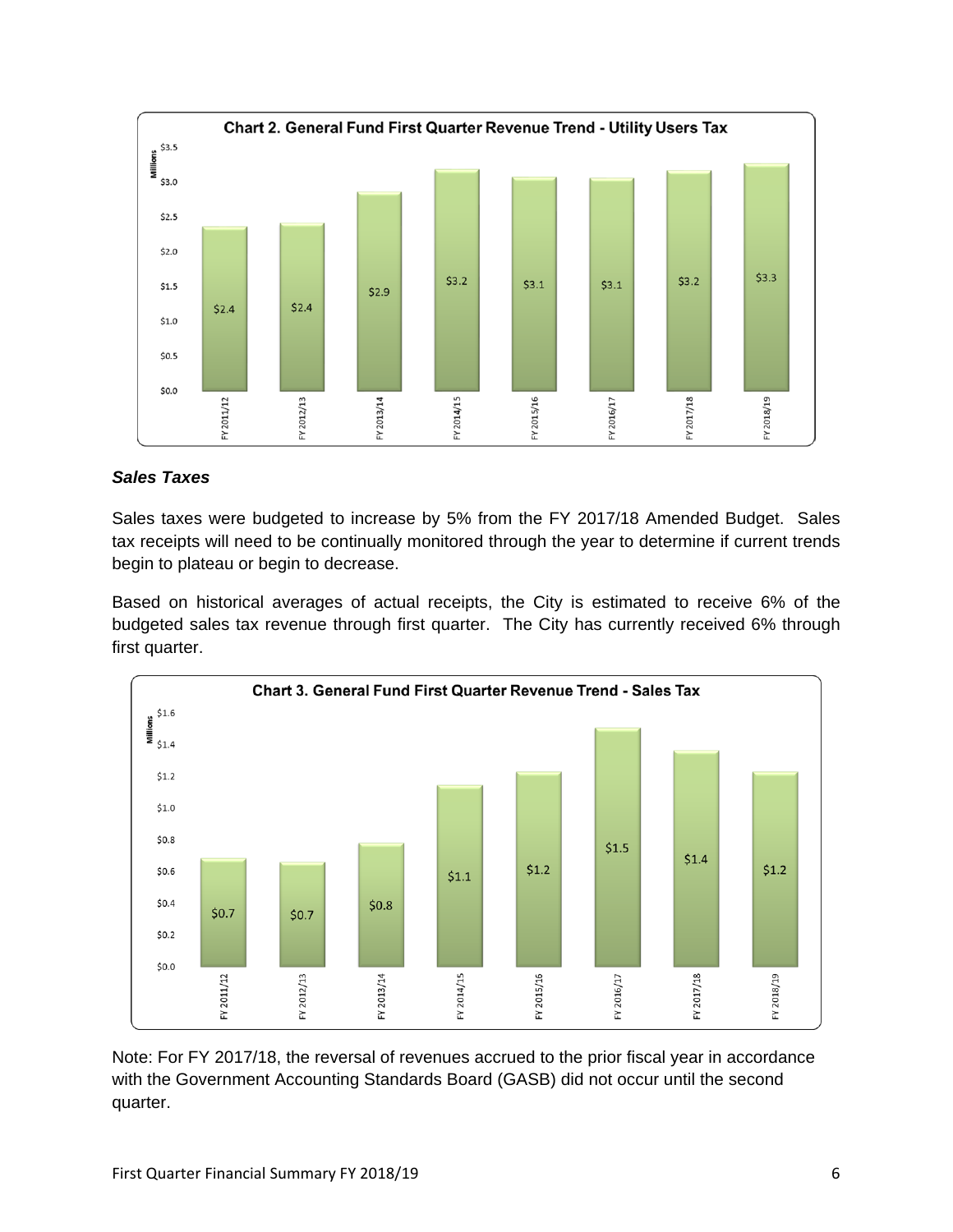## *Other Taxes*

Other taxes are primarily composed of Business Gross Receipts, Transient Occupancy Tax, Documentary Transfer Tax, and Franchise Fees. Collectively, other taxes were budgeted to increase 3% from the FY 2017/18 Amended Budget.

Based on historical averages of actual receipts, the City is estimated to receive 8% of the budgeted Other Taxes revenue through first quarter. The City has currently received 10% through first quarter.



## *Licenses & Permits*

Licenses & Permits are primarily composed of Business and Animal Licenses, along with Building, Electrical, Mechanical, Plumbing and other permits. Collectively, Licenses & Permits were budgeted to increase by 29% from the FY 2017/18 Amended Budget. This increase reflects increases due to Commercial Cannabis Business Permits. This budget will be monitored for a possible future increase.

Based on historical averages of actual receipts, the City is estimated to receive 24% of the budgeted Licenses & Permits revenue through first quarter. The City has currently received 30% through first quarter. The higher growth rate is related primarily to the recent building and business license permit activities.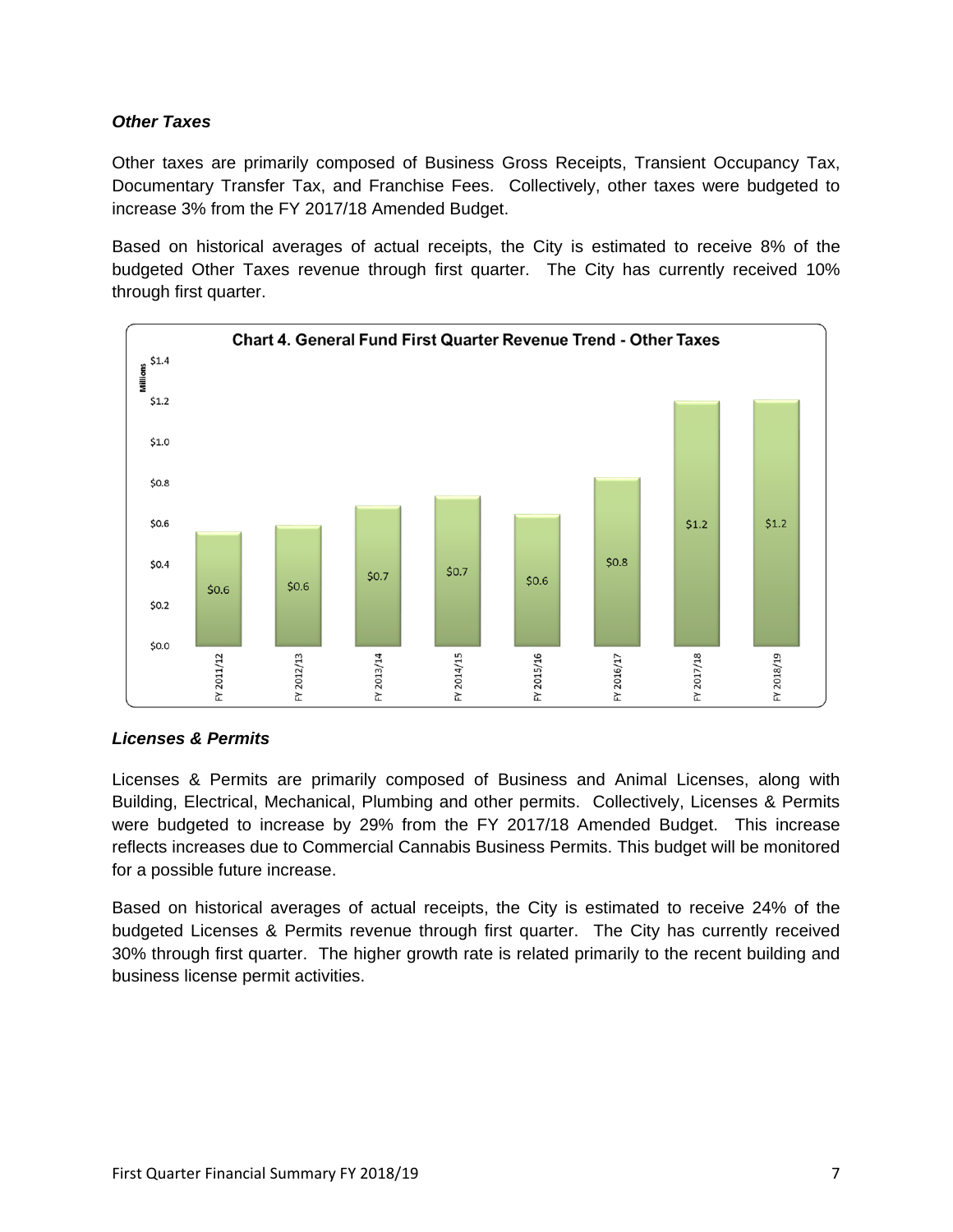

## *Charges for Services*

Charges for Services are primarily composed of Plan Check Fees, Inspection Fees, Administrative Charges to other funds, and Parking Control Fines. Collectively, Charges for Services were conservatively budgeted to increase by 3% from the FY 2017/18 Amended Budget. This budget will be monitored for a possible future increase.

Based on historical averages of actual receipts, the City is estimated to receive 23% of the budgeted Charges for Services revenue through first quarter. The City has currently received 26% through first quarter.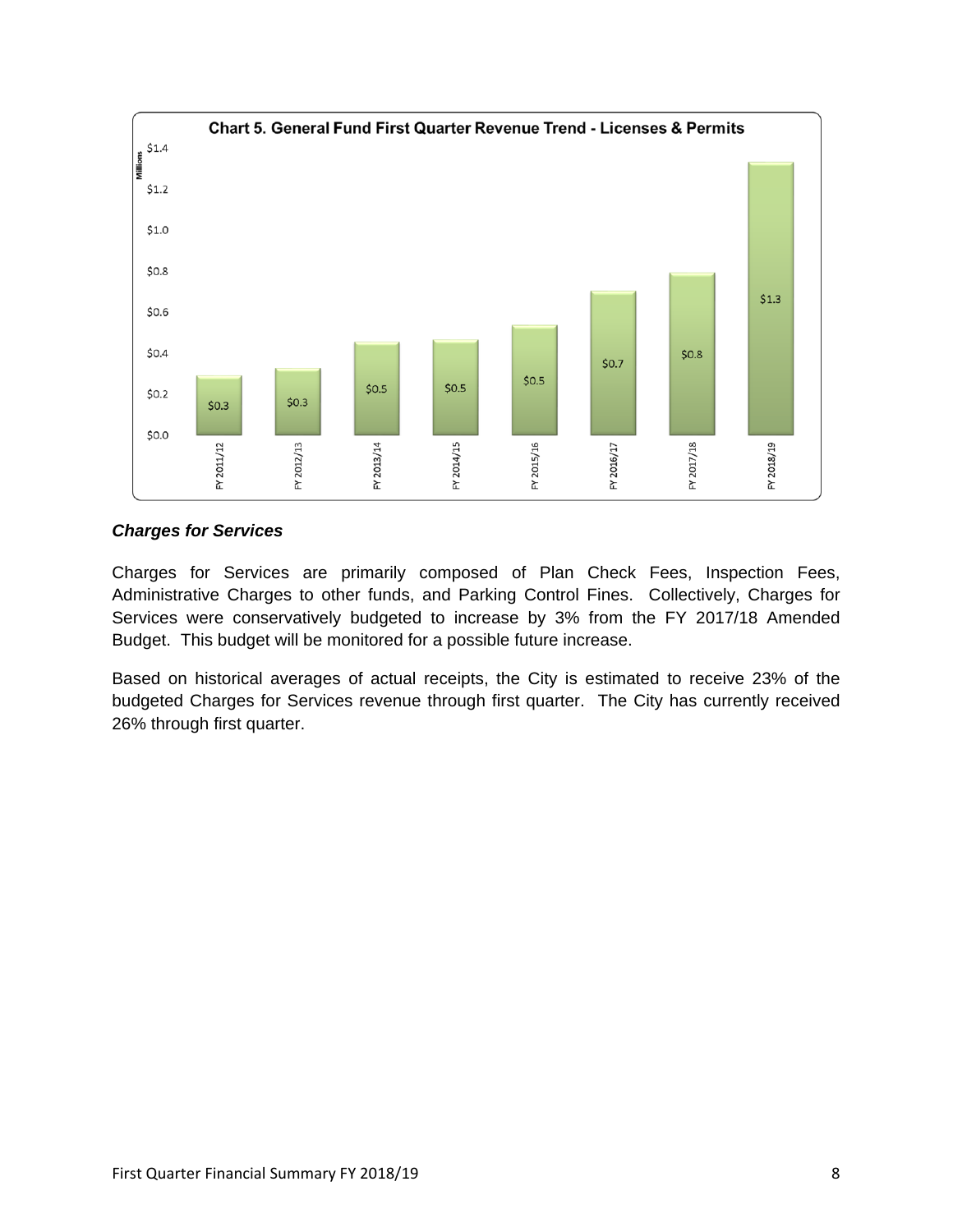

## *Use of Money and Property*

Investment income continues to remain low due to extremely low rates of return for fixed income investments, but has increased over the last year due to actions taken by the Federal Open Market Committee. The investments managed by Chandler Asset Management achieved a Yield to Maturity (YTM) for September 2018 of 2.04%. This compares to a YTM in September 2017 of 1.68 %. The investments managed by Insight Investments achieved a Yield to Maturity (YTM) for September 2018 of 1.76%. This compares to a YTM in September 2017 of 1.38%. In addition, the City maintained funds in the State Local Agency Investment Fund Pool (LAIF) with a YTM of 2.06%. This is a very low rate of return compared to historical experience, but is indicative of how investment income is performing everywhere, which is the reason the City utilizes the active management approach.

## *General Fund Expenditures*

Expenditures are being spent in-line with prior year expenditures. Each Department's activities will be monitored throughout the year as they may be impacted by different operational activities and project timelines.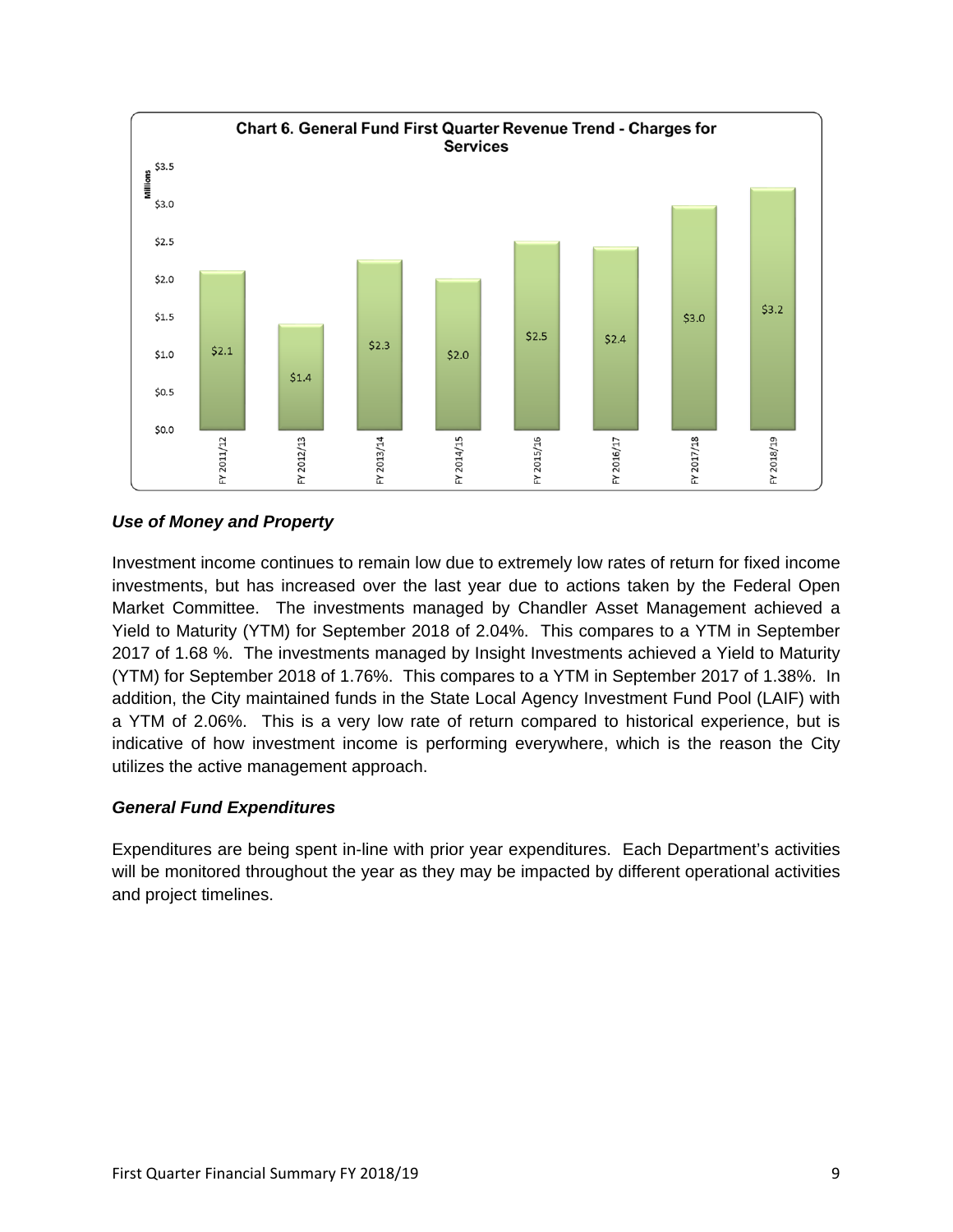|                                 |            |                       |    |                       | Actuals as of    |               |  |
|---------------------------------|------------|-----------------------|----|-----------------------|------------------|---------------|--|
|                                 | FY 2018/19 |                       |    | FY 2018/19            | 09/30/18         | % of Amended  |  |
|                                 |            | <b>Adopted Budget</b> |    | <b>Amended Budget</b> | (unaudited)      | <b>Budget</b> |  |
| <b>Department</b>               |            |                       |    |                       |                  |               |  |
| <b>City Council</b>             | \$         | 1,019,127 \$          |    | 1,118,413 \$          | 206,164          | 18.4%         |  |
| <b>City Clerk</b>               |            | 958.242               |    | 974,742               | 117,322          | 12.0%         |  |
| City Manager                    |            | 6,038,211             |    | 6,117,579             | 1,530,339        | 25.0%         |  |
| City Attorney                   |            | 899,961               |    | 899.961               | 188,487          | 20.9%         |  |
| <b>Community Development</b>    |            | 9,170,762             |    | 9,414,798             | 2,054,767        | 21.8%         |  |
| Economic Development            |            | 1,933,827             |    | 1,933,827             | 441,973          | 22.9%         |  |
| Financial & Management Services |            | 4,370,601             |    | 5,994,629             | 911,955          | 15.2%         |  |
| Human Resources                 |            | 1,080,522             |    | 1,170,159             | 287,155          | 24.5%         |  |
| <b>Public Works</b>             |            | 7,293,505             |    | 7,580,085             | 2,307,799        | 30.4%         |  |
| Non-Departmental                |            | 4,019,955             |    | 5,303,681             | 1,892,186        | 35.7%         |  |
| Non-Public Safety Subtotal      | \$         | 36,784,713            | \$ | 40,507,874            | \$<br>9,938,146  | 24.5%         |  |
| <b>Public Safety</b>            |            |                       |    |                       |                  |               |  |
| Police                          | \$         | 44,523,283            | \$ | 44,841,152 \$         | 8,033,468        | 17.9%         |  |
| Fire                            |            | 23,438,645            |    | 23,851,938            | 5,583,584        | 23.4%         |  |
| <b>Public Safety Subtotal</b>   | \$         | 67,961,928            | \$ | 68,693,090            | \$<br>13,617,052 | 19.8%         |  |
| Total                           | \$         | 104,746,641           | \$ | 109,200,964           | \$<br>23,555,197 |               |  |

## **Table 4. General Fund Expenditures**

## OTHER KEY FUNDS

The following summaries describe other major funds in the City.

## *Moreno Valley Community Services District*

The Moreno Valley Community Services District (CSD) was formed by the voters in 1984 to collect fees and certain taxes to provide an array of services including parks, recreation and community services, streetlights, landscaping and ongoing maintenance. The CSD provides these services through separate "zones" that define the services that are provided.

For certain zones, the primary revenue source used to provide services to properties is parcel fees or taxes levied on properties via their annual tax bill. Proposition 218, passed by California voters in November 1996, and has posed a serious challenge to managing the future operation of the CSD zones. Prop. 218 requires any revenue increase to be addressed through a voting process by affected property owners. For a period following the initial implementation of Prop. 218, the CSD was successful in receiving approval for some new or increased revenues. There were also revenue increases due to the growth of developed parcels within the zones. However, due to cost increases that exceed any offsetting increases in the revenues over the past years, and the recent economic downturn slowing new parcel growth, property owners have been resistant to efforts to fully fund service levels.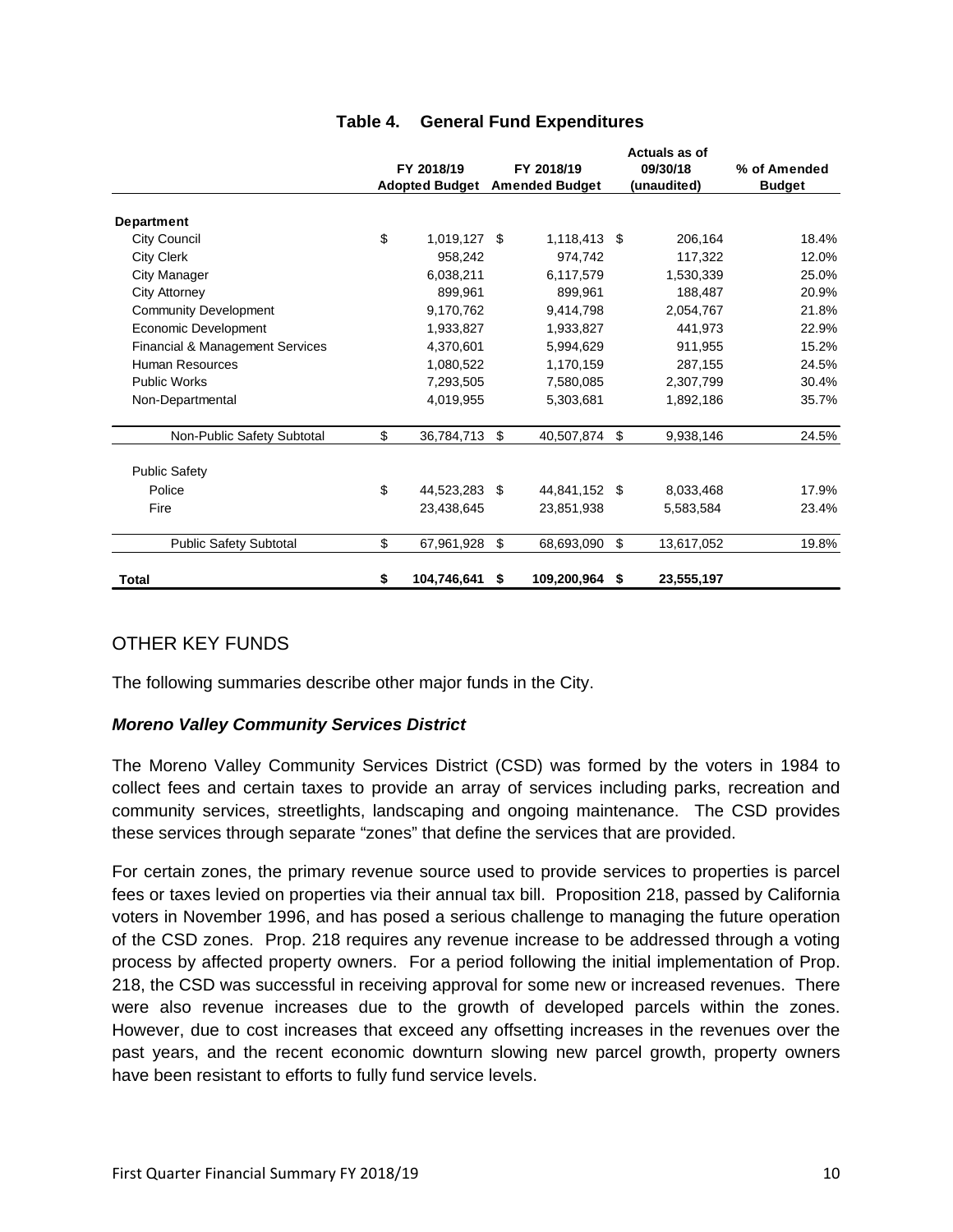|                                                     |                       |                               | Actuals as of |             |               |  |
|-----------------------------------------------------|-----------------------|-------------------------------|---------------|-------------|---------------|--|
|                                                     | FY 2018/19            | FY 2018/19                    |               | 09/30/18    | % of Amended  |  |
|                                                     |                       | Adopted Budget Amended Budget |               | (unaudited) | <b>Budget</b> |  |
| Revenues:                                           |                       |                               |               |             |               |  |
| Taxes:                                              |                       |                               |               |             |               |  |
| Property Tax                                        | \$<br>4,610,427 \$    | 4,610,427                     | -\$           | 174,736     | 3.8%          |  |
| <b>Other Taxes</b>                                  | 5,353,200             | 5,353,200                     |               |             | 0.0%          |  |
| Licenses & Permits                                  |                       |                               |               |             | 0.0%          |  |
| Intergovernmental                                   |                       |                               |               |             | 0.0%          |  |
| <b>Charges for Services</b>                         | 6,020,400             | 6,021,600                     |               | 344,080     | 5.7%          |  |
| Use of Money & Property                             | 821,201               | 872,201                       |               | 462,296     | 53.0%         |  |
| Fines & Forfeitures                                 | 50.000                | 50.000                        |               | 7,364       | 14.7%         |  |
| <b>Miscellaneous</b>                                | 13,500                | 13,500                        |               | 11,905      | 88.2%         |  |
| Transfers In                                        | 2,153,113             | 2,392,266                     |               | 548,877     | 22.9%         |  |
| <b>Total Revenues</b>                               | \$<br>19,021,841      | \$<br>19,313,194              | \$            | 1,549,258   | 8.0%          |  |
| <b>Expenditures:</b>                                |                       |                               |               |             |               |  |
| Library Services Fund (5010)                        | \$<br>2,433,229 \$    | 2,470,602                     | -\$           | 557,740     | 22.6%         |  |
| Zone A Parks Fund (5011)                            | 9,563,447             | 9,740,600                     |               | 2,314,311   | 23.8%         |  |
| LMD 2014-01 Residential Street Lighting Fund (5012) | 1,589,879             | 1,589,879                     |               | 343,415     | 21.6%         |  |
| Zone C Arterial Street Lighting Fund (5110)         | 901,354               | 901,354                       |               | 185,012     | 20.5%         |  |
| Zone D Standard Landscaping Fund (5111)             | 1,137,750             | 1,137,750                     |               | 162.049     | 14.2%         |  |
| Zone E Extensive Landscaping Fund (5013)            | 320,547               | 322,547                       |               | 46,703      | 14.5%         |  |
| 5014 LMD 2014-02                                    | 2,389,330             | 2,434,730                     |               | 335,497     | 13.8%         |  |
| Zone M Median Fund (5112)                           | 242,528               | 277,528                       |               | 39,943      | 14.4%         |  |
| CFD No. 1 (5113)                                    | 1,364,358             | 1,364,358                     |               | 289,291     | 21.2%         |  |
| Zone S (5114)                                       | 67,168                | 67,168                        |               | 6,141       | 9.1%          |  |
| <b>Total Expenditures</b>                           | \$<br>20,009,590      | \$<br>20,306,516              | \$            | 4,280,103   | 21.1%         |  |
| Net Change or                                       |                       |                               |               |             |               |  |
| <b>Adopted Use of Fund Balance</b>                  | \$<br>$(987, 749)$ \$ | $(993, 322)$ \$               |               | (2,730,845) |               |  |

## **Table 5. CSD Operations**

## *Community Services District Zone A – Parks & Community Services*

The largest Zone within the CSD is Zone A. It accounts for the administration and maintenance of the Parks & Community Services facilities and programs. Funding sources for these services come from a combination of property taxes, fees for service and smaller amounts from other City funds.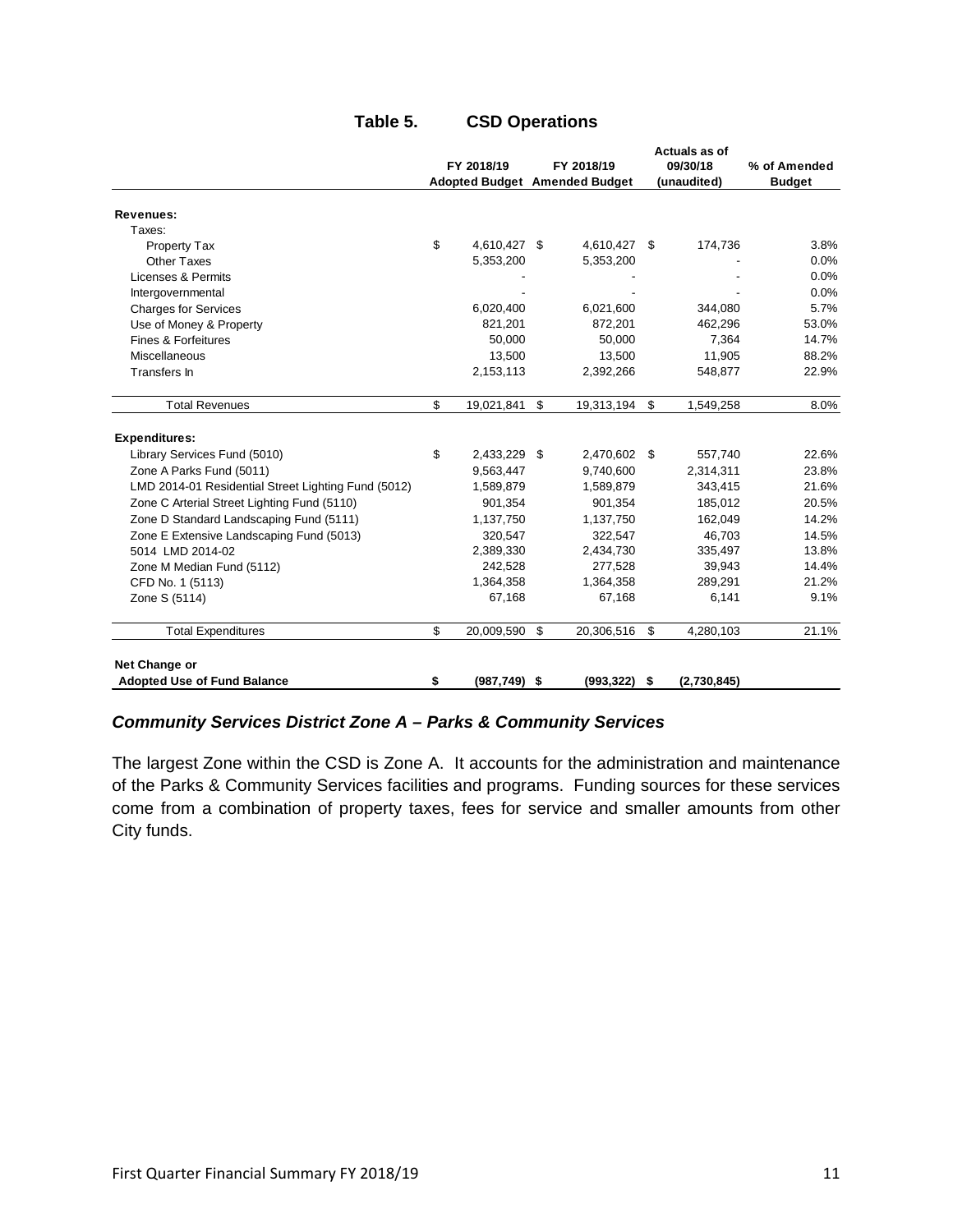|                                                         | FY 2018/19 |              | FY 2018/19<br><b>Adopted Budget Amended Budget</b> |            | Actuals as of<br>09/30/18<br>(unaudited) |             | % of Amended<br><b>Budget</b> |  |
|---------------------------------------------------------|------------|--------------|----------------------------------------------------|------------|------------------------------------------|-------------|-------------------------------|--|
|                                                         |            |              |                                                    |            |                                          |             |                               |  |
| <b>Revenues:</b>                                        |            |              |                                                    |            |                                          |             |                               |  |
| Taxes:                                                  |            |              |                                                    |            |                                          |             |                               |  |
| Property Tax                                            | \$         | 2,403,800 \$ |                                                    | 2,403,800  | \$                                       | 89,988      | 3.7%                          |  |
| Other Taxes                                             |            | 4,930,000    |                                                    | 4,930,000  |                                          |             | 0.0%                          |  |
| <b>Charges for Services</b>                             |            | 1,182,900    |                                                    | 1,184,100  |                                          | 306,901     | 25.9%                         |  |
| Use of Money & Property                                 |            | 761,601      |                                                    | 812,601    |                                          | 287,396     | 35.4%                         |  |
| Miscellaneous                                           |            | 11,500       |                                                    | 11,500     |                                          | 9,162       | 79.7%                         |  |
| Transfers In                                            |            | 524,084      |                                                    | 693,237    |                                          | 132,060     | 19.0%                         |  |
| <b>Total Revenues</b>                                   | \$         | 9,813,885 \$ |                                                    | 10,035,238 | \$                                       | 825,507     | 8.2%                          |  |
|                                                         |            |              |                                                    |            |                                          |             |                               |  |
| <b>Expenditures:</b><br>35010 Parks & Comm Sycs - Admin | \$         | 472,792 \$   |                                                    | 472,792 \$ |                                          |             | 21.4%                         |  |
|                                                         |            |              |                                                    |            |                                          | 101,032     |                               |  |
| 35210 Park Maintenance - General                        |            | 3,500,190    |                                                    | 3,665,190  |                                          | 911,347     | 24.9%                         |  |
| 35211 Contract Park Maintenance                         |            | 508,471      |                                                    | 508,471    |                                          | 66,717      | 13.1%                         |  |
| 35212 Park Ranger Program                               |            | 375,038      |                                                    | 375,038    |                                          | 86,816      | 23.1%                         |  |
| 35213 Golf Course Program                               |            | 389,707      |                                                    | 389,707    |                                          | 92,320      | 23.7%                         |  |
| 35214 Parks Projects                                    |            | 211,309      |                                                    | 211,309    |                                          | 48,609      | 23.0%                         |  |
| 35310 Senior Program                                    |            | 571,579      |                                                    | 571,579    |                                          | 130,105     | 22.8%                         |  |
| 35311 Community Services                                |            | 199,496      |                                                    | 225,196    |                                          | 55,632      | 24.7%                         |  |
| 35312 Community Events                                  |            | 98,937       |                                                    | 98,937     |                                          | 25,482      | 25.8%                         |  |
| 35313 Conf & Rec Cntr                                   |            | 557,610      |                                                    | 566,610    |                                          | 135,960     | 24.0%                         |  |
| 35314 Conf & Rec Cntr - Banquet                         |            | 361.414      |                                                    | 365.567    |                                          | 81.141      | 22.2%                         |  |
| 35315 Recreation Programs                               |            | 1,466,791    |                                                    | 1,441,091  |                                          | 353,127     | 24.5%                         |  |
| 35317 July 4th Celebration                              |            | 132,183      |                                                    | 132,183    |                                          | 55,235      | 41.8%                         |  |
| 35318 Sports Programs                                   |            | 645,805      |                                                    | 644,805    |                                          | 144,964     | 22.5%                         |  |
| 35319 Towngate Community Center                         |            | 72,125       |                                                    | 72,125     |                                          | 15,070      | 20.9%                         |  |
| 95011 Non-Dept Zone A Parks                             |            |              |                                                    |            |                                          | 10,755      | 0.0%                          |  |
| <b>Total Expenditures</b>                               | \$         | 9,563,447    | \$                                                 | 9,740,600  | \$                                       | 2,314,311   | 23.8%                         |  |
| Net Change or<br><b>Adopted Use of Fund Balance</b>     | \$         | 250.438      | \$                                                 | 294,638    | \$                                       | (1,488,804) |                               |  |

## **Table 6. CSD Zone A Operations**

#### *Electric Utility*

The Moreno Valley Utility (MVU) manages the operation, maintenance and business planning of the City's electric utility. MVU's basic purpose is to purchase and distribute electricity to customers in newly developed areas of the City. The City began serving new customers in February 2004, and now serves more than 6,500 customers. As it reaches fiscal and operational maturity, MVU will continue to be a key component of the City's economic development strategy. The City Council has established special tiered rates for electric utility customers based upon factors such as the number of jobs created.

The main revenue source for this fund is derived from charges for services. The customer base includes residential, commercial and industrial customers. The growth in customer base will continue to provide for the ability to create rate stabilization and replacement reserve funding.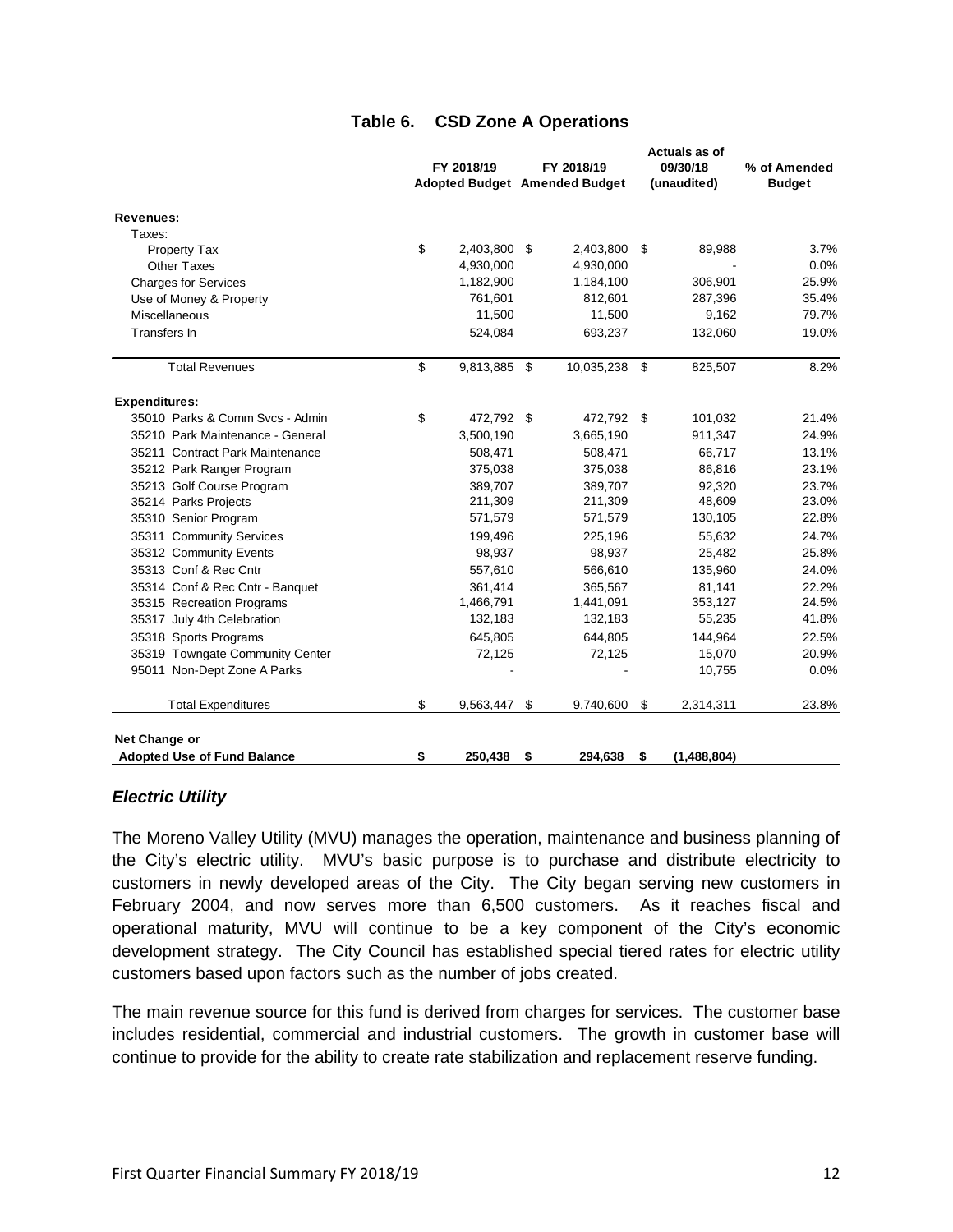|                                         |                       |     |                       |            | Actuals as of     |               |
|-----------------------------------------|-----------------------|-----|-----------------------|------------|-------------------|---------------|
|                                         | FY 2018/19            |     | FY 2018/19            | 09/30/2018 |                   | % of Amended  |
|                                         | <b>Adopted Budget</b> |     | <b>Amended Budget</b> |            | (unaudited)       | <b>Budget</b> |
| <b>Revenues:</b>                        |                       |     |                       |            |                   |               |
| Taxes:                                  |                       |     |                       |            |                   |               |
| <b>Charges for Services</b>             | \$<br>31,641,643 \$   |     | 31,641,643            |            | 11,201,650        | 35.4%         |
| Use of Money & Property                 | 155,500               |     | 155,500               |            | 177,437           | 114.1%        |
| Miscellaneous                           | 141,500               |     | 141,500               |            | 39,607 $\sqrt{ }$ | 28.0%         |
| Transfers In                            |                       |     |                       |            |                   | 0.0%          |
| <b>Total Revenues</b>                   | \$<br>31,938,643      | \$  | 31,938,643            | \$         | 11,418,695        | 35.8%         |
| <b>Expenditures:</b>                    |                       |     |                       |            |                   |               |
| 45510 Electric Utility - General        | \$<br>21,963,138 \$   |     | 22,402,961            | \$         | 6,184,008         | 27.6%         |
| 45511 Public Purpose Program            | 2,060,185             |     | 2,060,185             |            | 147,377           | 7.2%          |
| 80005 CIP - Electric Utility            | 5,000                 |     | 13,690,963            |            | 193,578           | 1.4%          |
| 96010 Non-Dept Electric                 | 0                     |     | 0                     |            | 5,978             | 0.0%          |
| 96030 Non-Dept 2005 Lease Revenue Bonds | 1,550,000             |     | 1,550,000             |            |                   | 0.0%          |
| 96021 Non-Dept 2016 Tax LRB of 07 Tax   | 867,700               |     | 867,700               |            |                   | 0.0%          |
| 96011 Non-Dept Electric - Restricted    |                       |     |                       |            | ۳.                | 0.0%          |
| 96031 Non-Dept 2013 Refunding 05 LRB    | 179,500               |     | 37,500                |            |                   | 0.0%          |
| 96032 Non-Dept 2014 Refunding 2005 LRB  | 119.300               |     | 119.300               |            |                   | 0.0%          |
| 96040 Non-Dept 2015 Taxable LRB         | 665,000               |     | 460,000               |            |                   | 0.0%          |
| <b>Total Expenditures</b>               | \$<br>27,409,823      | \$  | 41,188,609            | \$         | 6,530,941         | 15.9%         |
| Net Change or                           |                       |     |                       |            |                   |               |
| <b>Adopted Use of Fund Balance</b>      | \$<br>4,528,820       | -\$ | (9, 249, 966)         | S          | 4,887,754         |               |

MVU's revenues and expenses will fluctuate annually based on energy demands.

 On June 19, 2018, Council approved lease/purchase agreement and the financing associated with the streetlight purchase from Southern California Edison. The approval also allowed staff to return to Council with the proposed budget adjustments related to these complex financing transactions which will occur in the next quarter reporting.

#### SUMMARY

The City of Moreno Valley is experiencing certain levels of growth and continues to maintain a structurally balanced Budget without the use of reserves.

Although the City has experienced positive results in some areas through FY 2017/18 and through the First Quarter of FY 2018/19, the City should look toward the future with constrained optimism as we proceed through the fiscal year.

As positive fund balances begin to grow, we will bring back to the City Council for discussion options to address the other challenges and unfunded liabilities.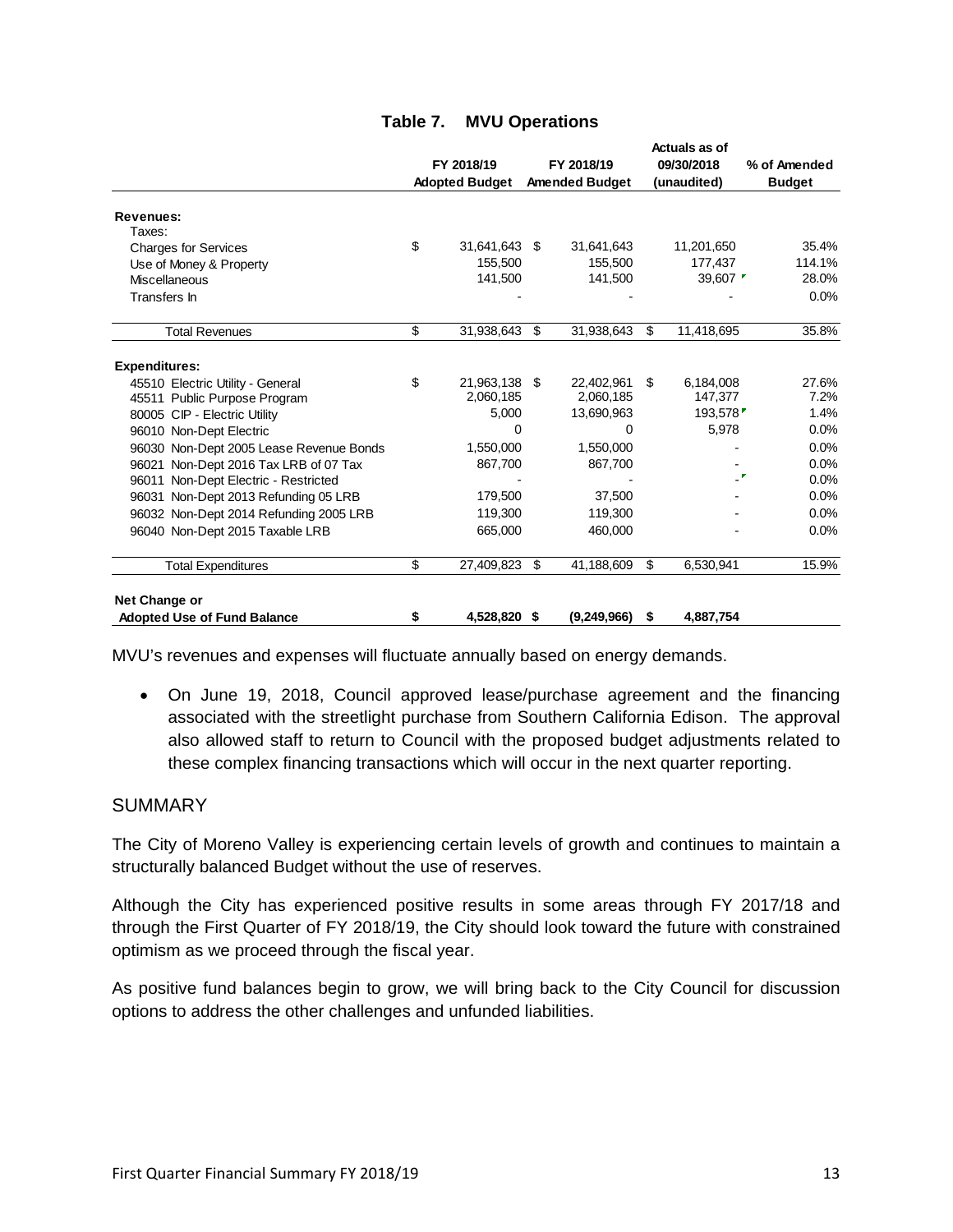#### RESOLUTION NO. 2018-XX

## A RESOLUTION OF THE CITY COUNCIL OF THE CITY OF MORENO VALLEY, CALIFORNIA, ADOPTING THE REVISED OPERATING AND CAPITAL BUDGETS FOR FISCAL YEAR 2018/19

WHEREAS, the City Council approved the Operating and Capital Budgets for the City for Fiscal Year 2018/19, a copy of which, as may have been amended by the City Council, is on file in the Office of the City Clerk and is available for public inspection; and

WHEREAS, the City Council approves amendments to the budgets throughout the fiscal year and such prior amendments are reflected within the current amended budget and further ratified as part of the adoption of the quarterly budget amendments; and

WHEREAS, the City Manager has heretofore submitted to the City Council proposed amendments to the Operating and Capital Budgets for the City for Fiscal Year 2018/19, a copy of which, as may have been amended by the City Council, is on file in the Office of the City Clerk and is available for public inspection; and

WHEREAS, the said proposed amendments to the Operating and Capital Budgets contain estimates of the services, activities and projects comprising the budget, and contains expenditure requirements and the resources available to the City; and

WHEREAS, the said proposed amendments to the Operating and Capital Budgets contain the estimates of uses of fund balance as required to stabilize the delivery of City services during periods of operational deficits; and

WHEREAS, the City Council has made such revisions to the proposed amended Operating and Capital Budgets as so desired; and

WHEREAS, the amended Operating and Capital Budgets, as herein approved, will enable the City Council to make adequate financial plans and will ensure that City officers can administer their respective functions in accordance with such plans.

NOW, THEREFORE, THE CITY COUNCIL OF THE CITY OF MORENO VALLEY, CALIFORNIA, DOES HEREBY RESOLVE AS FOLLOWS:

1. The proposed amendments to the Operating and Capital Budgets, as Exhibit A to this Resolution and as on file in the Office of the City Clerk, and as may have been amended by the City Council, are hereby approved and adopted as the annual Operating and Capital Budgets of the City of Moreno Valley for Fiscal Year 2018/19.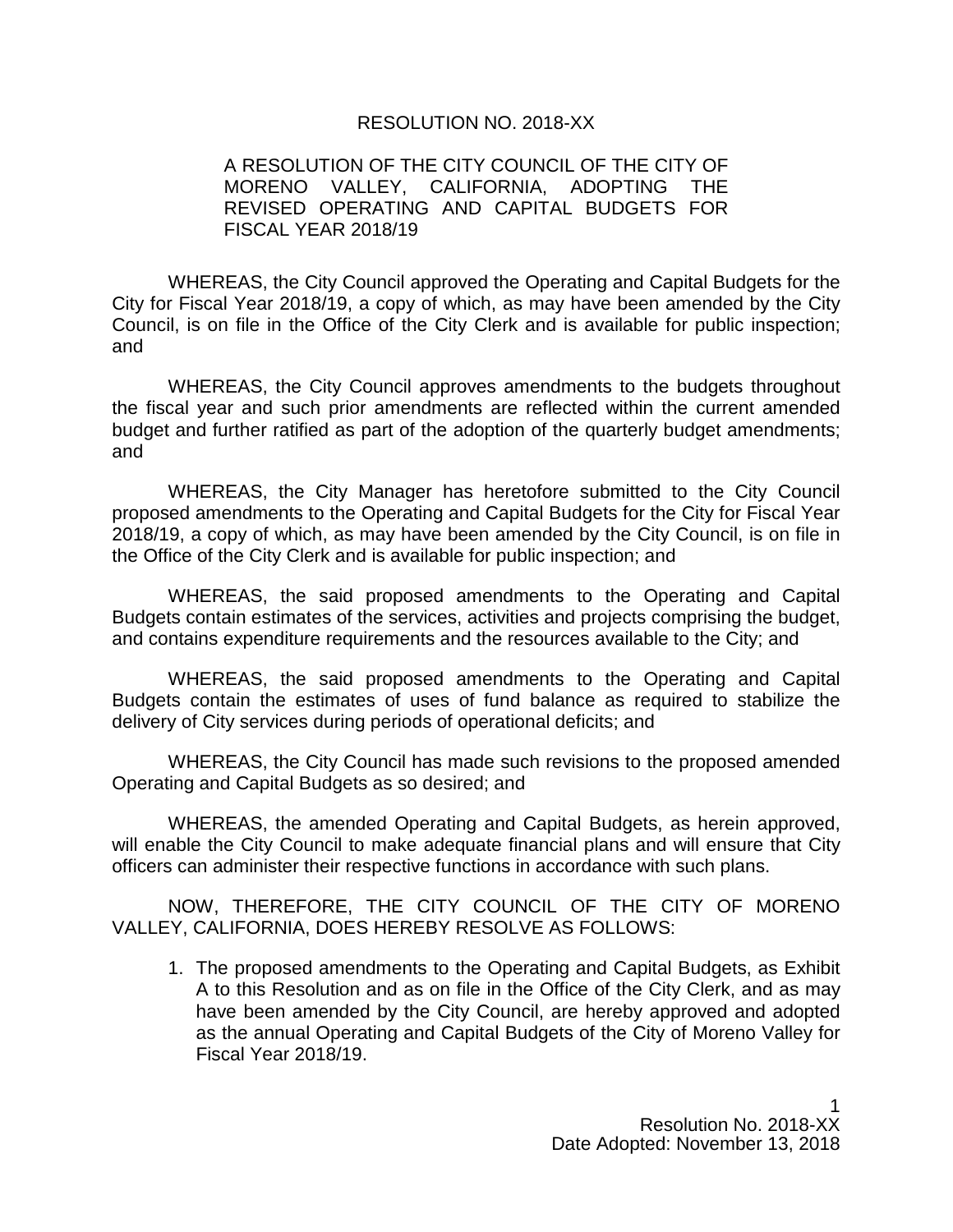- 2. The Proposed Amendments to City Position Summary included within the staff report and contained in the City Position Summary attached as Attachment 5 and on file in the Office of the City Clerk, and as may have been amended by the City Council, is hereby adopted as part of the Approved City Position Summary of the City of Moreno Valley for Fiscal Year 2018/19.
- 3. The amounts of proposed expenditures, which include the uses of fund balance specified in the approved budget, are hereby appropriated for the various budget programs and units for said fiscal year.
- 4. Within fifteen (15) days after the adoption of this Resolution, the City Clerk shall certify to the adoption hereof and, as so certified, cause a copy to be posted in at least three (3) public places within the City.

BE IT FURTHER RESOLVED that this Resolution shall take effect immediately upon its adoption.

APPROVED AND ADOPTED this 13<sup>th</sup> day of November, 2018.

\_\_\_\_\_\_\_\_\_\_\_\_\_\_\_\_\_\_\_\_\_\_\_\_\_\_\_ Mayor of the City of Moreno Valley

ATTEST:

\_\_\_\_\_\_\_\_\_\_\_\_\_\_\_\_\_\_\_\_\_\_\_\_\_\_\_\_ City Clerk

APPROVED AS TO FORM:

\_\_\_\_\_\_\_\_\_\_\_\_\_\_\_\_\_\_\_\_\_\_\_\_\_\_\_\_ City Attorney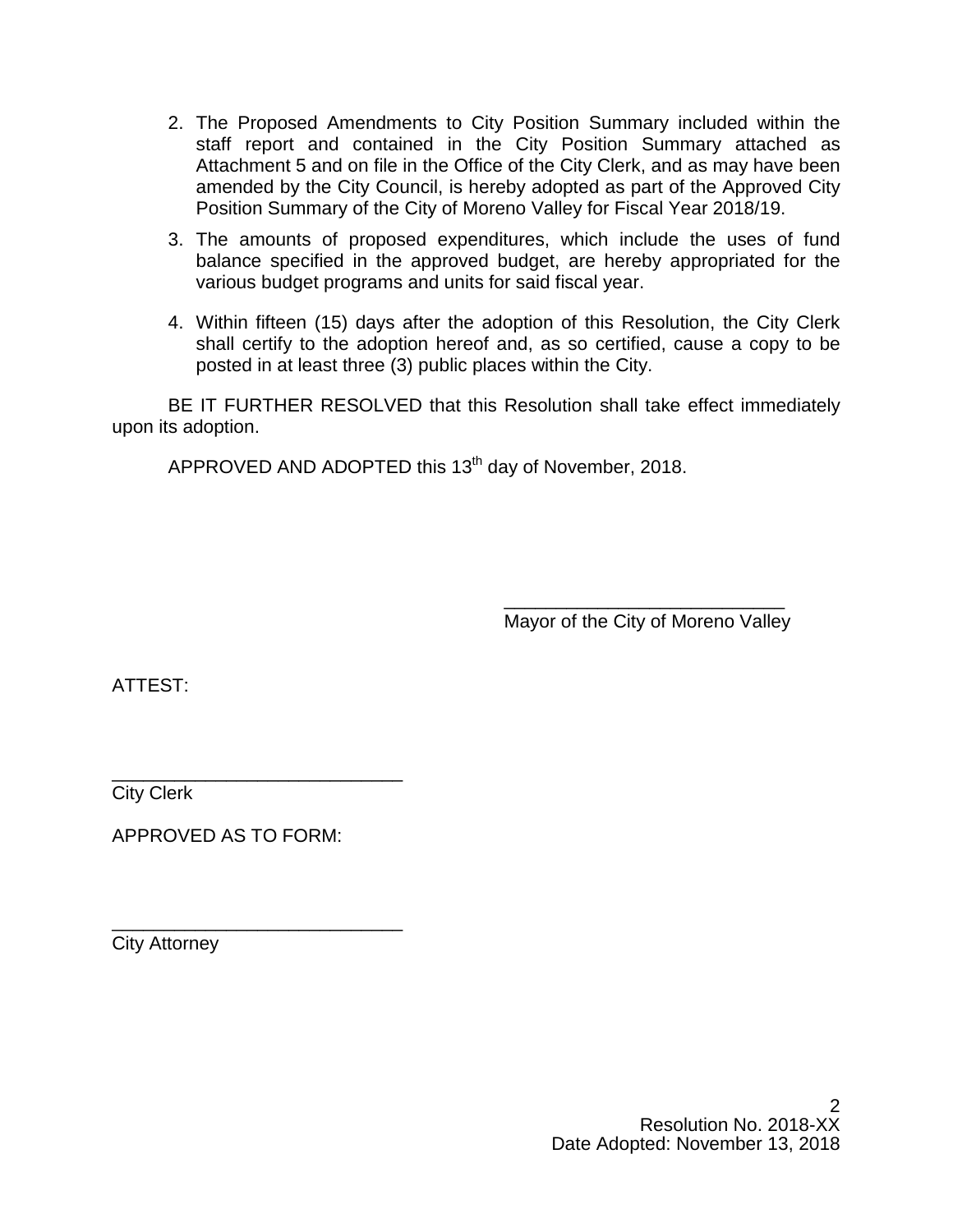## **RESOLUTION JURAT**

STATE OF CALIFORNIA (1)

COUNTY OF RIVERSIDE ) ss.

CITY OF MORENO VALLEY )

I, Pat Jacquez-Nares, City Clerk of the City of Moreno Valley, California, do hereby certify that Resolution No. 2018-xx was duly and regularly adopted by the City Council of the City of Moreno Valley at a regular meeting thereof held on the 13<sup>th</sup> day of November, 2018 by the following vote:

AYES:

NOES:

ABSENT:

ABSTAIN:

(Council Members, Mayor Pro Tem and Mayor)

CITY CLERK

(SEAL)

\_\_\_\_\_\_\_\_\_\_\_\_\_\_\_\_\_\_\_\_\_\_\_\_\_\_\_\_\_\_\_\_\_\_\_

3 Resolution No. 2018-XX Date Adopted: November 13, 2018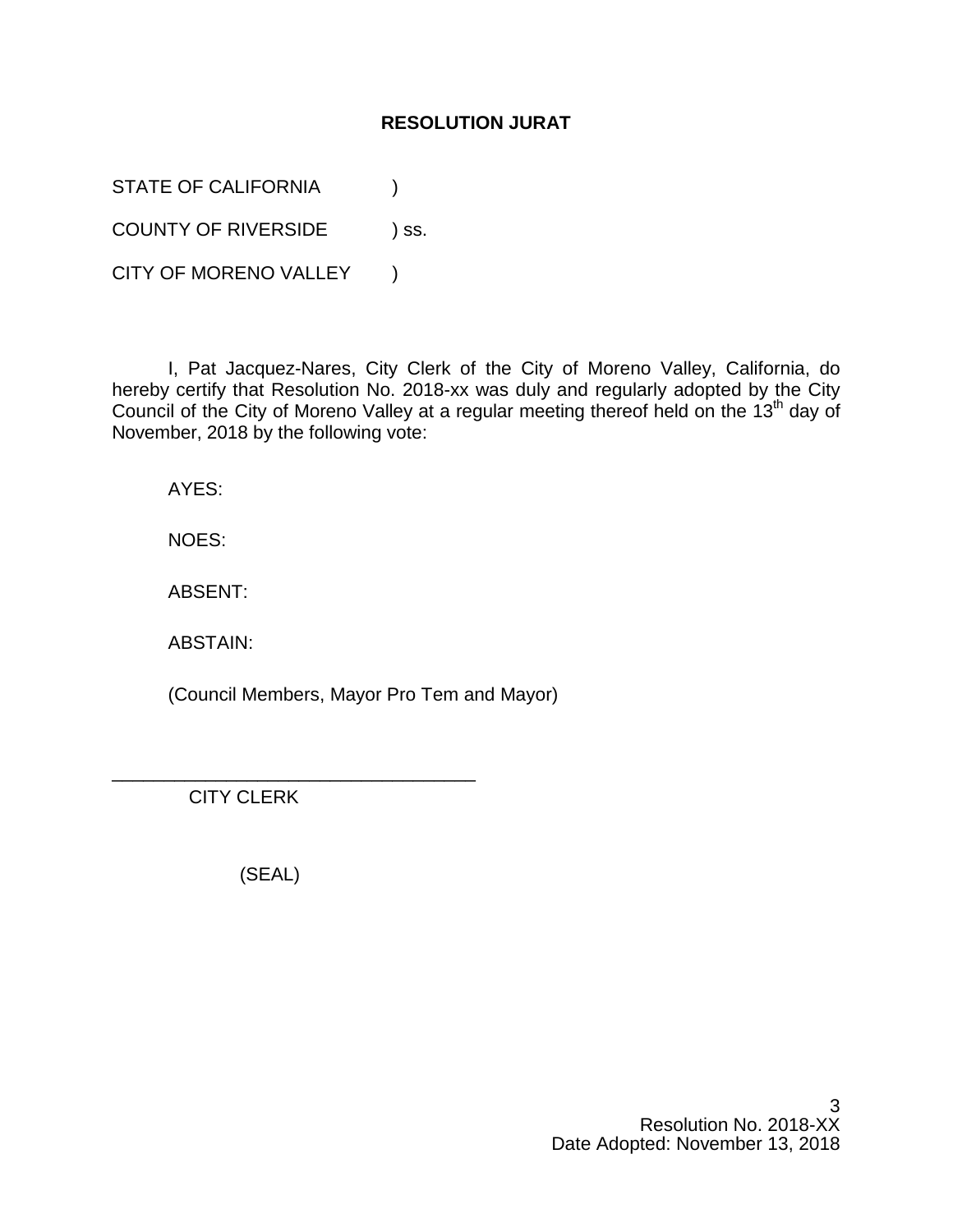| Department                      | Fund         | <b>Account Description</b>                                | <b>General Ledger Account</b>                      | Project | Fiscal Year 2018/19<br><b>Amended Budget</b> | Proposed<br>Amendment      | <b>Revised Budget</b>    | <b>Description - Proposed Adjustment</b>                                                                                                                                                  |
|---------------------------------|--------------|-----------------------------------------------------------|----------------------------------------------------|---------|----------------------------------------------|----------------------------|--------------------------|-------------------------------------------------------------------------------------------------------------------------------------------------------------------------------------------|
| Financial & Management Services | 1010         | Revenue Close to Bal Sheet - Use of M&P-Prin/Int<br>ncome | 1010-99-99-91010-469999                            |         |                                              | (763,000.00)<br>- \$       | (763,000.00)             | Accounting adjustment for the Towngate Mall note.                                                                                                                                         |
| Financial & Management Services | 1010         | <b>Utility Users Tax</b>                                  | 1010-99-99-91010-407000                            |         | 16,400,000.00                                | (400,000.00)               |                          | 16,000,000.00 Adjusted based on updated budget projections.                                                                                                                               |
| Financial & Management Services | 1010         | <b>Franchise Fees</b>                                     | 1010-99-99-91010-500010                            |         | 6,509,000.00 \$<br>I۶                        | (300,000.00)               |                          | 6,209,000.00 Adjusted based on updated budget projections.                                                                                                                                |
| inancial & Management Services  | 1010         | Sales Tax - General                                       | 1010-99-99-91010-402000                            |         | l \$<br>19,206,000.00                        | 712,810.00                 | 19.918.810.00            | Adjusted based on updated budget projections                                                                                                                                              |
| inancial & Management Services  | 1010         | Property Tax - Secured                                    | 1010-99-99-91010-401000                            |         | 6,080,000.00 \$<br>l \$                      | 304,000.00                 | 6,384,000.00             | Adjusted based on updated budget projections.                                                                                                                                             |
| inancial & Management Services  | 1010         | <b>Transient Occupancy Tax</b>                            | 1010-99-99-91010-403000                            |         | 2.450.000.00 \$<br>l \$                      | 100.000.00                 | 2.550.000.00             | Adjusted based on updated budget projections                                                                                                                                              |
| inancial & Management Services  | 1010         | Property Tax in Lieu-VLF                                  | 1010-99-99-91010-401060                            |         | 19,000,000.00 \$<br>l \$                     | 920,000.00                 | 19,920,000.00            | Adjusted based on updated budget projections                                                                                                                                              |
| Financial & Management Services | 1010         | Property Tax - Redevelopment Redistribution               | 1010-99-99-91010-401065                            |         | 420,000.00 \$<br>l \$                        | 34,000.00                  | 454.000.00               | Adjusted based on updated budget projections                                                                                                                                              |
| Financial & Management Services | 1010         | Documentary Transfer Tax                                  | 1010-99-99-91010-406000                            |         | 757,500.00 \$<br>l \$                        | 12,500.00                  | 770.000.00               | Adjusted based on updated budget projections                                                                                                                                              |
| ïre                             | 1010<br>1010 | Annual Fire Inspection Fees                               | 1010-40-46-30210-520010                            |         | 181,000.00 \$<br>l \$<br>l \$                | 100,000.00<br>(100.000.00) | 281.000.00<br>329.760.00 | Adjusted based on updated budget projections                                                                                                                                              |
| ire:<br>Police                  | 1010         | Fire Plan Check Fees<br><b>Asset Forfeitures</b>          | 1010-40-46-30210-540030<br>1010-60-65-40010-480150 |         | 429,760.00 \$<br>$\sqrt{3}$<br>109,573.00 \$ | 161,049.00                 | 270,622.00               | Adjusted based on updated budget projections<br>Budgeting for carryover and forecasted revenue                                                                                            |
| <b>REVENUE TOTAL</b>            |              |                                                           |                                                    |         | 71,542,833 \$<br>۱\$                         | 781,359 \$                 | 72,324,192               |                                                                                                                                                                                           |
|                                 |              |                                                           |                                                    |         |                                              |                            |                          |                                                                                                                                                                                           |
| City Attorney                   | 1010         | ISF - Purch & Fac                                         | 1010-14-10-14010-690390                            |         | 54,400 \$<br>$\sqrt{2}$                      | (6, 433)                   |                          | 47,967 Adjusting budget due to reallocation of CDBG funding previously approved by Council                                                                                                |
| City Clerk                      | 1010         | Contractual                                               | 1010-10-01-10010-625099                            |         | $\sim$                                       | 85,000                     | 85,000                   | Adjusted based on projected election/operational costs.                                                                                                                                   |
| City Clerk                      | 1010         | ISF - Purch & Fac                                         | 1010-12-05-12010-690390                            |         | 50,200                                       | (5,937)                    |                          | 44,263 Adjusting budget due to reallocation of CDBG funding previously approved by Council.                                                                                               |
| City Council                    | 1010         | Training & Travel                                         | 1010-10-01-10011-620510                            |         | 2,000                                        | 2,000                      | 4.000                    | Budget adjusted based on historical activity                                                                                                                                              |
| Council                         | 1010         | <b>Training &amp; Travel</b>                              | 1010-10-01-10012-620510                            |         | 2,000                                        | 2,000                      | 4.000                    | Budget adjusted based on historical activity                                                                                                                                              |
| <b>Council</b>                  | 1010         | Training & Travel                                         | 1010-10-01-10013-620510                            |         | 2,000                                        | 2,000                      | 4.000                    | Budget adjusted based on historical activity                                                                                                                                              |
| <b>Council</b>                  | 1010         | Training & Travel                                         | 1010-10-01-10014-620510                            |         | 2,000                                        | 2,000                      |                          | 4,000 Budget adjusted based on historical activity                                                                                                                                        |
| City Council                    | 1010         | Training & Travel                                         | 1010-10-01-10015-620510                            |         | 2,000                                        | 2,000                      |                          | 4,000 Budget adjusted based on historical activity                                                                                                                                        |
| City Manager                    | 1010         | <b>Transfers Out</b>                                      | 1010-99-99-91010-905010                            |         | 475,000                                      | (475,000                   |                          | Adjusted based on updated budget projections and needs                                                                                                                                    |
| City Council                    | 1010         | ISF - Purch & Fac                                         | 1010-10-01-10010-690390                            |         | 80,200                                       | (9, 484)                   | 70.716                   | Adjusting budget due to reallocation of CDBG funding previously approved by Council                                                                                                       |
| ity Manager                     | 1010         | ISF - Purch & Fac                                         | 1010-16-15-16010-690390                            |         | 91,200                                       | (10, 785)                  | 80,415                   | Adjusting budget due to reallocation of CDBG funding previously approved by Council.                                                                                                      |
| ity Manager                     | 1010         | ISF - Purch & Fac                                         | 1010-16-16-16210-690390                            |         | 33,800                                       | (3,997)                    | 29,803                   | Adjusting budget due to reallocation of CDBG funding previously approved by Council                                                                                                       |
| ity Manager                     | 1010         | ISF - Purch & Fac                                         | 1010-16-39-25410-690390                            |         | 198,000                                      | (23, 415)                  | 174.585                  | Adjusting budget due to reallocation of CDBG funding previously approved by Council                                                                                                       |
| ommunity Development            | 1010         | ISF - Purch & Fac                                         | 1010-20-25-20011-690390                            |         | 73,300                                       | (8,668)                    | 64.632                   | Adjusting budget due to reallocation of CDBG funding previously approved by Council                                                                                                       |
| Community Development           | 1010         | ISF - Purch & Fac                                         | 1010-20-26-20110-690390                            |         | 73.700                                       | (8.716)                    | 64.984                   | Adjusting budget due to reallocation of CDBG funding previously approved by Council                                                                                                       |
| Community Development           | 1010         | ISF - Purch & Fac                                         | 1010-20-27-20211-690390                            |         | 93,900                                       | (11, 104)                  | 82,796                   | Adjusting budget due to reallocation of CDBG funding previously approved by Council                                                                                                       |
| Community Development           | 1010         | ISF - Purch & Fac                                         | 1010-20-28-20310-690390                            |         | 75,000                                       | (8,869)                    | 66,131                   | Adjusting budget due to reallocation of CDBG funding previously approved by Council                                                                                                       |
| Community Development           | 1010         | ISF - Purch & Fac                                         | 1010-20-38-18210-690390                            |         | 169,200                                      | (20,009)                   |                          | 149,191 Adjusting budget due to reallocation of CDBG funding previously approved by Council                                                                                               |
| Economic Development            | 1010         | ISF - Purch & Fac                                         | 1010-22-25-20010-690390                            |         | 47.850                                       | (5,659)                    |                          | 42,191 Adjusting budget due to reallocation of CDBG funding previously approved by Council                                                                                                |
| inancial & Management Services  | 1010         | ISF - Purch & Fac                                         | 1010-30-35-25010-690390                            |         | 48,400                                       | (5, 724)                   | 42.676                   | Adjusting budget due to reallocation of CDBG funding previously approved by Council                                                                                                       |
| inancial & Management Services  | 1010         | ISF - Purch & Fac                                         | 1010-30-36-25110-690390                            |         | 126,300                                      | (14, 936)                  | 111.364                  | Adjusting budget due to reallocation of CDBG funding previously approved by Council                                                                                                       |
| inancial & Management Services  | 1010         | ISF - Purch & Fac                                         | 1010-30-37-25210-690390                            |         | 64,700                                       | (7,651)                    | 57,049                   | Adjusting budget due to reallocation of CDBG funding previously approved by Council                                                                                                       |
| inancial & Management Services  | 1010         | ISF - Purch & Fac                                         | 1010-30-40-18310-690390                            |         | 78,800                                       | (9,319)                    |                          | 69,481 Adjusting budget due to reallocation of CDBG funding previously approved by Council                                                                                                |
| ïre                             | 1010         | ISF - Purch & Fac                                         | 1010-40-45-30110-690390                            |         | 516,100                                      | (61, 033)                  | 455.067                  | Adjusting budget due to reallocation of CDBG funding previously approved by Council                                                                                                       |
| ™ire                            | 1010         | ISF - Purch & Fac                                         | 1010-40-46-30210-690390                            |         | 1.100                                        | (130)                      | 970                      | Adjusting budget due to reallocation of CDBG funding previously approved by Council                                                                                                       |
| ™ire                            | 1010         | ISF - Purch & Fac                                         | 1010-40-46-30211-690390                            |         | 87,500                                       | (10, 348)                  | 77.152                   | Adjusting budget due to reallocation of CDBG funding previously approved by Council                                                                                                       |
| Fire                            | 1010         | ISF - Purch & Fac                                         | 1010-40-47-30310-690390                            |         | 95.200                                       | (11.258                    |                          | 83,942 Adjusting budget due to reallocation of CDBG funding previously approved by Council                                                                                                |
| Human Resources<br>Police       | 1010<br>1010 | ISF - Purch & Fac<br>ISF - Purch & Fac                    | 1010-18-21-18020-690390<br>1010-60-65-40010-690390 |         | 50,100<br>513,900                            | (5,925)<br>(60, 773)       |                          | 44,175 Adjusting budget due to reallocation of CDBG funding previously approved by Council<br>453,127 Adjusting budget due to reallocation of CDBG funding previously approved by Council |
| Public Works                    | 1010         | ISF - Purch & Fac                                         | 1010-70-29-20410-690390                            |         | 139,200                                      | (16, 462)                  |                          | 122,738 Adjusting budget due to reallocation of CDBG funding previously approved by Council                                                                                               |
| <b>Public Works</b>             | 1010         | ISF - Purch & Fac                                         | 1010-70-75-45010-690390                            |         | 47,200                                       | (5, 582)                   |                          | 41,618 Adjusting budget due to reallocation of CDBG funding previously approved by Council                                                                                                |
| Public Works                    | 1010         | ISF - Purch & Fac                                         | 1010-70-76-45110-690390                            |         | 87,100                                       | (10, 300)                  | 76,800                   | Adjusting budget due to reallocation of CDBG funding previously approved by Council                                                                                                       |
| Public Works                    | 1010         | ISF - Purch & Fac                                         | 1010-70-77-45210-690390                            |         | 98.000                                       | (11.589                    |                          | 86,411 Adjusting budget due to reallocation of CDBG funding previously approved by Council                                                                                                |
| Community Development           | 1010         | Communications                                            | 1010-20-26-20110-620410                            |         | 14,684                                       | 294                        |                          | 14,978 Adjusting budget due to reallocation of CDBG funding previously approved by Council                                                                                                |
| ommunity Development            | 1010         | Salaries-Regular                                          | 1010-20-26-20110-611110                            |         | 912,596                                      | 194,107                    | 1,106,703                | Adjusting budget due to reallocation of CDBG funding previously approved by Council                                                                                                       |
| Community Development           | 1010         | Salaries-Temporary                                        | 1010-20-26-20110-611310                            |         | 19.300                                       | 34.209                     |                          | 53,509 Adjusting budget due to reallocation of CDBG funding previously approved by Council                                                                                                |
| Community Development           | 1010         | Salaries-Addl - Other                                     | 1010-20-26-20110-611699                            |         | 34,859                                       | 8,806                      | 43,665                   | Adjusting budget due to reallocation of CDBG funding previously approved by Council                                                                                                       |
| <b>Community Development</b>    | 1010         | Benefits - PERS & ERPD Def Comp                           | 1010-20-26-20110-612110                            |         | 231,690                                      | 63,312                     | 295.002                  | Adjusting budget due to reallocation of CDBG funding previously approved by Council                                                                                                       |
| Community Development           | 1010         | Benefits - Bank                                           | 1010-20-26-20110-612120                            |         | 146.751                                      | 38.073                     | 184.824                  | Adjusting budget due to reallocation of CDBG funding previously approved by Council                                                                                                       |
| Community Development           | 1010         | Benefits - Medicare                                       | 1010-20-26-20110-612130                            |         | 12,294                                       | 3,367                      |                          | 15,661 Adjusting budget due to reallocation of CDBG funding previously approved by Council                                                                                                |
| ommunity Development            | 1010         | Benefits - Group Life Insurance                           | 1010-20-26-20110-612140                            |         | 3,951                                        | 1,158                      | 5.109                    | Adjusting budget due to reallocation of CDBG funding previously approved by Council                                                                                                       |
| Community Development           | 1010         | Benefits - ST/LT Disability                               | 1010-20-26-20110-612145                            |         | 7,027                                        | 1,894                      |                          | 8,921 Adjusting budget due to reallocation of CDBG funding previously approved by Council                                                                                                 |
| Community Development           | 1010         | Benefits - Annuity                                        | 1010-20-26-20110-612160                            |         | 4,562                                        | 880                        | 5,442                    | Adjusting budget due to reallocation of CDBG funding previously approved by Council                                                                                                       |
| Police                          | 1010         | Maint & Repair - Machine Equip                            | 1010-60-65-40010-620930                            |         | 140,713                                      | 25,000                     | 165.713                  | Allocating budget for expected fleet maintenance of motorcycle.                                                                                                                           |
| ublic Works                     | 1010         | Transfers to TUMF CAPITAL PROJECTS FUND                   | 1010-99-99-91010-903003                            |         |                                              | 204,086                    | 204.086                  | Close-out of completed projects                                                                                                                                                           |
| Public Works                    | 1010         | Salaries-Reimbursable (In/Out)                            | 1010-70-77-45210-611510                            |         | (1, 131, 014)                                | 140,000                    | (991, 014)               | Allocating budget for operational expenditures and recovered costs.                                                                                                                       |
| Public Works                    | 1010         | Transfers to GAS TAX FUND                                 | 1010-99-99-91010-902000                            |         | 160,000                                      | 90,000                     |                          | 250,000 Allocating budget for expected maintenance activities.                                                                                                                            |
| Public Works                    | 1010         | Transfers to LMD 2014-02                                  | 1010-99-99-91010-905014                            |         | 220,529                                      | (31,758)                   | 188,771                  | Adjusting budget to be consistent with FY2018/19 Engineer's Report as approved by City Council on 6/19/18.                                                                                |
| <b>EXPENSES TOTAL</b>           |              |                                                           |                                                    |         | $4,257,292$ \$                               | 39,322                     | 4,296,614                |                                                                                                                                                                                           |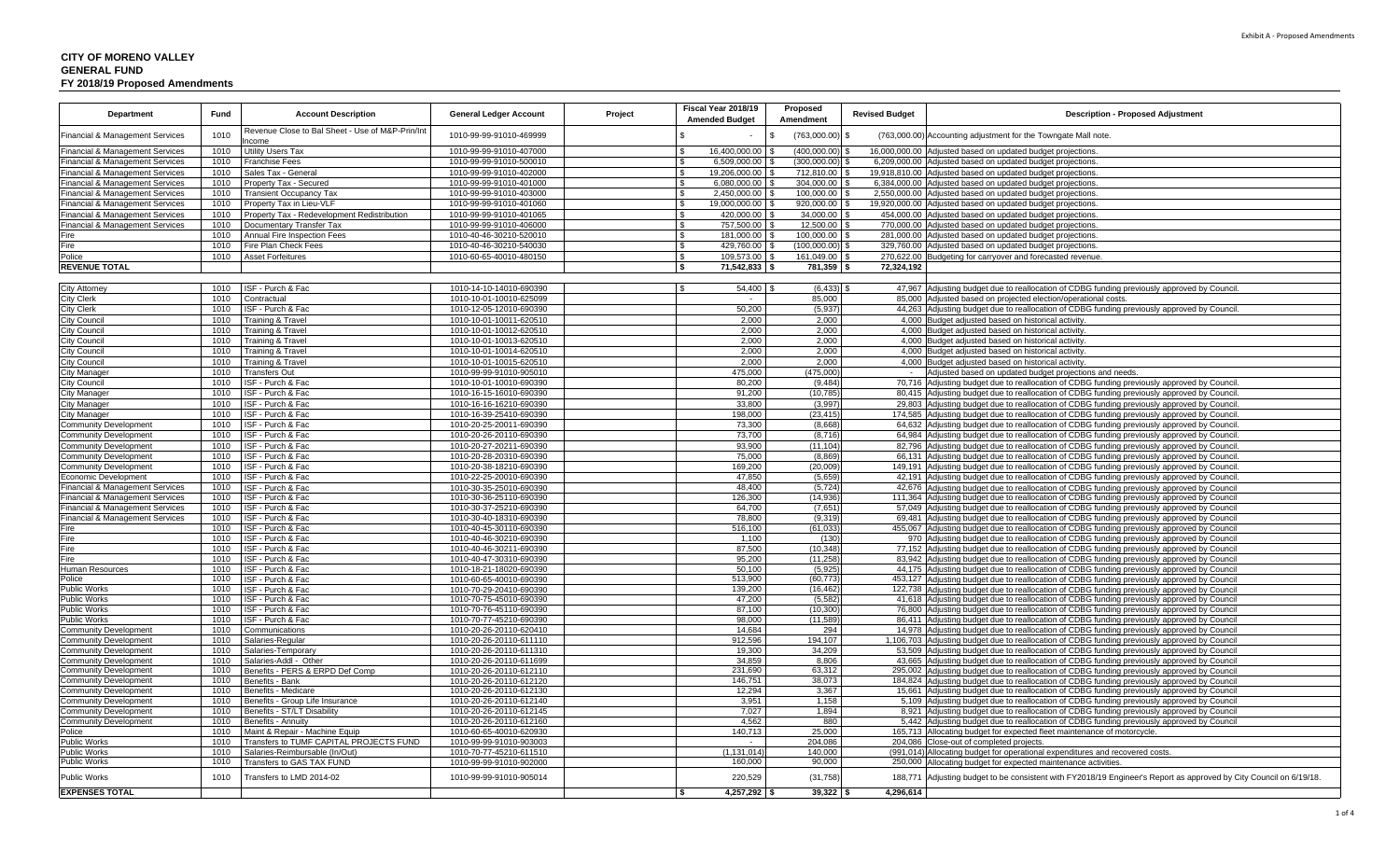#### **CITY OF MORENO VALLEYNON - GENERAL FUND FY 2018/19 Proposed Amendments**

| Department                                        | Fund         | <b>Account Description</b>                                                 | <b>General Ledger Account</b>                      |                   | Fiscal Year 2018/19<br>Proposed               |                                       | <b>Revised Budget</b> | <b>Description - Proposed Adjustment</b>                                                                                                                                 |  |  |
|---------------------------------------------------|--------------|----------------------------------------------------------------------------|----------------------------------------------------|-------------------|-----------------------------------------------|---------------------------------------|-----------------------|--------------------------------------------------------------------------------------------------------------------------------------------------------------------------|--|--|
|                                                   |              |                                                                            |                                                    |                   | <b>Amended Budget</b>                         | Amendment                             |                       |                                                                                                                                                                          |  |  |
| City Manager                                      | 5010         | Transfers in - from GENERAL FUND<br>Fransfers in - within categ TECHNOLOGY | 5010-99-99-95010-801010                            |                   | 475,000.00                                    | (475,000.00                           |                       | Adjusted based on updated budget projections and needs.                                                                                                                  |  |  |
| City Manager                                      | 7210         | REPLACEMENT RESERVE                                                        | 7210-99-99-97210-827230                            |                   | \$<br>200,000.00 \$                           | 651,000.00                            |                       | 851,000 Aligning funding with expenditures.                                                                                                                              |  |  |
| Economic Development                              | 2300         | Other Grant-Operating Revenue                                              | 2300-22-25-72202-489000                            |                   |                                               | 40.501.00                             |                       | 40,501 Mayor's Challenge grant carryover.                                                                                                                                |  |  |
| <b>Financial &amp; Management Services</b>        | 2512         | Fed Grant-Operating Revenue                                                | 2512-99-99-92512-485000                            |                   | 2,068,143.00 \$                               | 45,894.00                             |                       | 2,114,037 Adjusting budget due to reallocation of CDBG funding previously approved by Council                                                                            |  |  |
| Financial & Management Services                   | 7310         | <b>Administrative Charges</b>                                              | 7310-30-40-18410-585020                            |                   | 4.193.850.00 \$                               | (354,106.00                           |                       | 3,839,744 Adjusting budget due to reallocation of CDBG funding previously approved by Council                                                                            |  |  |
| Parks & Community Services                        | 2300         | Fed Grant-Operating Revenue                                                | 2300-50-58-75014-485000                            |                   | 33,750.00 \$<br>l \$                          | 33,750.00                             |                       | 67,500 Budgeting for the 21st Century Community Learning Center grant.                                                                                                   |  |  |
| Parks & Community Services                        | 5011         | Donations                                                                  | 5011-50-58-35310-580200                            |                   | $5.000.00$ \$                                 | 4.200.00                              |                       | 9,200 Allocating budget for expected donations.                                                                                                                          |  |  |
| Parks & Community Services                        | 5011         | Donations                                                                  | 5011-50-58-35311-580200                            |                   |                                               | 7.500.00<br>-15                       |                       | 7,500 Allocating budget for expected donations.                                                                                                                          |  |  |
| Parks & Community Services                        | 5011         | Spl Seasonal Events                                                        | 5011-50-58-35312-507090                            |                   | 7,000.00 \$<br>$\hat{\mathcal{L}}$            | 4,800.00                              |                       | 11,800 Allocating budget for expected donations                                                                                                                          |  |  |
| Parks & Community Services                        | 5011         | ol Seasonal Events-4th of Jul                                              | 5011-50-58-35317-507080                            |                   | 50,000.00 \$                                  | 1,000.00                              | 51,000                | Allocating budget for expected donations                                                                                                                                 |  |  |
| Parks & Community Services<br><b>Public Works</b> | 5011<br>5114 | Donations<br>Transfers in - from Zone I                                    | 5011-50-58-35318-580200                            |                   |                                               | 7,500.00<br>- 8<br>23.988.00<br>$-1S$ | 23.988                | 7,500 Allocating budget for expected donations                                                                                                                           |  |  |
| Public Works                                      | 3005         | Fransfers in - from DIF - FIRE                                             | 5114-99-99-95114-805010<br>3005-99-99-93005-802903 |                   | 950,000.00 \$                                 | (950,000.00)                          |                       | Reallocating budget for maintenance<br>True-up based on currently available funding                                                                                      |  |  |
| <b>Public Works</b>                               | 3003         | Fransfers in - from GENERAL FUND                                           | 3003-99-99-93003-801010                            |                   |                                               | 204,086.00                            | 204,086               | Close-out of completed projects.                                                                                                                                         |  |  |
| <b>Public Works</b>                               | 2001         | Fed Reimb-Capital                                                          | 2001-99-99-92001-482020                            |                   | 219,650.00 \$                                 | (219,650.00)                          |                       | Allocating revenue budgets to projects and adjusting for updated projections.                                                                                            |  |  |
| <b>Public Works</b>                               | 2001         | Reimbursements - Other Govts                                               | 2001-99-99-92001-483010                            | 801 0049 70 76    | l \$                                          | 46.505.00                             |                       | 46,505 Allocating revenue budgets to projects and adjusting for updated projections.                                                                                     |  |  |
| <b>Public Works</b>                               | 2301         | Fed Reimb-Capital                                                          | 2301-99-99-92301-482020                            |                   | $\mathbb{R}$<br>4.415.000.00                  | (4.415.000.00<br>I S                  |                       | Allocating revenue budgets to projects and adjusting for updated projections.                                                                                            |  |  |
| Public Works                                      | 2301         | Fed Reimb-Capital                                                          | 2301-99-99-92301-482020                            | 808 0018          | 4,415,000.00 \$<br>£.                         | 1,137,772.00                          | 5,552,772             | Allocating revenue budgets to projects and adjusting for updated projections.                                                                                            |  |  |
| Public Works                                      | 3002         | Reimbursement Agreement                                                    | 3002-99-99-93002-500600                            |                   | 1.870.382.00 \$<br>. ድ                        | (788,882.00                           |                       | 1,081,500 Allocating revenue budgets to projects and adjusting for updated projections                                                                                   |  |  |
| Public Works                                      | 3008         | Fed Reimb-Capital                                                          | 3008-99-99-93008-482020                            | 802 0003 70 77    |                                               | (17,095.00)<br>$\overline{1}$         | (17,095)              | Allocating revenue budgets to projects and adjusting for updated projections.                                                                                            |  |  |
| Public Works                                      | 3015         | Fransfer in - within category PARKS-COMM SERV<br>CAPITAL PROJECTS          | 3015-99-99-93015-823006                            |                   |                                               | l \$<br>357,024.00                    | 357,024               | Moving to funds 3015 & 3016 to match projects.                                                                                                                           |  |  |
| Public Works                                      | 3016         | Fransfer in - within category PARKS-COMM SERV<br><b>APITAL PROJECTS:</b>   | 3016-99-99-93016-823006                            |                   |                                               | 606,435.00<br>l \$                    | 606,435               | Moving to funds 3015 & 3016 to match projects.                                                                                                                           |  |  |
| Public Works                                      | 2200         | Waste Managmt. Recycling                                                   | 2200-70-78-77311-486200                            |                   | $55.000.00$ \$                                | 14.663.00                             | 69.663                | Budgeting for grant expenses and off-setting revenue.                                                                                                                    |  |  |
| <b>Public Works</b>                               | 2207         | State Grant-Operating Revenue                                              | 2207-70-78-77415-486000                            |                   | 55.462.00 \$                                  | 45.783.00                             | 101.245               | Budgeting for grant expenses and off-setting revenue                                                                                                                     |  |  |
| Public Works                                      | 2000         | Transfers in - from GENERAL FUND                                           | 2000-99-99-92000-801010                            |                   | 160,000.00 \$<br>$\hat{\mathcal{L}}$          | 90,000.00                             | 250,000               | Allocating budget for expected maintenance activities                                                                                                                    |  |  |
| Public Works                                      | 5014         | Transfers in - from GENERAL FUND                                           | 5014-99-99-95014-801010                            | SD LMD ZN 01-TG   | \$.<br>220,529.00 \$                          | (2,709.00)                            | 217,820               | Adjusting budget to be consistent with FY2018/19 Engineer's Report as approved by City Council on 6/19/18.                                                               |  |  |
| Public Works                                      | 5014         | Transfers in - from GENERAL FUND                                           | 5014-99-99-95014-801010                            | SD LMD ZN 01A-RP  | \$.<br>220,529.00 \$                          | (562.00)                              | 219,967               | Adjusting budget to be consistent with FY2018/19 Engineer's Report as approved by City Council on 6/19/18.                                                               |  |  |
| Public Works                                      | 5014         | Transfers in - from GENERAL FUND                                           | 5014-99-99-95014-801010                            | SD LMD ZN 02-HS   | \$.<br>220,529.00                             | (5,077.00)<br>l S                     | 215,452               | Adjusting budget to be consistent with FY2018/19 Engineer's Report as approved by City Council on 6/19/18.                                                               |  |  |
| Public Works                                      | 5014         | <b>Transfers in - from GENERAL FUND</b>                                    | 5014-99-99-95014-801010                            | SD LMD ZN 03-MVRW | $\mathfrak{L}$<br>220,529.00 \$               | (10, 170.00)                          |                       | 210,359 Adjusting budget to be consistent with FY2018/19 Engineer's Report as approved by City Council on 6/19/18.                                                       |  |  |
| Public Works                                      | 5014         | Transfers in - from GENERAL FUND                                           | 5014-99-99-95014-801010                            | SD LMD ZN 03A-LPP | \$<br>220,529.00 \$                           | 8,242.00                              | 228,771               | Adjusting budget to be consistent with FY2018/19 Engineer's Report as approved by City Council on 6/19/18.                                                               |  |  |
| Public Works                                      | 5014         | Transfers in - from GENERAL FUND                                           | 5014-99-99-95014-801010                            | SD LMD ZN 04-MVRE | \$<br>220,529.00                              | (21, 231.00)<br>l \$                  | 199,298               | Adjusting budget to be consistent with FY2018/19 Engineer's Report as approved by City Council on 6/19/18.                                                               |  |  |
| Public Works                                      | 5014         | Transfers in - from GENERAL FUND                                           | 5014-99-99-95014-801010                            | SD LMD ZN 05-SR   | 220,529.00 \$                                 | (765.00)                              |                       | 219,764 Adjusting budget to be consistent with FY2018/19 Engineer's Report as approved by City Council on 6/19/18.                                                       |  |  |
| Public Works                                      | 5014         | <b>Transfers in - from GENERAL FUND</b>                                    | 5014-99-99-95014-801010                            | SD LMD ZN 06-MF   | \$<br>220,529.00 \$                           | (1,387.00)                            |                       | 219,142 Adjusting budget to be consistent with FY2018/19 Engineer's Report as approved by City Council on 6/19/18.                                                       |  |  |
| Public Works                                      | 5014         | Transfers in - from GENERAL FUND                                           | 5014-99-99-95014-801010                            | SD LMD ZN 07-CEL  | \$.<br>220,529.00 \$                          | 522.00                                | 221,051               | Adjusting budget to be consistent with FY2018/19 Engineer's Report as approved by City Council on 6/19/18.                                                               |  |  |
| Public Works                                      | 5014         | Transfers in - from GENERAL FUND                                           | 5014-99-99-95014-801010                            | SD LMD ZN 08-SM   | \$<br>220,529.00 \$                           | (596.00)                              | 219,933               | Adjusting budget to be consistent with FY2018/19 Engineer's Report as approved by City Council on 6/19/18.                                                               |  |  |
| Public Works                                      | 5014         | <b>Transfers in - from GENERAL FUND</b>                                    | 5014-99-99-95014-801010                            | SD LMD ZN 09-SV   | $\mathfrak{L}$<br>220,529.00 \$               | 1,975.00                              | 222,504               | Adjusting budget to be consistent with FY2018/19 Engineer's Report as approved by City Council on 6/19/18.                                                               |  |  |
| <b>Public Works</b>                               | 5012         | <b>Parcel Fees</b>                                                         | 5012-70-79-25703-500800                            |                   | 954,700.00<br>\$.<br>$\mathbf{\hat{S}}$       | 1,231.00                              |                       | 955,931 Adjust parcel charge/special taxes revenue to match applied fixed charges.                                                                                       |  |  |
| <b>Public Works</b><br>Public Works               | 5110<br>5111 | <b>Special Taxes</b><br><b>Parcel Fees</b>                                 | 5110-70-79-25703-404000<br>5111-70-79-25704-500800 |                   | 423,200.00<br>1,201,900.00 \$<br>$\mathbf{s}$ | 4.633.00<br>(274,873.00               |                       | 427,833 Adjust parcel charge/special taxes revenue to match applied fixed charges.<br>927,027 Adjust parcel charge/special taxes revenue to match applied fixed charges. |  |  |
| <b>Public Works</b>                               | 5112         |                                                                            | 5112-70-79-25719-500800                            |                   | 114,900.00 \$                                 | 3,399.00                              | 118,299               |                                                                                                                                                                          |  |  |
| <b>Public Works</b>                               | 5114         | <b>Parcel Fees</b><br>Parcel Fees                                          | 5114-70-79-25720-500800                            |                   | 59,600.00 \$<br>- \$                          | 2,069.00                              |                       | Adjust parcel charge/special taxes revenue to match applied fixed charges.<br>61,669 Adjust parcel charge/special taxes revenue to match applied fixed charges.          |  |  |
| Public Works                                      | 5014         | Parcel Fees                                                                | 5014-70-79-25721-500800                            | SD LMD ZN 01-TG   | $\mathsf{S}$<br>2,179,300.00 \$               | (15, 482.00)                          | 2,163,818             | Adjust parcel charge/special taxes revenue to match applied fixed charges.                                                                                               |  |  |
| <b>Public Works</b>                               | 5014         | <b>Parcel Fees</b>                                                         | 5014-70-79-25721-500800                            | SD LMD ZN 01A-RP  | 2.179.300.00 \$<br>l \$                       | 1.730.00                              | 2.181.030             | Adjust parcel charge/special taxes revenue to match applied fixed charges.                                                                                               |  |  |
| <b>Public Works</b>                               | 5014         | <b>Parcel Fees</b>                                                         | 5014-70-79-25721-500800                            | SD LMD ZN 02-HS   | 2.179.300.00 \$<br>-\$                        | (6,681.00)                            | 2.172.619             | Adjust parcel charge/special taxes revenue to match applied fixed charges.                                                                                               |  |  |
| Public Works                                      | 5014         | Parcel Fees                                                                | 5014-70-79-25721-500800                            | SD LMD ZN 03-MVRW | $\sqrt{3}$<br>2.179.300.00                    | (24.369.00)                           | 2.154.931             | Adjust parcel charge/special taxes revenue to match applied fixed charges.                                                                                               |  |  |
| <b>Public Works</b>                               | 5014         | Parcel Fees                                                                | 5014-70-79-25721-500800                            | SD LMD ZN 03A-LPP | 2,179,300.00                                  | 196.00                                | 2,179,496             | Adjust parcel charge/special taxes revenue to match applied fixed charges.                                                                                               |  |  |
| Public Works                                      | 5014         | <b>Parcel Fees</b>                                                         | 5014-70-79-25721-500800                            | SD LMD ZN 04-MVRE | 2,179,300.00 \$<br>- \$                       | (4, 134.00)                           |                       | 2,175,166 Adjust parcel charge/special taxes revenue to match applied fixed charges.                                                                                     |  |  |
| Public Works                                      | 5014         | <b>Parcel Fees</b>                                                         | 5014-70-79-25721-500800                            | SD LMD ZN 06-MF   | 2.179.300.00 \$<br>l \$                       | (1.944.00)                            |                       | 2,177,356 Adjust parcel charge/special taxes revenue to match applied fixed charges.                                                                                     |  |  |
| <b>Public Works</b>                               | 5014         | <b>Parcel Fees</b>                                                         | 5014-70-79-25721-500800                            | SD LMD ZN 07-CEL  | 2,179,300.00 \$<br><b>S</b>                   | (33.00)                               |                       | 2,179,267 Adjust parcel charge/special taxes revenue to match applied fixed charges.                                                                                     |  |  |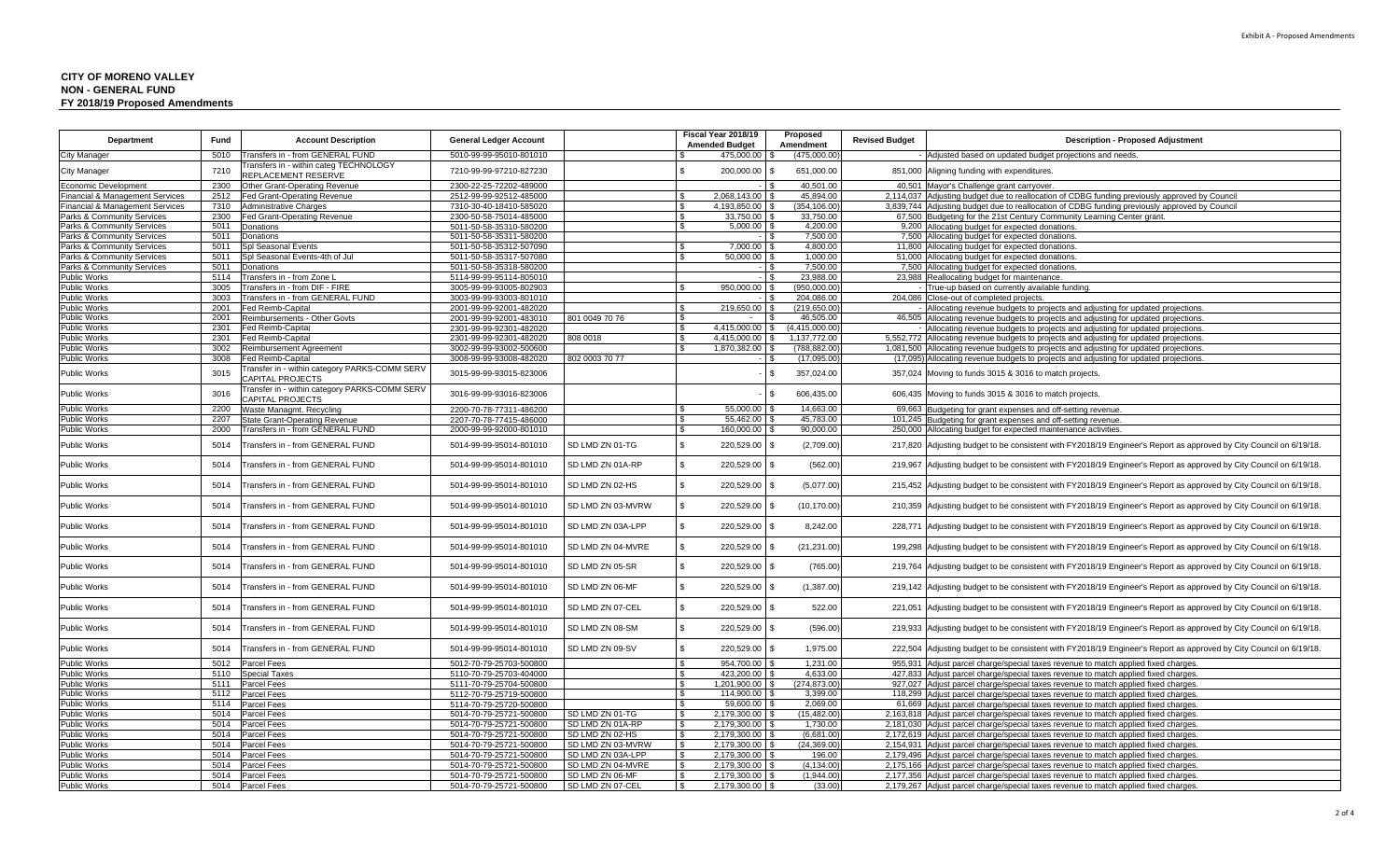| <b>Public Works</b>                        | Parcel Fees<br>5014        |                                     | 5014-70-79-25721-500800 | SD LMD ZN 08-SM         | 2,179,300     | (1, 432)         | 2,177,868 Adjust parcel charge/special taxes revenue to match applied fixed charges         |
|--------------------------------------------|----------------------------|-------------------------------------|-------------------------|-------------------------|---------------|------------------|---------------------------------------------------------------------------------------------|
| Public Works                               | 5014<br>Parcel Fees        |                                     | 5014-70-79-25721-500800 | SD LMD ZN 09-SV         | 2,179,300     | (43, 728)        | 2,135,572 Adjust parcel charge/special taxes revenue to match applied fixed charges.        |
| Public Works                               | 2050<br>Special Taxes      |                                     | 2050-70-79-25722-404000 |                         | 23,000        | 186,657          | 209,657 Adjust parcel charge/special taxes revenue to match applied fixed charges.          |
| Public Works                               | 5013<br>Parcel Fees        |                                     | 5013-70-79-25705-500800 |                         | 295,600       | (178, 580)       | 117,020 Adjust parcel charge/special taxes revenue to match applied fixed charges.          |
| Public Works                               | 2050                       | <b>Advanced Energy Fees</b>         | 2050-70-79-25722-501100 |                         | 10.000        | 40,000           | 50,000 Increasing budget due to increased volume of development.                            |
| <b>REVENUE TOTAL</b>                       |                            |                                     |                         |                         | 46,474,956 \$ | $(4,240,431)$ \$ | 42,234,525                                                                                  |
|                                            |                            |                                     |                         |                         |               |                  |                                                                                             |
| City Attorney                              | 2013                       | Nuisance Abatement                  | 2013-14-10-14011-625015 | \$                      | $30,000$ \$   | 15,000 \$        | 45,000 Budgeting for increase nuisance expenses.                                            |
| City Manager                               | 7230<br><b>SERVICES</b>    | ransfers to - within cat TECHNOLOGY | 7230-99-99-97230-927210 |                         | 200,000       | 651,000          | 851,000 Aligning funding with expenditures                                                  |
| Community Development                      | 2512                       | Communications                      | 2512-20-26-72611-620410 |                         | 300           | (300)            | Adjusting budget due to reallocation of CDBG funding previously approved by Council         |
| <b>Community Development</b>               | 2512                       | Salaries-Regulaı                    | 2512-20-26-72611-611110 |                         | 198,597       | (198, 597)       | - Adjusting budget due to reallocation of CDBG funding previously approved by Council       |
| Community Development                      | 2512                       | Salaries-Temporary                  | 2512-20-26-72611-611310 |                         | 35,000        | (35,000)         | - Adjusting budget due to reallocation of CDBG funding previously approved by Council       |
| Community Development                      | 2512                       | Salaries-Addl - Other               | 2512-20-26-72611-611699 |                         | 9.010         | (9,010)          | - Adjusting budget due to reallocation of CDBG funding previously approved by Council       |
| Community Development                      | 2512                       | Benefits - PERS & ERPD Def Comp     | 2512-20-26-72611-612110 |                         | 64.777        | (64, 777)        | Adjusting budget due to reallocation of CDBG funding previously approved by Council         |
| Community Development                      | 2512                       | Benefits - Bank                     | 2512-20-26-72611-612120 |                         | 38,954        | (38, 954)        | Adjusting budget due to reallocation of CDBG funding previously approved by Council         |
| <b>Community Development</b>               | 2512                       | Benefits - Medicare                 | 2512-20-26-72611-612130 |                         | 3,445         | (3, 445)         | Adjusting budget due to reallocation of CDBG funding previously approved by Council         |
| Community Development                      | 2512                       | Benefits - Group Life Insurance     | 2512-20-26-72611-612140 |                         | 1,185         | (1, 185)         | - Adjusting budget due to reallocation of CDBG funding previously approved by Council       |
| <b>Community Development</b>               | 2512                       | Benefits - ST/LT Disability         | 2512-20-26-72611-612145 |                         | 1,938         | (1,938)          | - Adjusting budget due to reallocation of CDBG funding previously approved by Council       |
| <b>Community Development</b>               | 2512                       | Benefits - Annuity                  | 2512-20-26-72611-612160 |                         | 900           | (900)            | - Adjusting budget due to reallocation of CDBG funding previously approved by Council       |
| <b>Financial &amp; Management Services</b> | 2512<br>CIP Other          |                                     | 2512-30-40-80010-720199 |                         |               | 400,000          | 400,000 Adjusting budget due to reallocation of CDBG funding previously approved by Council |
| Economic Development                       | 2300                       | Professional Svcs - Other           | 2300-22-25-72202-620299 |                         |               | 40.501           | 40,501 Mayor's Challenge grant - carryover.                                                 |
| Human Resources                            | 7010                       | Insurance - General                 | 7010-18-21-14020-650110 |                         | 476.000       | 71,818           | 547,818 Budgeting for increased liability costs.                                            |
| <b>Parks &amp; Community Services</b>      | 2300                       | Salaries-Regular                    | 2300-50-58-75014-611110 |                         | 1,125         | 1,125            | 2,250 Budgeting for the 21st Century Community Learning Center grant.                       |
| <b>Parks &amp; Community Services</b>      | 2300                       | Benefits - Other                    | 2300-50-58-75014-612199 |                         | 562           | 562              | 1,124 Budgeting for the 21st Century Community Learning Center grant.                       |
|                                            | 2300                       | Contractual Svcs - Other            | 2300-50-58-75014-625099 |                         | 32,063        | 32,063           |                                                                                             |
| <b>Parks &amp; Community Services</b>      |                            |                                     |                         |                         |               |                  | 64,126 Budgeting for the 21st Century Community Learning Center grant.                      |
| Parks & Community Services                 | 3006<br>CIP Other          |                                     | 3006-50-57-80003-720199 | 803 0027-3006Q-99       | 50,000        | (28, 352)        | 21,648 Moving to funds 3015 & 3016 to match projects.                                       |
| Parks & Community Services                 | CIP Other<br>3016          |                                     | 3016-50-57-80003-720199 | 803 0027-3016-99        |               | 28,352           | 28,352 Moving to funds 3015 & 3016 to match projects.                                       |
| Parks & Community Services                 | CIP Other<br>3006          |                                     | 3006-50-57-80003-720199 | 803 0029-3006Q-99       | 50,000        | (2,672)          | 47,328 Moving to funds 3015 & 3016 to match projects.                                       |
| <b>Parks &amp; Community Services</b>      | CIP Other<br>3016          |                                     | 3016-50-57-80003-720199 | 803 0029-3016-99        |               | 2,672            | 2,672 Moving to funds 3015 & 3016 to match projects.                                        |
| <b>Parks &amp; Community Services</b>      | 3006<br>CIP Other          |                                     | 3006-50-57-80003-720199 | 803 0030-3006Q-99       | 50,000        | (30, 925)        | 19,075 Moving to funds 3015 & 3016 to match projects.                                       |
| <b>Parks &amp; Community Services</b>      | CIP Other<br>3016          |                                     | 3016-50-57-80003-720199 | 803 0030-3016-99        |               | 30,925           | 30,925 Moving to funds 3015 & 3016 to match projects.                                       |
| Parks & Community Services                 | CIP Other<br>3006          |                                     | 3006-50-57-80003-720199 | 803 0031-3006Q-99       | 50,000        | (16, 668)        | 33,332 Moving to funds 3015 & 3016 to match projects.                                       |
| <b>Parks &amp; Community Services</b>      | CIP Other<br>3016          |                                     | 3016-50-57-80003-720199 | 803 0031-3016-99        |               | 16,668           | 16,668 Moving to funds 3015 & 3016 to match projects.                                       |
| Parks & Community Services                 | 3006<br>CIP Other          |                                     | 3006-50-57-80003-720199 | 803 0034-3006Q-99       | 50,000        | (38, 371)        | 11,629 Moving to funds 3015 & 3016 to match projects.                                       |
| <b>Parks &amp; Community Services</b>      | 3016<br>CIP Other          |                                     | 3016-50-57-80003-720199 | 803 0034-3016-99        |               | 38,371           | 38,371 Moving to funds 3015 & 3016 to match projects.                                       |
| <b>Parks &amp; Community Services</b>      | CIP Other<br>3006          |                                     | 3006-50-57-80007-720199 | 807 0004 50 57-3006Q-99 | 105,000       | (172, 397)       | (67,397) Moving to funds 3015 & 3016 to match projects.                                     |
| <b>Parks &amp; Community Services</b>      | CIP Other<br>3016          |                                     | 3016-50-57-80007-720199 | 807 0004 50 57-3016-99  |               | 172,397          | 172,397 Moving to funds 3015 & 3016 to match projects.                                      |
| <b>Parks &amp; Community Services</b>      | 3006<br>CIP Other          |                                     | 3006-50-57-80007-720199 | 807 0005 50 57-3006Q-99 | 105,000       | (186, 120)       | (81,120) Moving to funds 3015 & 3016 to match projects.                                     |
| <b>Parks &amp; Community Services</b>      | 3016<br>CIP Other          |                                     | 3016-50-57-80007-720199 | 807 0005 50 57-3016-99  |               | 186,120          | 186,120 Moving to funds 3015 & 3016 to match projects.                                      |
| <b>Parks &amp; Community Services</b>      | CIP Other<br>3006          |                                     | 3006-50-57-80007-720199 | 807 0026 50 57-3006P-99 | 105,000       | (28, 225)        | 76,775 Moving to funds 3015 & 3016 to match projects.                                       |
| <b>Parks &amp; Community Services</b>      | CIP Other<br>3015          |                                     | 3015-50-57-80007-720199 | 807 0026 50 57-3015-99  | 600,000       | 28,225           | 628,225 Moving to funds 3015 & 3016 to match projects.                                      |
| <b>Parks &amp; Community Services</b>      | CIP Other<br>3006          |                                     | 3006-50-57-80007-720199 | 807 0026 50 57-3006Q-99 | 105,000       | (28, 225)        | 76,775 Moving to funds 3015 & 3016 to match projects.                                       |
| Parks & Community Services                 | 3016<br>CIP Other          |                                     | 3016-50-57-80007-720199 | 807 0026 50 57-3016-99  |               | 28,225           | 28,225 Moving to funds 3015 & 3016 to match projects.                                       |
| <b>Parks &amp; Community Services</b>      | CIP Other<br>3006          |                                     | 3006-50-57-80007-720199 | 807 0028 50 57-3006P-99 | 105,000       | (1, 101)         | 103,899 Moving to funds 3015 & 3016 to match projects.                                      |
| <b>Parks &amp; Community Services</b>      | 3015<br>CIP Other          |                                     | 3015-50-57-80007-720199 | 807 0028 50 57-3015-99  | 600,000       | 1,101            | 601,101 Moving to funds 3015 & 3016 to match projects.                                      |
| <b>Parks &amp; Community Services</b>      | 3006<br>CIP Other          |                                     | 3006-50-57-80007-720199 | 807 0031 50 57-3006P-99 | 105,000       | (238, 237)       | (133,237) Moving to funds 3015 & 3016 to match projects.                                    |
| <b>Parks &amp; Community Services</b>      | CIP Other<br>3015          |                                     | 3015-50-57-80007-720199 | 807 0031 50 57-3015-99  | 600,000       | 238,237          | 838,237 Moving to funds 3015 & 3016 to match projects.                                      |
| <b>Parks &amp; Community Services</b>      | 3006<br>CIP Other          |                                     | 3006-50-57-80007-720199 | 807 0039-3006P-99       | 105,000       | (46, 717)        | 58,283 Moving to funds 3015 & 3016 to match projects.                                       |
| <b>Parks &amp; Community Services</b>      | CIP Other<br>3015          |                                     | 3015-50-57-80007-720199 | 807 0039-3015-99        | 600,000       | 46,717           | 646,717 Moving to funds 3015 & 3016 to match projects.                                      |
| <b>Parks &amp; Community Services</b>      | CIP Other<br>3006          |                                     | 3006-50-57-80007-720199 | 807 0040-3006P-99       | 105,000       | (17, 999)        | 87,001 Moving to funds 3015 & 3016 to match projects.                                       |
| <b>Parks &amp; Community Services</b>      | CIP Other<br>3015          |                                     | 3015-50-57-80007-720199 | 807 0040-3015-99        | 600,000       | 17,999           | 617,999 Moving to funds 3015 & 3016 to match projects.                                      |
| <b>Parks &amp; Community Services</b>      | CIP Other<br>3006          |                                     | 3006-50-57-80007-720199 | 807 0041-3006Q-99       | 105,000       | (36, 750)        | 68,250 Moving to funds 3015 & 3016 to match projects.                                       |
| <b>Parks &amp; Community Services</b>      | 3016<br>CIP Other          |                                     | 3016-50-57-80007-720199 | 807 0041-3016-99        |               | 36,750           | 36,750 Moving to funds 3015 & 3016 to match projects.                                       |
| <b>Parks &amp; Community Services</b>      | 3006<br>CIP Other          |                                     | 3006-50-57-80007-720199 | 807 0043-3006P-99       | 105,000       | (24, 745)        | 80,255 Moving to funds 3015 & 3016 to match projects.                                       |
| Parks & Community Services                 | CIP Other<br>3015          |                                     | 3015-50-57-80007-720199 | 807 0043-3015-99        | 600,000       | 24,745           | 624,745 Moving to funds 3015 & 3016 to match projects.                                      |
| <b>Parks &amp; Community Services</b>      | CIP Other<br>3006          |                                     | 3006-50-57-80007-720199 | 807 0043-3006Q-99       | 105,000       | (41, 398)        | 63,602 Moving to funds 3015 & 3016 to match projects.                                       |
| Parks & Community Services                 | 3016<br>CIP Other          |                                     | 3016-50-57-80007-720199 | 807 0043-3016-99        |               | 41,398           | 41,398 Moving to funds 3015 & 3016 to match projects.                                       |
| <b>Parks &amp; Community Services</b>      | 3006<br>CIP Other          |                                     | 3006-50-57-80007-720199 | 807 0045-3006Q-99       | 105,000       | (7, 850)         | 97,150 Moving to funds 3015 & 3016 to match projects.                                       |
| Parks & Community Services                 | CIP Other<br>3016          |                                     | 3016-50-57-80007-720199 | 807 0045-3016-99        |               | 7,850            | 7,850 Moving to funds 3015 & 3016 to match projects.                                        |
| Parks & Community Services                 | 3006<br>CIP Other          |                                     | 3006-50-57-80007-720199 | 807 0046-3006Q-99       | 105,000       | (16, 707)        | 88,293 Moving to funds 3015 & 3016 to match projects.                                       |
| Parks & Community Services                 | 3016 CIP Other             |                                     | 3016-50-57-80007-720199 | 807 0046-3016-99        |               | 16,707           | 16,707 Moving to funds 3015 & 3016 to match projects.                                       |
| Public Works                               | 5010 Transfers to ZONE "S" |                                     | 5010-99-99-95010-905114 |                         |               | 23,988           | 23,988 Reallocating budget for maintenance.                                                 |
| Public Works                               | 2903                       | Transfers to FIRE SERVICES CAP FUND | 2903-99-95-92903-903005 |                         | 950,000       | (950,000)        | - True-up based on available funding currently available                                    |
| Public Works                               | 3005<br><b>CIP Other</b>   |                                     | 3005-70-77-80003-720199 |                         | 950,000       | (950,000)        | True-up based on available funding currently available                                      |
| Public Works                               | <b>CIP</b> Other<br>2001   |                                     | 2001-70-77-80001-720199 | 801 0011 70 77-2001 A   |               | (1,384,687)      | (1,384,687) Transferring local match from 2001A to fund 2001                                |
| <b>Public Works</b>                        | 2001<br>CIP Other          |                                     | 2001-70-77-80001-720199 | 801 0011 70 77-2001     |               | 352,895          | 352,895 Transferring local match from 2001A to fund 2001                                    |
| Public Works                               | CIP Other<br>2001          |                                     | 2001-70-77-80004-720199 | 804 0007 70 77          |               | (800, 760)       | (800,760) Budget to align with projected expenses.                                          |
| Public Works                               | 3002<br>CIP Other          |                                     | 3002-70-77-80002-720199 | 802 0005                | 6,882         | (21, 882)        | (15,000) Project to be completed by developer.                                              |
| Public Works                               | 2301<br>CIP Other          |                                     | 2301-70-77-80002-720199 | 802 0005                | 53,118        | (53, 118)        | - Project to be completed by developer.                                                     |
| Public Works                               | CIP Other<br>2301          |                                     | 2301-70-76-80001-720199 | 801 0072-2301-99        |               | (1, 195)         | (1,195) Closing out project budget.                                                         |
| Public Works                               | 2301<br>CIP Other          |                                     | 2301-70-76-80001-720199 | 801 0056                |               | (49,070)         | (49,070) Closing out project budget                                                         |
| Public Works                               | 3302<br>CIP Other          |                                     | 3302-70-77-80008-720199 | 808 0023 70 77          |               | (22, 932)        | (22,932) Closing out project budget.                                                        |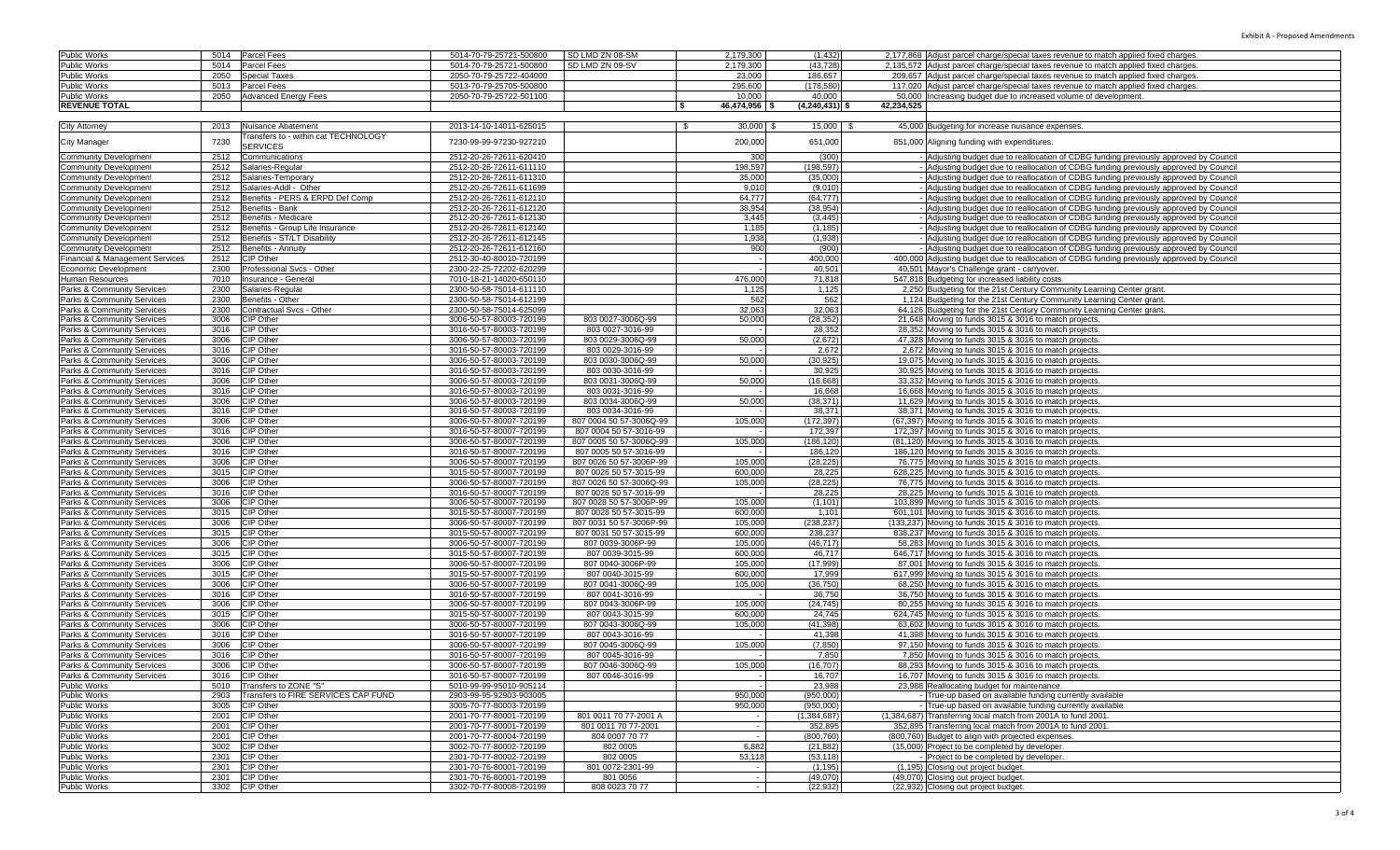| 2000 CIP Other<br>Public Works<br>2000-70-77-80001-720199<br>801 0078-2000A<br>3.681.096<br>51,030<br>3,732,126 Allocating budget for expected expenses.<br>CIP Other<br>2000<br>Public Works<br>801 0078-2000A<br>3,659,343 Reallocating budget to Citywide Pavement Rehabilitation program<br>2000-70-77-80001-720199<br>3,681,096<br>(21, 753)<br>Transfers to within Category PCS CAPITAL PROJ<br>3006<br>Public Works<br>357,024<br>357,024 Moving to funds 3015 & 3016 to match projects.<br>3006-99-99-93006-923015<br>(PARKLAND)<br>Transfers to within Category PCS CAPITAL PROJ<br>3006<br>606,435<br><b>Public Works</b><br>3006-99-99-93006-923016<br>606,435 Moving to funds 3015 & 3016 to match projects.<br>(QUIMBY)<br>CIP Other<br><b>Public Works</b><br>3008<br>(163,821) Adjusting budget to match expenses.<br>3008-70-77-80002-720199<br>(163, 821)<br>Salaries-Regular<br>Public Works<br>2200<br>30,701<br>42,364 Budgeting for grant expenses and off-setting revenue.<br>2200-70-78-77311-611110<br>11,663<br><b>Public Works</b><br>2200<br>Marketing Svcs - Advertising<br>3.000<br>2200-70-78-77311-620610<br>3,000 Budgeting for grant expenses and off-setting revenue.<br>Salaries-Regular<br>Public Works<br>2207<br>30,702<br>37.783<br>68,485 Budgeting for grant expenses and off-setting revenue.<br>2207-70-78-77415-611110<br>Public Works<br>Marketing Sycs - PR/Promotions<br>692<br>8.000<br>2207<br>8,692 Budgeting for grant expenses and off-setting revenue.<br>2207-70-78-77415-620620<br>Public Works<br>2000<br>Salaries-Reimbursable (In/Out)<br>90.000<br>90,000 Allocating budget for expected maintenance activities.<br>2000-70-78-45314-611510<br>Public Works<br>45.000<br>1,241,600<br>1,286,600 Projected maintenance in Zone 4.<br>Maint & Repair - Bldg & Ground<br>5014<br>5014-70-79-25721-620910<br><b>Public Works</b><br>Salaries-Addl - Bilingual<br>2006<br>3.180<br>2006-70-79-25701-611620<br>420<br>3,600 For expected operational expense.<br><b>Public Works</b><br>25,000<br>2006<br>Professional Svcs - Temp Staff<br>25,000 For expected operational expense.<br>2006-70-79-25701-620210<br>Public Works<br>Salaries-Temporary<br>30.000<br>2006-70-79-25701-611310<br>30,000 For expected operational expense.<br>2006<br>Public Works<br>Salaries-Addl - Acting Pay<br>5.000<br>2006<br>5,000 For expected operational expense.<br>2006-70-79-25701-611610<br><b>Public Works</b><br>Professional Svcs - Other<br>57.531<br>132,531 Professional Services for Landscape Design Guidelines<br>2006-70-79-25701-620299<br>75,000<br>2006<br><b>EXPENSES TOTAL</b><br>15,156,437<br>$(1,836,257)$ \$<br>16,992,694 \$ |  |  |  |  |  |
|--------------------------------------------------------------------------------------------------------------------------------------------------------------------------------------------------------------------------------------------------------------------------------------------------------------------------------------------------------------------------------------------------------------------------------------------------------------------------------------------------------------------------------------------------------------------------------------------------------------------------------------------------------------------------------------------------------------------------------------------------------------------------------------------------------------------------------------------------------------------------------------------------------------------------------------------------------------------------------------------------------------------------------------------------------------------------------------------------------------------------------------------------------------------------------------------------------------------------------------------------------------------------------------------------------------------------------------------------------------------------------------------------------------------------------------------------------------------------------------------------------------------------------------------------------------------------------------------------------------------------------------------------------------------------------------------------------------------------------------------------------------------------------------------------------------------------------------------------------------------------------------------------------------------------------------------------------------------------------------------------------------------------------------------------------------------------------------------------------------------------------------------------------------------------------------------------------------------------------------------------------------------------------------------------------------------------------------------------------------------------------------------------------------------------------------------------------------------------------------------------------------------------------------------------------------------------------------------------------------------------------------------------------------------------------------------------|--|--|--|--|--|
|                                                                                                                                                                                                                                                                                                                                                                                                                                                                                                                                                                                                                                                                                                                                                                                                                                                                                                                                                                                                                                                                                                                                                                                                                                                                                                                                                                                                                                                                                                                                                                                                                                                                                                                                                                                                                                                                                                                                                                                                                                                                                                                                                                                                                                                                                                                                                                                                                                                                                                                                                                                                                                                                                                  |  |  |  |  |  |
|                                                                                                                                                                                                                                                                                                                                                                                                                                                                                                                                                                                                                                                                                                                                                                                                                                                                                                                                                                                                                                                                                                                                                                                                                                                                                                                                                                                                                                                                                                                                                                                                                                                                                                                                                                                                                                                                                                                                                                                                                                                                                                                                                                                                                                                                                                                                                                                                                                                                                                                                                                                                                                                                                                  |  |  |  |  |  |
|                                                                                                                                                                                                                                                                                                                                                                                                                                                                                                                                                                                                                                                                                                                                                                                                                                                                                                                                                                                                                                                                                                                                                                                                                                                                                                                                                                                                                                                                                                                                                                                                                                                                                                                                                                                                                                                                                                                                                                                                                                                                                                                                                                                                                                                                                                                                                                                                                                                                                                                                                                                                                                                                                                  |  |  |  |  |  |
|                                                                                                                                                                                                                                                                                                                                                                                                                                                                                                                                                                                                                                                                                                                                                                                                                                                                                                                                                                                                                                                                                                                                                                                                                                                                                                                                                                                                                                                                                                                                                                                                                                                                                                                                                                                                                                                                                                                                                                                                                                                                                                                                                                                                                                                                                                                                                                                                                                                                                                                                                                                                                                                                                                  |  |  |  |  |  |
|                                                                                                                                                                                                                                                                                                                                                                                                                                                                                                                                                                                                                                                                                                                                                                                                                                                                                                                                                                                                                                                                                                                                                                                                                                                                                                                                                                                                                                                                                                                                                                                                                                                                                                                                                                                                                                                                                                                                                                                                                                                                                                                                                                                                                                                                                                                                                                                                                                                                                                                                                                                                                                                                                                  |  |  |  |  |  |
|                                                                                                                                                                                                                                                                                                                                                                                                                                                                                                                                                                                                                                                                                                                                                                                                                                                                                                                                                                                                                                                                                                                                                                                                                                                                                                                                                                                                                                                                                                                                                                                                                                                                                                                                                                                                                                                                                                                                                                                                                                                                                                                                                                                                                                                                                                                                                                                                                                                                                                                                                                                                                                                                                                  |  |  |  |  |  |
|                                                                                                                                                                                                                                                                                                                                                                                                                                                                                                                                                                                                                                                                                                                                                                                                                                                                                                                                                                                                                                                                                                                                                                                                                                                                                                                                                                                                                                                                                                                                                                                                                                                                                                                                                                                                                                                                                                                                                                                                                                                                                                                                                                                                                                                                                                                                                                                                                                                                                                                                                                                                                                                                                                  |  |  |  |  |  |
|                                                                                                                                                                                                                                                                                                                                                                                                                                                                                                                                                                                                                                                                                                                                                                                                                                                                                                                                                                                                                                                                                                                                                                                                                                                                                                                                                                                                                                                                                                                                                                                                                                                                                                                                                                                                                                                                                                                                                                                                                                                                                                                                                                                                                                                                                                                                                                                                                                                                                                                                                                                                                                                                                                  |  |  |  |  |  |
|                                                                                                                                                                                                                                                                                                                                                                                                                                                                                                                                                                                                                                                                                                                                                                                                                                                                                                                                                                                                                                                                                                                                                                                                                                                                                                                                                                                                                                                                                                                                                                                                                                                                                                                                                                                                                                                                                                                                                                                                                                                                                                                                                                                                                                                                                                                                                                                                                                                                                                                                                                                                                                                                                                  |  |  |  |  |  |
|                                                                                                                                                                                                                                                                                                                                                                                                                                                                                                                                                                                                                                                                                                                                                                                                                                                                                                                                                                                                                                                                                                                                                                                                                                                                                                                                                                                                                                                                                                                                                                                                                                                                                                                                                                                                                                                                                                                                                                                                                                                                                                                                                                                                                                                                                                                                                                                                                                                                                                                                                                                                                                                                                                  |  |  |  |  |  |
|                                                                                                                                                                                                                                                                                                                                                                                                                                                                                                                                                                                                                                                                                                                                                                                                                                                                                                                                                                                                                                                                                                                                                                                                                                                                                                                                                                                                                                                                                                                                                                                                                                                                                                                                                                                                                                                                                                                                                                                                                                                                                                                                                                                                                                                                                                                                                                                                                                                                                                                                                                                                                                                                                                  |  |  |  |  |  |
|                                                                                                                                                                                                                                                                                                                                                                                                                                                                                                                                                                                                                                                                                                                                                                                                                                                                                                                                                                                                                                                                                                                                                                                                                                                                                                                                                                                                                                                                                                                                                                                                                                                                                                                                                                                                                                                                                                                                                                                                                                                                                                                                                                                                                                                                                                                                                                                                                                                                                                                                                                                                                                                                                                  |  |  |  |  |  |
|                                                                                                                                                                                                                                                                                                                                                                                                                                                                                                                                                                                                                                                                                                                                                                                                                                                                                                                                                                                                                                                                                                                                                                                                                                                                                                                                                                                                                                                                                                                                                                                                                                                                                                                                                                                                                                                                                                                                                                                                                                                                                                                                                                                                                                                                                                                                                                                                                                                                                                                                                                                                                                                                                                  |  |  |  |  |  |
|                                                                                                                                                                                                                                                                                                                                                                                                                                                                                                                                                                                                                                                                                                                                                                                                                                                                                                                                                                                                                                                                                                                                                                                                                                                                                                                                                                                                                                                                                                                                                                                                                                                                                                                                                                                                                                                                                                                                                                                                                                                                                                                                                                                                                                                                                                                                                                                                                                                                                                                                                                                                                                                                                                  |  |  |  |  |  |
|                                                                                                                                                                                                                                                                                                                                                                                                                                                                                                                                                                                                                                                                                                                                                                                                                                                                                                                                                                                                                                                                                                                                                                                                                                                                                                                                                                                                                                                                                                                                                                                                                                                                                                                                                                                                                                                                                                                                                                                                                                                                                                                                                                                                                                                                                                                                                                                                                                                                                                                                                                                                                                                                                                  |  |  |  |  |  |
|                                                                                                                                                                                                                                                                                                                                                                                                                                                                                                                                                                                                                                                                                                                                                                                                                                                                                                                                                                                                                                                                                                                                                                                                                                                                                                                                                                                                                                                                                                                                                                                                                                                                                                                                                                                                                                                                                                                                                                                                                                                                                                                                                                                                                                                                                                                                                                                                                                                                                                                                                                                                                                                                                                  |  |  |  |  |  |
|                                                                                                                                                                                                                                                                                                                                                                                                                                                                                                                                                                                                                                                                                                                                                                                                                                                                                                                                                                                                                                                                                                                                                                                                                                                                                                                                                                                                                                                                                                                                                                                                                                                                                                                                                                                                                                                                                                                                                                                                                                                                                                                                                                                                                                                                                                                                                                                                                                                                                                                                                                                                                                                                                                  |  |  |  |  |  |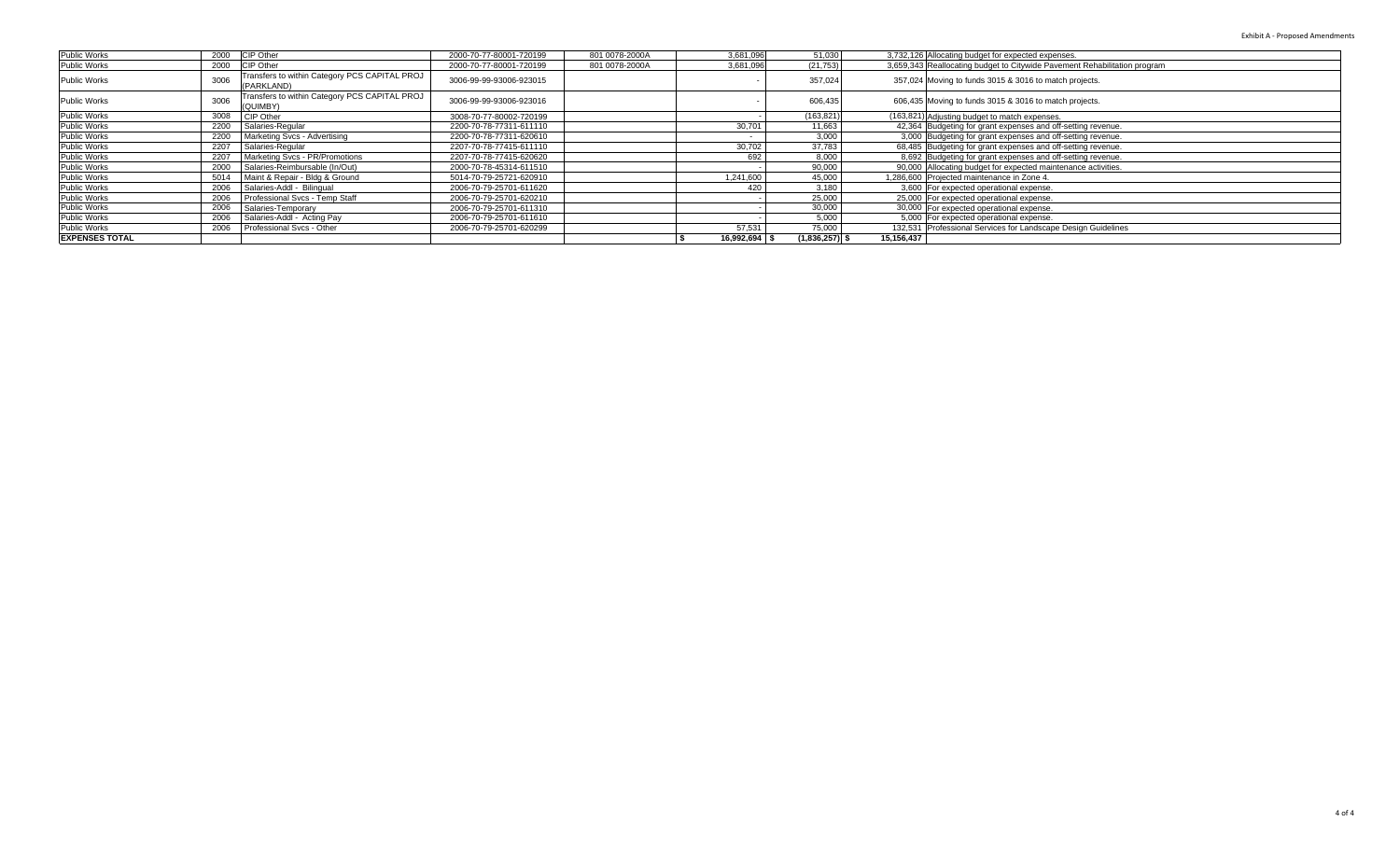## RESOLUTION NO. CSD 2018-XX

A RESOLUTION OF THE MORENO VALLEY COMMUNITY SERVICES DISTRICT OF THE CITY OF MORENO VALLEY, CALIFORNIA, ADOPTING THE REVISED OPERATING AND CAPITAL BUDGETS FOR FISCAL YEAR 2018/19

WHEREAS, the CSD Board approved the Operating and Capital Budgets for the City for Fiscal Year 2018/19, a copy of which, as may have been amended by the CSD Board, is on file in the Office of the City Clerk and is available for public inspection; and

WHEREAS, the CSD Board approves amendments to the budgets throughout the fiscal year and such prior amendments are reflected within the current amended budget and further ratified as part of the adoption of the quarterly budget amendments; and

WHEREAS, the City Manager has heretofore submitted to the President and Board Members of the Moreno Valley Community Services District proposed amendments to the Operating and Capital Budgets for the District for Fiscal Year 2018/19, a copy of which, as may have been amended by the District's Board of Directors, is on file in the Office of the City Clerk and is available for public inspection; and

WHEREAS, the said proposed amendments to the Operating and Capital Budgets contain estimates of the services, activities and projects comprising the budget, and contain expenditure requirements and the resources available to the Community Services District; and

WHEREAS, the said proposed amendments to the Operating and Capital Budgets contain the estimates of uses of fund balance as required to stabilize the delivery of CSD services during periods of operational deficits; and

WHEREAS, the President and Board of Directors have made such revisions to the proposed amended Operating and Capital Budgets as so desired; and

WHEREAS, the amended Operating and Capital Budgets, as herein approved, will enable the Community Services District to make adequate financial plans and will ensure that District officers can administer their respective functions in accordance with such plans.

NOW, THEREFORE, THE MORENO VALLEY COMMUNITY SERVICES DISTRICT OF THE CITY OF MORENO VALLEY, CALIFORNIA, DOES HEREBY RESOLVE AS FOLLOWS:

1. The proposed amendments to the Operating and Capital Budgets, as Exhibit

1 Resolution No. CSD 2018-XX Date Adopted: November 13, 2018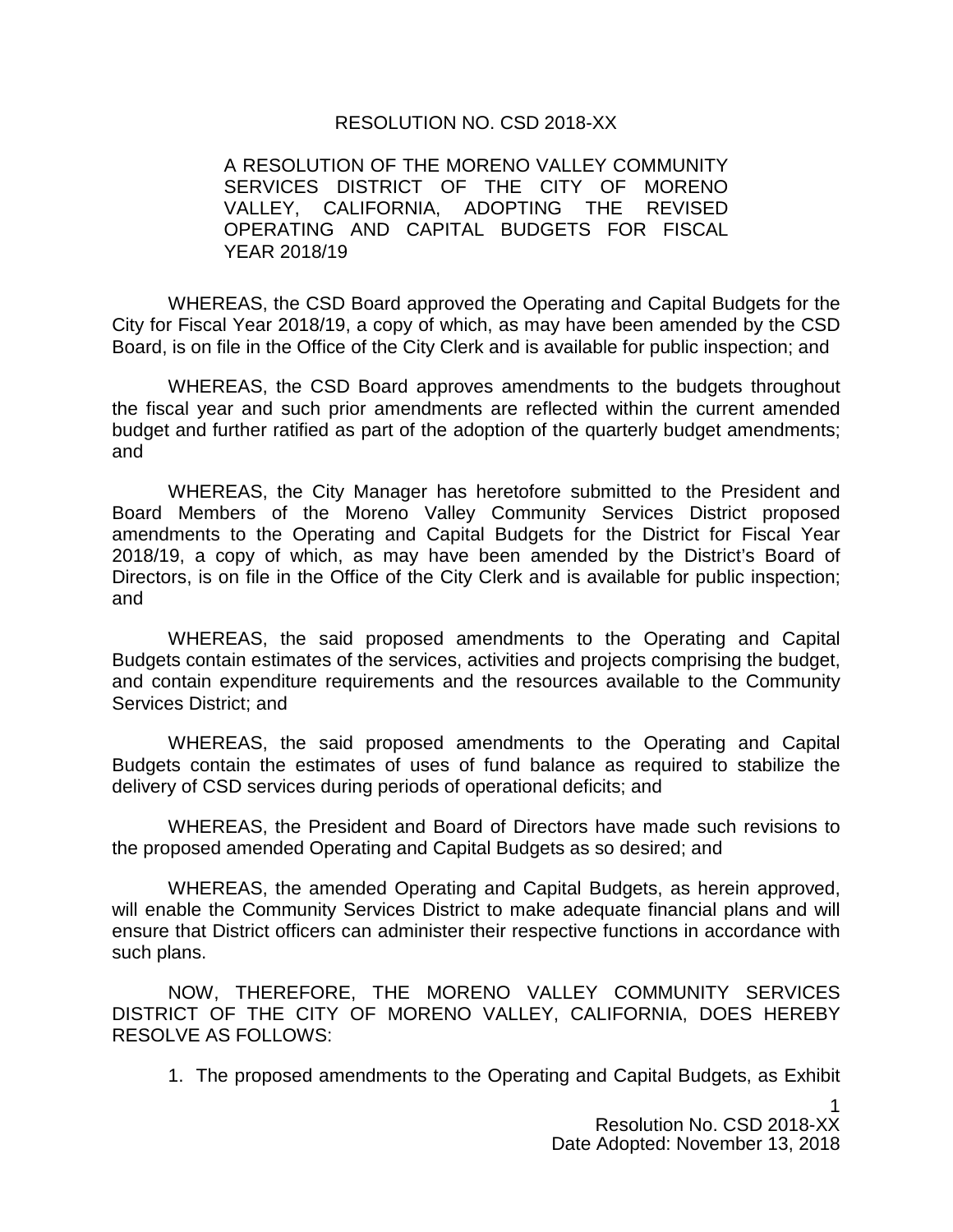A to this Resolution and as on file in the Office of the City Clerk, and as may have been amended by the Community Services District's Board of Directors, is hereby approved and adopted as the annual Operating and Capital Budgets of the Moreno Valley Community Services District for the Fiscal Year 2018/19.

- 2. The amounts of proposed expenditures, which include the uses of fund balance specified in the approved budget, are hereby appropriated for the various budget programs and units for said fiscal year.
- 3. Pursuant to Section 61047 of the California Government Code, compensation for the City Council acting in the capacity of the Directors of the Community Services District, shall be \$100 per meeting or for each day's service rendered as a Director, not to exceed six days or \$600 in any calendar month. In addition, the Directors shall be compensated for actual and necessary traveling and incidental expenses incurred while on official business.
- 4. Within fifteen (15) days after the adoption of this Resolution, the City Clerk shall certify to the adoption hereof and, as so certified, cause a copy to be posted in at least three (3) public places within the City.

BE IT FURTHER RESOLVED that this Resolution shall take effect immediately upon its adoption.

APPROVED AND ADOPTED this 13<sup>th</sup> day of November, 2018.

\_\_\_\_\_\_\_\_\_\_\_\_\_\_\_\_\_\_\_\_\_\_\_\_\_\_\_\_\_\_ Mayor of the City of Moreno Valley, Acting in the capacity of President of the Moreno Valley Community Services District

ATTEST:

\_\_\_\_\_\_\_\_\_\_\_\_\_\_\_\_\_\_\_\_\_\_\_\_\_\_\_\_\_\_\_\_ City Clerk, acting in the capacity of Secretary of the Moreno Valley Community Services District

APPROVED AS TO FORM:

City Attorney, acting in the capacity of General Counsel of the Moreno Valley Community Services District

\_\_\_\_\_\_\_\_\_\_\_\_\_\_\_\_\_\_\_\_\_\_\_\_\_\_\_\_\_\_\_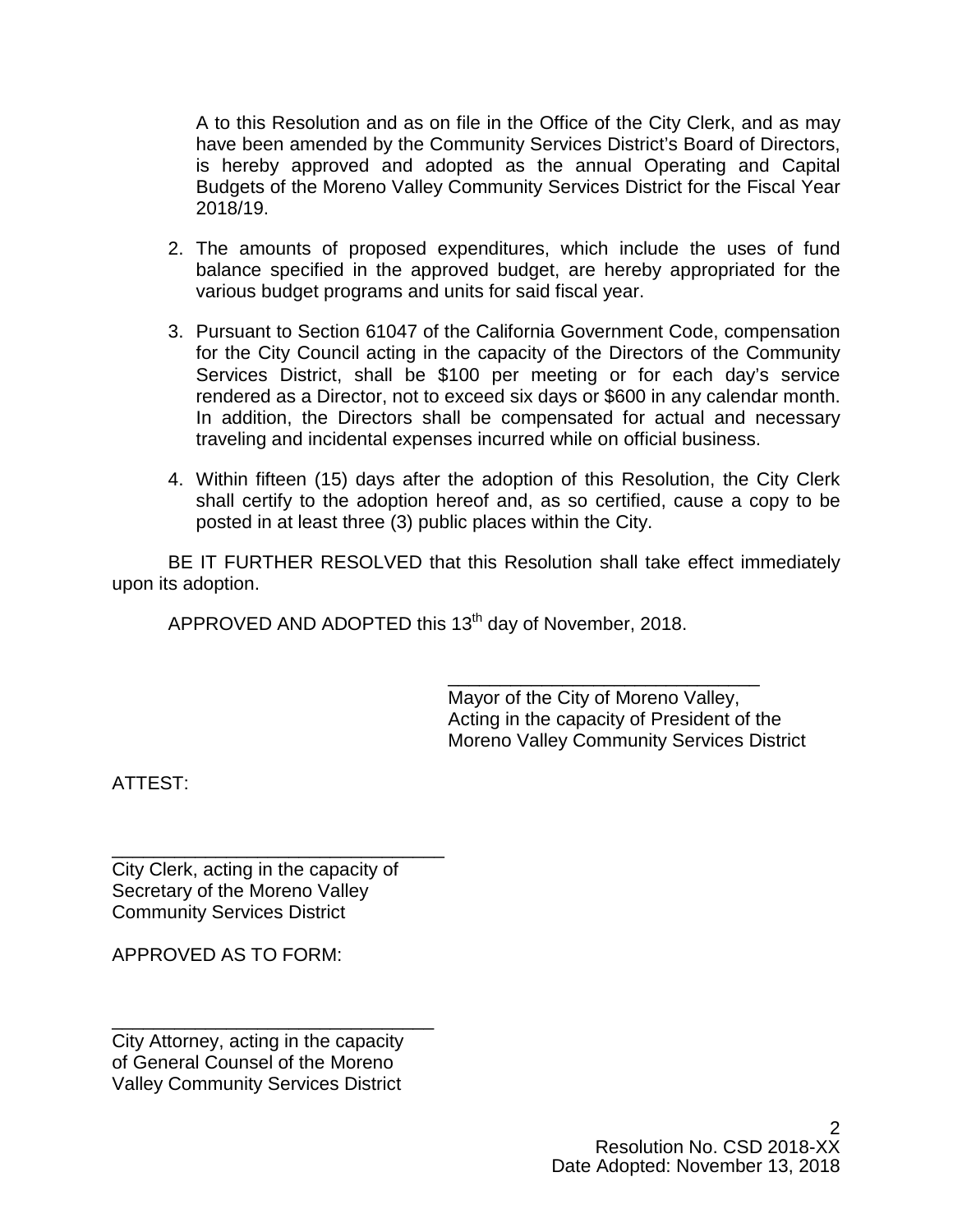## **RESOLUTION JURAT**

STATE OF CALIFORNIA (1)

COUNTY OF RIVERSIDE ) ss.

CITY OF MORENO VALLEY )

I, Pat Jacquez-Nares, Secretary of the Moreno Valley Community Services District, Moreno Valley, California do hereby certify that Resolution No. CSD 2018-XX was duly and regularly adopted by the Board of Directors of the Moreno Valley Community Services District at a regular meeting held on the 13<sup>th</sup> day of November, 2018, by the following vote:

AYES:

NOES:

ABSENT:

ABSTAIN:

(Board members, Vice-President and President)

**SECRETARY** 

\_\_\_\_\_\_\_\_\_\_\_\_\_\_\_\_\_\_\_\_\_\_\_\_\_\_\_\_\_\_\_\_\_

(SEAL)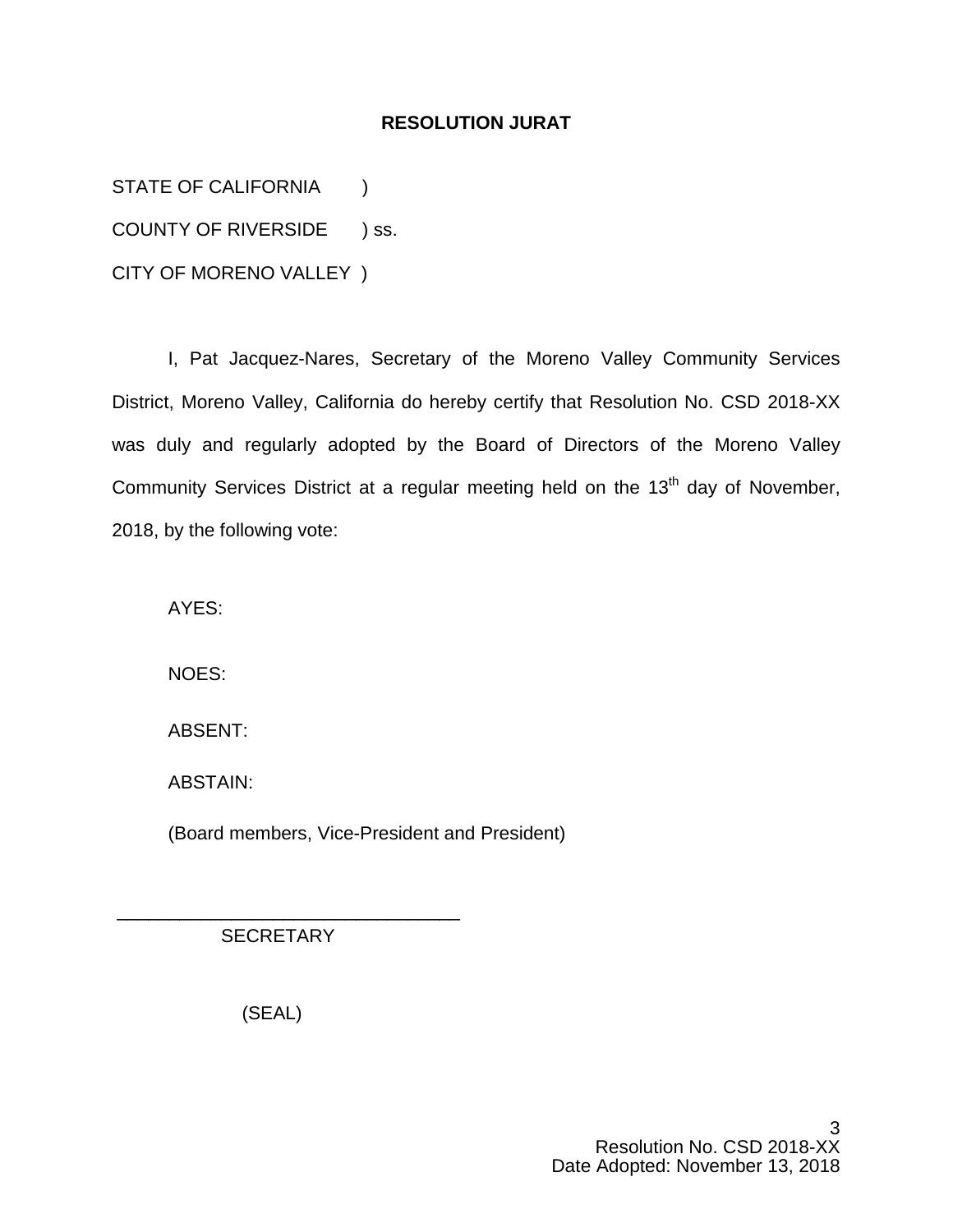|                                                                  | <b>FY</b>                     | FY                       | FY                            | FY                                                                      | FY                             | FY                       | <b>FY</b>                     | <b>FY</b>                                            | <b>FY</b>                        |
|------------------------------------------------------------------|-------------------------------|--------------------------|-------------------------------|-------------------------------------------------------------------------|--------------------------------|--------------------------|-------------------------------|------------------------------------------------------|----------------------------------|
|                                                                  |                               |                          |                               | 2012/13 2013/14 2014/15 2015/16 2016/17 2017/18 2017/18 2018/19 2018/19 |                                |                          |                               |                                                      |                                  |
| <b>Position Title</b>                                            | No.                           | No.                      | No.                           | No.                                                                     | No.                            | Adj.                     | No.                           | Adj.                                                 | No.                              |
| Accountant I                                                     | 2                             | 2                        | $\overline{2}$                | 1                                                                       | 1                              |                          | 1                             |                                                      | 1                                |
| Accountant II                                                    |                               | $\overline{\phantom{a}}$ | $\mathbf{1}$                  | $\mathbf{1}$                                                            | $\mathbf{1}$                   |                          | 1                             |                                                      | 1                                |
| <b>Accounting Asst</b>                                           | 3                             | 3                        | 3                             | 3                                                                       | 3                              |                          | 3                             |                                                      | 3                                |
| Accounting Technician                                            | 4                             | 3                        | 3                             | 2                                                                       | $\overline{2}$                 | $\overline{\phantom{a}}$ | 2                             | $\overline{\phantom{a}}$                             | $\overline{2}$                   |
| Accounts Payable Supervisor                                      | 1                             | $\mathbf{1}$             | 1                             | 1                                                                       | $\mathbf{1}$                   | ٠                        | 1                             | $\overline{\phantom{a}}$                             | $\mathbf{1}$                     |
| <b>Administrative Asst</b>                                       | 5                             | 8                        | 7                             | 7                                                                       | 8                              | $\overline{\phantom{a}}$ | 8                             |                                                      | 8                                |
| Administrative Services Dir                                      | 1                             | 1                        | $\mathbf{1}$                  | 1                                                                       | 1                              | (1)                      |                               | $\overline{\phantom{a}}$                             |                                  |
| After School Prog Coordinator                                    |                               |                          |                               |                                                                         |                                |                          |                               |                                                      |                                  |
| After School Prog Specialist                                     |                               |                          | $\overline{a}$                | $\overline{\phantom{a}}$                                                | $\overline{a}$                 |                          |                               |                                                      |                                  |
| After School Prog Supervisor                                     | $\overline{\phantom{m}}$      |                          | $\overline{\phantom{m}}$      | $\overline{\phantom{a}}$                                                | $\overline{\phantom{a}}$       |                          | ٠                             |                                                      |                                  |
| Animal Care Technician                                           | 4                             | 4                        | 4                             | 5                                                                       | 5                              | $\overline{\phantom{a}}$ | 5                             |                                                      | 5                                |
| Animal Care Technician Supervisor                                |                               | $\overline{\phantom{a}}$ | $\overline{\phantom{a}}$      | $\overline{\phantom{a}}$                                                | $\overline{\phantom{a}}$       | 1                        | 1                             | $\overline{\phantom{a}}$                             | $\mathbf{1}$                     |
| <b>Animal Control Officer</b>                                    | 7                             | 7                        | 7                             | 7                                                                       | 7                              | $\overline{\phantom{a}}$ | 7                             | $\overline{\phantom{a}}$                             | 7                                |
| Animal Rescue Coordinator                                        | $\overline{\phantom{m}}$      | $\overline{\phantom{a}}$ | $\qquad \qquad \blacksquare$  | 1                                                                       | $\mathbf{1}$                   | $\overline{\phantom{a}}$ | 1                             | $\overline{\phantom{a}}$                             | $\mathbf{1}$                     |
| <b>Animal Services Asst</b>                                      | 2                             | $\overline{2}$           | 2                             | 4                                                                       | $\overline{4}$                 |                          | 4                             |                                                      | 4                                |
| Animal Svcs Dispatcher                                           | 1                             | $\overline{2}$           | 2                             | 1                                                                       | 1                              | $\overline{\phantom{a}}$ | 1                             | $\overline{\phantom{a}}$                             | $\mathbf{1}$                     |
| Animal Svcs Division Manager                                     | 1                             | 1                        | 1                             | 1                                                                       | 1                              | ÷,                       | 1                             | $\overline{a}$                                       | $\mathbf{1}$                     |
| Animal Svcs Field Supervisor                                     | $\mathbf{1}$                  | 1                        | 1                             | $\mathbf{1}$                                                            | 1                              |                          | 1                             |                                                      | $\mathbf{1}$                     |
| Animal Svcs License Inspector                                    | 1                             | 1                        | 1                             | 1                                                                       | 1                              | $\overline{\phantom{a}}$ | 1                             | $\overline{\phantom{a}}$                             | 1                                |
| Animal Svcs Office Supervisor                                    | $\mathbf{1}$                  | 1                        | $\mathbf{1}$                  | 1                                                                       | $\mathbf{1}$                   | ٠                        | 1                             | $\overline{a}$                                       | $\mathbf{1}$                     |
| Applications & DB Admin                                          | 2                             | 2                        | $\overline{2}$                | 2                                                                       | $\mathbf{1}$                   | ÷,                       | 1                             | $\overline{a}$                                       | 1                                |
| <b>Applications Analyst</b>                                      | 2                             | $\overline{2}$           | 2                             | $\overline{c}$                                                          | 1                              |                          | 1                             | $\overline{\phantom{m}}$                             | $\mathbf{1}$                     |
| <b>Assistant City Attorney</b>                                   | $\overline{\phantom{m}}$      |                          | $\overline{a}$                | 1                                                                       | 1                              | ÷,                       | 1                             |                                                      | 1                                |
| <b>Assistant City Clerk</b>                                      | $\overline{\phantom{a}}$      |                          | -                             | ٠                                                                       | $\overline{\phantom{m}}$       | ٠                        |                               | -                                                    |                                  |
|                                                                  | 1                             | 1                        |                               | 1                                                                       |                                |                          |                               |                                                      |                                  |
| Assoc Environmental Engineer                                     | 5                             | 5                        | 1<br>5                        | 4                                                                       | 1<br>$\overline{4}$            | (1)<br>$\blacksquare$    | 4                             | $\overline{\phantom{0}}$                             |                                  |
| Associate Engineer<br>Associate Planner                          | 4                             | 4                        | 4                             | 4                                                                       | 4                              |                          |                               | $\overline{\phantom{m}}$                             | 4                                |
|                                                                  | 2                             | $\overline{c}$           | 2                             | $\overline{c}$                                                          | $\overline{2}$                 | ÷,                       | 4<br>2                        |                                                      | 4<br>$\overline{c}$              |
| Asst Buyer                                                       | 1                             | 1                        | $\mathbf{1}$                  | 1                                                                       | $\mathbf{1}$                   | ٠                        | 1                             | $\overline{\phantom{a}}$                             | $\mathbf{1}$                     |
| Asst City Manager                                                | $\mathbf{1}$                  | 1                        | $\mathbf{1}$                  | 1                                                                       | 1                              |                          | 1                             |                                                      | $\mathbf{1}$                     |
| <b>Asst Crossing Guard Spvr</b>                                  | 2                             | $\overline{c}$           | $\overline{c}$                | $\overline{c}$                                                          |                                |                          |                               |                                                      | 1                                |
| Asst Network Administrator                                       | 1                             | 1                        |                               | $\blacksquare$                                                          | 1<br>$\overline{a}$            | ٠                        | 1                             | $\overline{\phantom{a}}$<br>$\overline{\phantom{0}}$ |                                  |
| Asst to the City Manager                                         |                               |                          | 1                             |                                                                         |                                |                          |                               |                                                      |                                  |
| Asst. Applications Analyst                                       | 1                             | 1                        |                               | $\overline{\phantom{a}}$<br>1                                           | $\overline{\phantom{m}}$<br>1  |                          | $\overline{a}$<br>1           |                                                      | 1                                |
| <b>Banquet Facility Rep</b><br><b>Budget Officer</b>             | 1                             | $\blacksquare$           | 1<br>$\overline{a}$           | $\blacksquare$                                                          | $\overline{\phantom{0}}$       |                          | ٠                             |                                                      |                                  |
| Building & Neighborhood Services Div Mgr                         |                               | 1                        | 1                             | $\overline{\phantom{a}}$                                                |                                |                          | ٠                             |                                                      |                                  |
|                                                                  |                               | $\overline{\phantom{a}}$ | $\overline{\phantom{m}}$      | 1                                                                       | 1                              |                          |                               |                                                      | 1                                |
| <b>Building Safety Supervisor</b><br>Building Div Mgr / Official | $\overline{\phantom{a}}$<br>1 | $\blacksquare$           | $\overline{\phantom{a}}$      | $\blacksquare$                                                          | $\overline{\phantom{a}}$       | $\overline{\phantom{a}}$ | 1<br>$\overline{\phantom{a}}$ | $\overline{\phantom{a}}$                             |                                  |
| Building Inspector I I                                           | 4                             | 4                        | 4                             | 4                                                                       | $\overline{4}$                 |                          | 4                             |                                                      | 4                                |
| <b>Business License Liaison</b>                                  |                               |                          | $\overline{\phantom{a}}$      |                                                                         |                                |                          |                               |                                                      | $\mathbf{1}$                     |
|                                                                  |                               | $\overline{\phantom{a}}$ |                               | 1<br>$\overline{\phantom{a}}$                                           | 1<br>$\overline{\phantom{m}}$  |                          | 1                             |                                                      |                                  |
| Bus. Support & Neigh Prog Admin                                  | 1<br>2                        | 2                        | $\overline{\phantom{a}}$<br>2 | 4                                                                       | $\overline{2}$                 |                          | $\overline{a}$                |                                                      |                                  |
| Cable TV Producer                                                | $\overline{\phantom{m}}$      | $\overline{\phantom{a}}$ | $\qquad \qquad \blacksquare$  | $\overline{\phantom{a}}$                                                | $\mathbf{1}$                   | ÷,                       | 2<br>1                        | $\overline{\phantom{a}}$                             | 2<br>$\mathbf{1}$                |
| Capital Projects Division Manager                                |                               |                          |                               |                                                                         |                                |                          |                               |                                                      |                                  |
| Chief Financial Officer/City Treasurer                           | $\mathbf{1}$                  |                          |                               |                                                                         | 1                              |                          |                               |                                                      |                                  |
| Child Care Asst<br>Child Care Instructor I I                     | 5<br>5                        | 4<br>4                   | 4<br>4                        | 4<br>4                                                                  | 4<br>4                         |                          | 4<br>4                        |                                                      | 4                                |
|                                                                  | $\mathbf{1}$                  | 1                        | 1                             | 1                                                                       | $\mathbf{1}$                   |                          | 1                             | $\overline{a}$                                       | 4<br>$\mathbf{1}$                |
| Child Care Program Manager                                       |                               |                          |                               |                                                                         |                                |                          |                               |                                                      |                                  |
| Child Care Site Supervisor                                       | 5<br>$\mathbf{1}$             | 4<br>1                   | 4                             | 4<br>$\mathbf{1}$                                                       | $\overline{4}$<br>$\mathbf{1}$ |                          | 4<br>1                        | -                                                    | 4                                |
| City Attorney                                                    | 1                             |                          | 1<br>$\mathbf{1}$             |                                                                         | $\mathbf{1}$                   | $\overline{\phantom{a}}$ |                               |                                                      | 1                                |
| <b>City Clerk</b>                                                |                               | 1                        |                               | 1                                                                       |                                |                          | 1                             | $\overline{\phantom{a}}$<br>$\overline{a}$           | 1                                |
| <b>City Manager</b><br>Code & Neigh Svcs Division Manager        | $\mathbf{1}$                  | $\mathbf{1}$             | $\mathbf{1}$                  | 1                                                                       | $\mathbf{1}$                   | ÷,                       | 1                             |                                                      | $\mathbf{1}$                     |
|                                                                  | $\overline{\phantom{m}}$      | $\overline{a}$           |                               | $\overline{\phantom{a}}$                                                | $\overline{a}$                 | 1                        | 1                             |                                                      | 1                                |
| Code & Neigh Svcs Official<br>Code Compliance Field Sup.         | 1                             | $\overline{\phantom{a}}$ | $\overline{a}$                | $\blacksquare$                                                          | $\overline{\phantom{m}}$       |                          |                               |                                                      |                                  |
|                                                                  | $\overline{\phantom{a}}$      | 1                        | 1                             | 1                                                                       | $\mathbf{1}$                   | (1)                      | $\overline{\phantom{a}}$      |                                                      |                                  |
| Code Compliance Officer I/I I                                    | 5                             | 6                        | 6                             | 6                                                                       | 6                              |                          | 6                             |                                                      | 6                                |
| Code Supervisor                                                  | $\overline{\phantom{m}}$      | $\overline{\phantom{a}}$ | $\overline{\phantom{a}}$      | $\overline{\phantom{a}}$                                                | $\overline{\phantom{m}}$       |                          | $\overline{a}$                |                                                      |                                  |
| Comm & Economic Dev Director                                     | $\mathbf{1}$                  | $\mathbf{1}$             | $\overline{\phantom{a}}$      | $\overline{\phantom{a}}$                                                | $\overline{\phantom{a}}$       | ٠                        | $\overline{\phantom{a}}$      | $\overline{\phantom{0}}$                             |                                  |
| <b>Community Dev Director</b>                                    |                               | $\overline{a}$           | 1                             | 1                                                                       | $\mathbf{1}$                   |                          | 1                             |                                                      | 1                                |
| <b>Community Services Coordinator</b>                            | $\qquad \qquad \blacksquare$  | $\blacksquare$           | $\qquad \qquad \blacksquare$  | $\overline{\phantom{a}}$                                                | 3                              | $\overline{\phantom{a}}$ | 3                             | $\overline{a}$                                       | 3                                |
| <b>Community Svcs Supervisor</b>                                 | 1<br>5                        | 1<br>$5\overline{)}$     | 1<br>5 <sub>5</sub>           | 1<br>$5\overline{)}$                                                    | 1<br>5 <sub>5</sub>            | ٠<br>$\blacksquare$      | 1<br>$5\overline{)}$          | $\overline{\phantom{a}}$                             | $\mathbf{1}$                     |
| <b>Construction Inspector</b>                                    |                               |                          |                               |                                                                         |                                |                          |                               | (3)                                                  | $\overline{2}$<br>1 <sup>1</sup> |
| <b>Construction Inspector Supervisor</b>                         | $\blacksquare$                | $\blacksquare$           | $\blacksquare$                | $\blacksquare$                                                          | $\blacksquare$                 | ÷                        | $\blacksquare$                | $\mathbf{1}$                                         |                                  |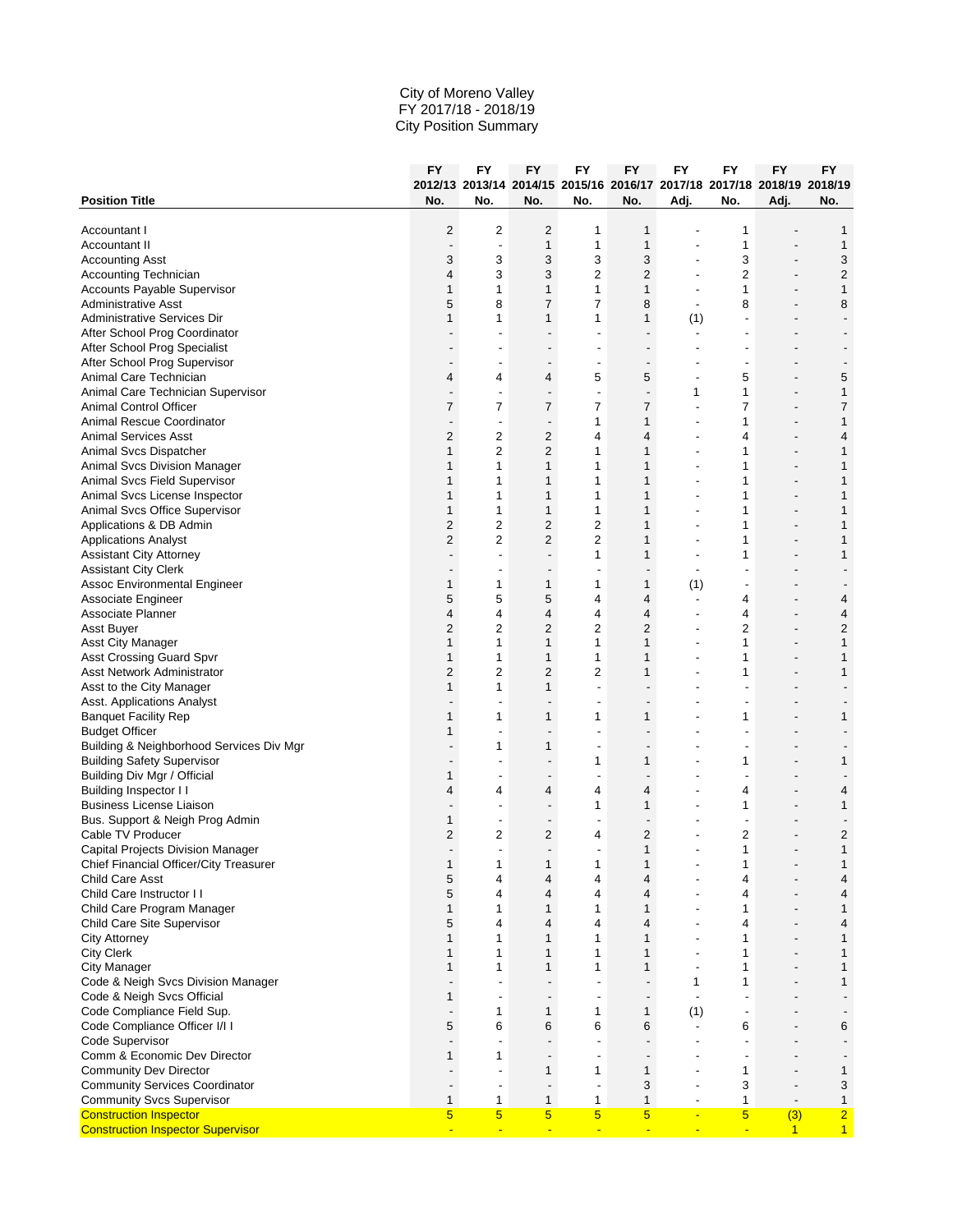|                                                           | FY                            | FY                       | FY                                                   | FY                                                                      | FY                            | <b>FY</b>                | <b>FY</b>                | <b>FY</b>                | <b>FY</b>                |
|-----------------------------------------------------------|-------------------------------|--------------------------|------------------------------------------------------|-------------------------------------------------------------------------|-------------------------------|--------------------------|--------------------------|--------------------------|--------------------------|
|                                                           |                               |                          |                                                      | 2012/13 2013/14 2014/15 2015/16 2016/17 2017/18 2017/18 2018/19 2018/19 |                               |                          |                          |                          |                          |
| <b>Position Title</b>                                     | No.                           | No.                      | No.                                                  | No.                                                                     | No.                           | Adj.                     | No.                      | Adj.                     | No.                      |
|                                                           |                               | 35                       |                                                      | 35                                                                      |                               |                          |                          |                          |                          |
| <b>Crossing Guard</b><br><b>Crossing Guard Supervisor</b> | 35<br>1                       | $\mathbf{1}$             | 35<br>$\mathbf{1}$                                   | 1                                                                       | 35<br>$\mathbf{1}$            |                          | 35<br>1                  |                          | 35<br>$\mathbf{1}$       |
| <b>Customer Service Asst</b>                              | 1                             | $\overline{\phantom{a}}$ | $\overline{a}$                                       | $\overline{\phantom{a}}$                                                |                               |                          | ٠                        |                          |                          |
| Dep PW Dir /Asst City Engineer                            | $\mathbf{1}$                  | 1                        | 1                                                    | 1                                                                       | $\overline{a}$                |                          | $\overline{a}$           |                          |                          |
| Deputy City Attorney I                                    | $\overline{\phantom{m}}$      | -                        | $\overline{\phantom{a}}$                             | $\overline{\phantom{a}}$                                                | 1                             |                          | 1                        | $\overline{\phantom{a}}$ | 1                        |
| Deputy City Attorney I I I                                | 2                             | $\overline{\phantom{a}}$ | 1                                                    | $\overline{\phantom{a}}$                                                | $\overline{\phantom{a}}$      |                          |                          |                          |                          |
| Deputy City Clerk                                         | $\mathbf{1}$                  | $\mathbf{1}$             | $\mathbf{1}$                                         | 1                                                                       | $\mathbf{1}$                  |                          | 1                        |                          | $\mathbf{1}$             |
| Deputy City Manager                                       |                               |                          |                                                      |                                                                         |                               |                          |                          |                          |                          |
| Dep. Comm & Economic Dev Director                         | $\overline{\phantom{a}}$      | ٠                        | $\overline{\phantom{a}}$                             | $\overline{a}$                                                          | $\overline{a}$                |                          |                          |                          |                          |
| Development Svcs Coordinator                              |                               |                          |                                                      | ۰                                                                       | -                             |                          |                          |                          |                          |
| Economic Dev Director                                     | $\overline{\phantom{a}}$      | $\overline{\phantom{a}}$ | $\mathbf{1}$                                         | 1                                                                       | $\mathbf{1}$                  | $\overline{\phantom{a}}$ | 1                        | $\overline{\phantom{a}}$ | 1                        |
| <b>Economic Dev Division Mgr</b>                          | Ξ                             | Ξ                        | $\blacksquare$                                       | $\mathbf{1}$                                                            | $\overline{1}$                | ٠                        | $\mathbf{1}$             | $\mathbf{1}$             | $\overline{2}$           |
| <b>Electric Utility Chief Engineer</b>                    | $\qquad \qquad \blacksquare$  | $\overline{\phantom{a}}$ | $\overline{\phantom{a}}$                             | $\overline{\phantom{a}}$                                                | $\overline{\phantom{a}}$      | ٠                        | Ĭ.                       | $\mathbf{1}$             | $\mathbf{1}$             |
| <b>Electric Utility Division Mgr</b>                      | $\mathbf{1}$                  | 1                        | 1                                                    | 1                                                                       | 1                             |                          | 1                        | $\overline{a}$           | $\mathbf{1}$             |
| <b>Electric Utility Program Coord</b>                     | 1                             | 1                        | 1                                                    | $\mathbf{1}$                                                            | 1                             |                          | 1                        |                          | $\mathbf{1}$             |
| Emerg Mgmt & Vol Svc Prog Spec                            | 1                             | 1                        | 1                                                    | 1                                                                       | 1                             | ÷,                       | 1                        | $\overline{a}$           | $\mathbf{1}$             |
| Emerg Mgmt & Vol Svcs Prog Mgr                            | 1                             | 1                        | 1                                                    | 1                                                                       | 1                             | ٠                        | 1                        | $\overline{\phantom{a}}$ | $\mathbf{1}$             |
| Engineering Division Manager/Assistant City Engineer      | $\overline{\phantom{m}}$      | 1                        | 1                                                    | 1                                                                       | 1                             |                          | 1                        | $\overline{a}$           | 1                        |
| Engineering Technician I I                                | $\mathbf{1}$                  | $\mathbf{1}$             | $\mathbf{1}$                                         | 1                                                                       | $\mathbf{1}$                  | ٠                        | 1                        | $\overline{\phantom{a}}$ | 1                        |
| Enterprise Systems Admin                                  | 2                             | $\overline{2}$           | $\overline{2}$                                       | 2                                                                       | $\mathbf{1}$                  |                          | 1                        |                          | $\mathbf{1}$             |
| <b>Environmental Analyst</b>                              | $\mathbf{1}$                  | 1                        | 1                                                    | 1                                                                       | 1                             | (1)                      |                          |                          |                          |
| <b>Equipment Operator</b>                                 | 4                             | 4                        | 4                                                    | 4                                                                       | 4                             | $\overline{\phantom{a}}$ | 4                        | $\overline{a}$           | 4                        |
| Exec Asst to Mayor / City Council                         | 1                             | 1                        | 1                                                    | 1                                                                       | 1                             | ٠                        | 1                        |                          | 1                        |
| Exec. Assistant to the City Manager                       | $\overline{\phantom{m}}$      | $\overline{\phantom{a}}$ | $\overline{\phantom{a}}$                             | $\overline{\phantom{a}}$                                                | $\overline{\phantom{m}}$      | ٠                        | ٠                        | $\overline{\phantom{a}}$ |                          |
| <b>Executive Asst I</b>                                   | 9                             | 9                        | 9                                                    | 9                                                                       | 9                             | ٠                        | 9                        | $\overline{a}$           | 9                        |
| Executive Asst II                                         | 1                             | $\mathbf{1}$             | $\mathbf{1}$                                         | $\mathbf{1}$                                                            | $\mathbf{1}$                  | ÷,                       | 1                        | $\overline{a}$           | 1                        |
| <b>Facilities Maint Mechanic</b>                          | $\mathbf{1}$                  | 1                        | 1                                                    | $\mathbf{1}$                                                            | 1                             |                          | 1                        |                          | 1                        |
| <b>Facilities Maint Worker</b>                            | 3                             | 3                        | 2                                                    | 3                                                                       | 3                             | $\overline{\phantom{a}}$ | 3                        | $\overline{a}$           | 3                        |
| Facilities Maintenance Spvr                               |                               |                          | $\overline{a}$                                       | $\overline{a}$                                                          | 1                             | ÷,                       | 1                        | $\overline{a}$           | $\mathbf{1}$             |
| <b>Financial Analyst</b>                                  |                               | ٠                        |                                                      | 1                                                                       | 1                             | (1)                      |                          |                          |                          |
| Financial Operations Div Mgr                              | 1                             | 1                        | 1                                                    | 1                                                                       | 1                             | $\overline{\phantom{a}}$ | 1                        | $\overline{\phantom{a}}$ | 1                        |
| Financial Resources Div Mgr                               | $\overline{a}$                | $\mathbf{1}$             | $\mathbf{1}$                                         | 1                                                                       | 1                             | ٠                        | 1                        |                          | $\mathbf{1}$             |
| Fire Inspector I                                          | $\overline{\phantom{m}}$      | $\overline{2}$           | 2                                                    |                                                                         |                               |                          |                          |                          |                          |
| Fire Inspector I I                                        | 2                             | $\overline{2}$           | $\mathbf{1}$                                         | ٠                                                                       | $\overline{a}$                |                          |                          |                          |                          |
| <b>Fire Marshall</b>                                      | $\mathbf{1}$                  | $\mathbf{1}$             | $\overline{\phantom{m}}$                             |                                                                         |                               |                          |                          |                          |                          |
| <b>Fire Safety Specialist</b>                             | $\mathbf{1}$                  | 2                        | 1                                                    | $\overline{\phantom{a}}$                                                | $\qquad \qquad \blacksquare$  |                          |                          |                          |                          |
| <b>Fleet Supervisor</b><br><b>GIS Administrator</b>       | $\overline{\phantom{a}}$<br>2 | $\overline{\phantom{a}}$ | $\overline{\phantom{a}}$<br>$\overline{\phantom{m}}$ | 1<br>$\overline{\phantom{a}}$                                           | 1<br>$\overline{\phantom{0}}$ |                          | 1                        | $\overline{\phantom{a}}$ | 1                        |
| <b>GIS Specialist</b>                                     | 2                             | 2<br>2                   | $\overline{2}$                                       | 2                                                                       | 1                             |                          | 1                        |                          | 1                        |
| <b>GIS Technician</b>                                     | $\overline{\phantom{m}}$      | $\overline{\phantom{a}}$ | 2                                                    | 2                                                                       | $\mathbf{1}$                  |                          | 1                        |                          | 1                        |
| <b>Housing Program Coordinator</b>                        | 1                             | 1                        | $\mathbf{1}$                                         | $\overline{a}$                                                          |                               |                          |                          |                          |                          |
| <b>Housing Program Specialist</b>                         | 3                             |                          | $\qquad \qquad \blacksquare$                         | ٠                                                                       | $\qquad \qquad \blacksquare$  |                          |                          |                          |                          |
| Human Resources Analyst                                   | 1                             | 1                        | 1                                                    | 1                                                                       | $\mathbf{1}$                  |                          | 1                        | (1)                      |                          |
| Human Resources Director                                  |                               |                          |                                                      |                                                                         |                               | 1                        | 1                        |                          | 1                        |
| Human Resources Technician                                | $\qquad \qquad \blacksquare$  | $\overline{\phantom{a}}$ | $\overline{\phantom{m}}$                             | ٠                                                                       | $\overline{\phantom{a}}$      | ÷,                       | $\overline{a}$           |                          |                          |
| Info Technology Technician                                | 4                             | 4                        | 4                                                    | 4                                                                       | 2                             |                          | 2                        |                          | $\overline{c}$           |
| Landscape Development Coord                               | $\overline{\phantom{a}}$      | $\blacksquare$           | $\overline{\phantom{a}}$                             | $\overline{\phantom{a}}$                                                | $\overline{\phantom{a}}$      | $\blacksquare$           | $\overline{\phantom{a}}$ |                          | $\overline{\phantom{a}}$ |
| Landscape Irrigation Tech                                 | 1                             | $\mathbf{1}$             | 1                                                    | 1                                                                       | 1                             | (1)                      | $\overline{\phantom{a}}$ |                          |                          |
| Landscape Svcs Inspector                                  | 3                             | $\overline{2}$           | 2                                                    | $\overline{c}$                                                          | $\overline{2}$                | $\blacksquare$           | 2                        |                          | $\overline{c}$           |
| Landscape Svcs Supervisor                                 | $\overline{\phantom{a}}$      | $\blacksquare$           | 1                                                    | 1                                                                       | 1                             | $\blacksquare$           | 1                        | $\overline{\phantom{a}}$ | $\mathbf{1}$             |
| Lead Animal Care Technician                               | 1                             | 1                        | 1                                                    | $\mathbf{1}$                                                            | 1                             | (1)                      |                          |                          |                          |
| <b>Lead Facilities Maint Worker</b>                       | $\overline{\phantom{a}}$      | $\blacksquare$           | 1                                                    | 1                                                                       | 1                             | $\blacksquare$           | 1                        |                          | $\mathbf{1}$             |
| Lead Maintenance Worker                                   | 3                             | 3                        | 3                                                    | 4                                                                       | $\overline{4}$                | $\overline{\phantom{a}}$ | 4                        |                          | 4                        |
| <b>Lead Parks Maint Worker</b>                            | 5                             | 5                        | 5                                                    | 6                                                                       | 6                             | ÷,                       | 6                        |                          | 6                        |
| Lead Traffic Sign/Marking Tech                            | 2                             | $\overline{c}$           | 2                                                    | 2                                                                       | 2                             | $\overline{a}$           | 2                        | $\overline{\phantom{a}}$ | $\overline{\mathbf{c}}$  |
| Lead Vehicle / Equip Tech                                 | $\mathbf{1}$                  | $\mathbf{1}$             | 1                                                    | $\blacksquare$                                                          | $\overline{\phantom{a}}$      |                          | $\overline{\phantom{a}}$ |                          |                          |
| <b>Legal Secretary</b>                                    | $\mathbf{1}$                  | $\mathbf{1}$             | $\mathbf{1}$                                         | $\overline{\phantom{a}}$                                                |                               |                          | $\overline{a}$           |                          |                          |
| Lib Serv Div Mgr                                          | $\mathbf{1}$                  | $\overline{a}$           | $\overline{a}$                                       |                                                                         |                               |                          |                          |                          |                          |
| Librarian                                                 | $\overline{4}$                | $\blacksquare$           | $\overline{\phantom{m}}$                             | $\blacksquare$                                                          | $\overline{a}$                |                          |                          |                          |                          |
| <b>Library Asst</b>                                       | 13                            | $\overline{a}$           | $\overline{\phantom{m}}$                             | $\overline{\phantom{a}}$                                                | $\overline{\phantom{0}}$      |                          | $\overline{a}$           |                          |                          |
| <b>Library Circulation Supervisor</b>                     | 1                             | $\overline{\phantom{a}}$ | $\overline{\phantom{a}}$                             | $\overline{\phantom{a}}$                                                | $\overline{\phantom{a}}$      |                          |                          |                          |                          |
| Maint & Operations Div Mgr                                | 1                             | 1                        | 1                                                    | 1                                                                       | 1                             | ٠                        | 1                        |                          | 1                        |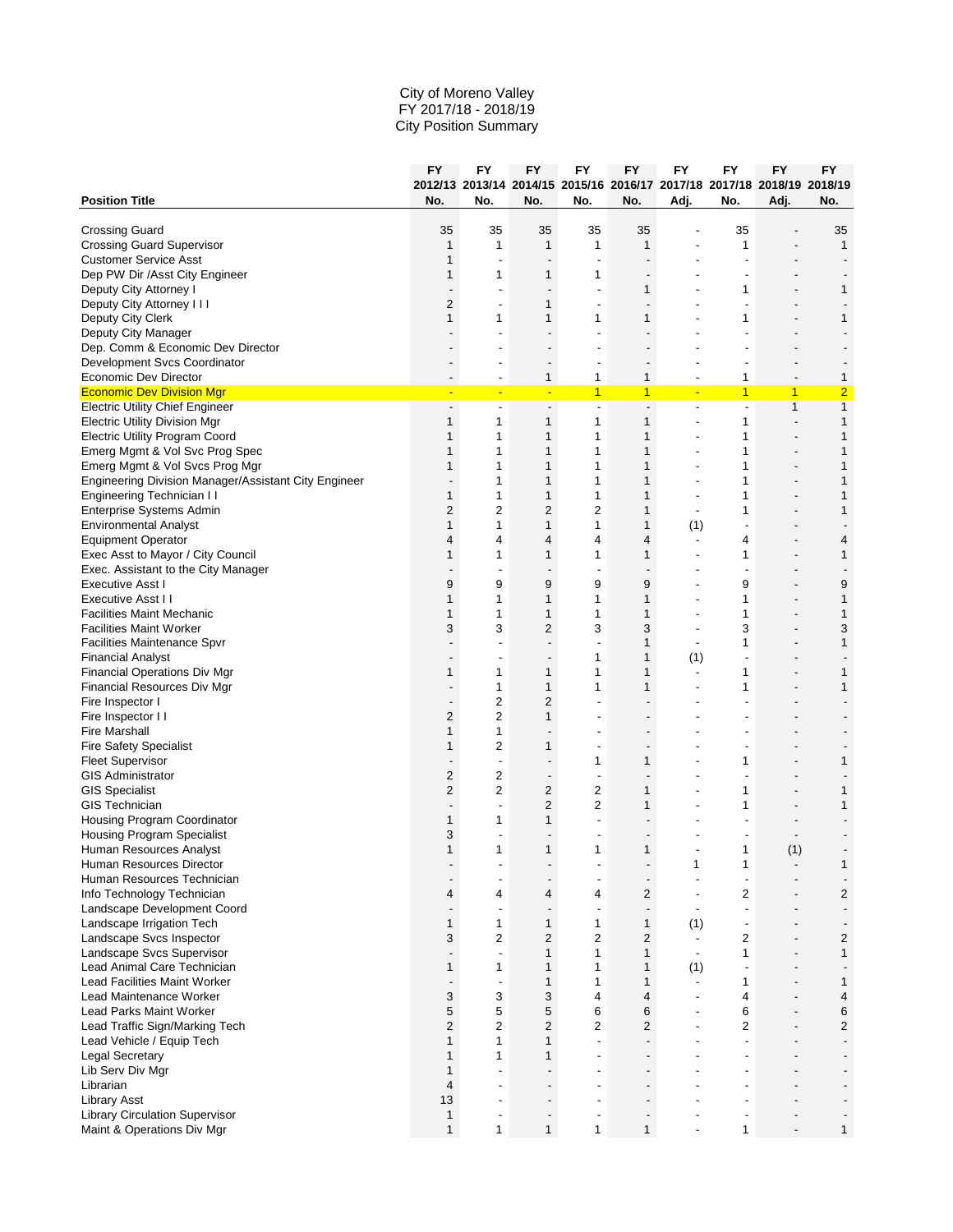|                                                        | FY                           | FY                       | FY                           | FY                                                                      | FY                           | <b>FY</b>                | <b>FY</b>                | <b>FY</b>                       | <b>FY</b>                                 |
|--------------------------------------------------------|------------------------------|--------------------------|------------------------------|-------------------------------------------------------------------------|------------------------------|--------------------------|--------------------------|---------------------------------|-------------------------------------------|
|                                                        |                              |                          |                              | 2012/13 2013/14 2014/15 2015/16 2016/17 2017/18 2017/18 2018/19 2018/19 |                              |                          |                          |                                 |                                           |
| <b>Position Title</b>                                  | No.                          | No.                      | No.                          | No.                                                                     | No.                          | Adj.                     | No.                      | Adj.                            | No.                                       |
| Maintenance Worker I                                   | $\qquad \qquad \blacksquare$ | 7                        |                              |                                                                         |                              |                          |                          |                                 |                                           |
| Maintenance Worker II                                  | $\mathbf{1}$                 | $\mathbf{1}$             | $\overline{\phantom{a}}$     | $\overline{\phantom{a}}$                                                | $\overline{\phantom{a}}$     |                          |                          |                                 |                                           |
| Maintenance Worker I/II                                | 12                           | 12                       | 18                           | 18                                                                      | 18                           | $\overline{\phantom{a}}$ | 18                       |                                 | 18                                        |
| Management Aide                                        | $\overline{\phantom{a}}$     | $\blacksquare$           | $\mathbf{1}$                 | 2                                                                       | $\overline{2}$               | (1)                      | 1                        | $\overline{a}$                  | $\mathbf{1}$                              |
| Management Analyst                                     | 14                           | 12                       | 11                           | 10                                                                      | 9                            | 4                        | 13                       | 1                               | 14                                        |
| Management Asst                                        | 3                            | 4                        | 5                            | 4                                                                       | $\overline{4}$               | 1                        | 5                        | $\overline{a}$                  | 5                                         |
| Media Division Manager                                 | $\overline{\phantom{m}}$     | $\overline{\phantom{a}}$ | $\qquad \qquad \blacksquare$ | $\overline{\phantom{a}}$                                                | $\overline{a}$               | 1                        | 1                        | $\overline{\phantom{a}}$        | $\mathbf{1}$                              |
| Media & Production Supervisor                          | 1                            | 1                        | 1                            | 2                                                                       | 1                            | (1)                      |                          |                                 |                                           |
| Network Administrator                                  | 2                            | $\overline{2}$           | 2                            | 2                                                                       | 1                            | $\blacksquare$           | 1                        |                                 | 1                                         |
| <b>Office Asst</b>                                     | 1                            | 1                        | $\qquad \qquad \blacksquare$ | $\overline{a}$                                                          |                              |                          |                          |                                 |                                           |
| Paralegal                                              | $\overline{\phantom{m}}$     | $\overline{\phantom{a}}$ | $\overline{\phantom{m}}$     | 1                                                                       | 1                            | ٠                        | 1                        |                                 | 1                                         |
| Park Ranger                                            | 3                            | 3                        | 3                            | 3                                                                       | 3                            | $\overline{\phantom{a}}$ | 3                        | $\overline{\phantom{a}}$        | 3                                         |
| Parking Control Officer                                | $\overline{2}$               | 2                        | $\overline{c}$               | 2                                                                       | 2                            | ٠                        | 2                        | $\overline{a}$                  | $\overline{c}$                            |
| Parks & Community Services Deputy Director             | $\overline{a}$               |                          |                              | $\overline{\phantom{a}}$                                                | $\qquad \qquad \blacksquare$ | 1                        | 1                        | $\overline{a}$                  | 1                                         |
| Parks & Community Services Director                    | 1                            | 1                        | 1                            | 1                                                                       | 1                            | $\overline{\phantom{a}}$ | 1                        |                                 | 1                                         |
| Parks & Community Services Division Manager            | 1                            | 1                        | 1                            | 1                                                                       | 1                            | (1)                      |                          |                                 |                                           |
| Parks Maintenance Division Manager                     | $\qquad \qquad \blacksquare$ | $\overline{\phantom{a}}$ | $\qquad \qquad \blacksquare$ | $\overline{\phantom{a}}$                                                | $\qquad \qquad \blacksquare$ | $\overline{\phantom{a}}$ | ٠                        | $\qquad \qquad \blacksquare$    |                                           |
| Parks Maint Supervisor                                 | 2                            | 2                        | $\overline{2}$               | 2                                                                       | $\overline{2}$               | $\overline{\phantom{a}}$ | 2                        | $\overline{\phantom{m}}$        | $\overline{c}$                            |
| Parks Maint Worker                                     | 13                           | 13                       | 13                           | 12                                                                      | 12                           | ÷,                       | 12                       | $\overline{\phantom{a}}$        | 12                                        |
| Parks Projects Coordinator                             | 1                            | $\mathbf{1}$             | $\mathbf{1}$                 | 1                                                                       | 1                            |                          | 1                        |                                 | $\mathbf{1}$                              |
| Payroll Supervisor                                     | 1                            | 1                        | $\mathbf{1}$                 | 1                                                                       | 1                            |                          | 1                        | $\overline{\phantom{a}}$        | $\mathbf{1}$                              |
| Permit Technician                                      | 6                            | 5                        | 5                            | 5                                                                       | 5                            | ٠                        | 5                        | $\overline{\phantom{a}}$        | 5                                         |
| <b>Planning Commissioner</b>                           | 7                            | 7                        | 7                            | 7                                                                       | 7                            | ٠                        | 7                        | $\overline{a}$                  | $\overline{7}$                            |
| Planning Div Mgr / Official                            | 1                            | 1                        | 1                            | 1                                                                       | 1                            | ٠                        | 1                        | $\overline{\phantom{a}}$        | $\mathbf{1}$                              |
| <b>Principal Accountant</b>                            | 1                            | 1                        | 1                            | 1                                                                       | 1                            | ٠                        | 1                        | $\overline{\phantom{a}}$        | 1                                         |
| Public Information/Intergovernmental Relations Officer |                              |                          |                              | 1                                                                       | $\mathbf{1}$                 | ÷,                       | 1                        | $\overline{a}$                  | $\mathbf{1}$                              |
| Public Safety Contract Administrator                   | $\overline{\phantom{m}}$     |                          |                              | $\overline{\phantom{a}}$                                                | $\overline{a}$               | 1                        | 1                        |                                 | $\mathbf{1}$                              |
| Purch & Facilities Div Mgr                             | 1                            | 1                        | 1                            | 1                                                                       | 1                            | ٠                        | 1                        | $\overline{\phantom{a}}$        | 1                                         |
| PW Director / City Engineer                            | 1                            | 1                        | $\mathbf{1}$                 | 1                                                                       | 1                            | ٠                        | 1                        | $\overline{a}$                  | $\mathbf{1}$                              |
| Recreation Program Coord                               | 1                            | 1                        | 1                            | $\overline{c}$                                                          | $\overline{a}$               |                          | $\overline{\phantom{a}}$ |                                 |                                           |
| Recreation Program Leader                              | 7                            | 7                        | 7                            | 7                                                                       | $\overline{7}$               | ٠                        | 7                        | $\overline{\phantom{m}}$        | 7                                         |
| <b>Recreation Supervisor</b>                           | $\mathbf{1}$                 | 1                        | 1                            | $\overline{\phantom{a}}$                                                |                              |                          |                          |                                 |                                           |
| <b>Recycling Specialist</b>                            |                              | 1                        | 1                            | 2                                                                       | 1                            |                          | 1                        |                                 | 1                                         |
| <b>Resource Analyst</b>                                | $\overline{\phantom{a}}$     | ٠                        | $\overline{\phantom{m}}$     | $\blacksquare$                                                          | $\overline{a}$               |                          | ٠                        | $\overline{a}$                  |                                           |
| <b>Risk Division Manager</b>                           |                              | ٠                        | $\overline{\phantom{m}}$     | $\overline{\phantom{a}}$                                                | $\overline{\phantom{m}}$     |                          | $\overline{a}$           |                                 |                                           |
| <b>Security Guard</b>                                  | 2                            | $\overline{2}$           | 2                            | 2                                                                       | $\overline{2}$               |                          | 2                        |                                 | $\overline{c}$                            |
| Spec Dist Budg & Accting Spvr                          | $\overline{\phantom{a}}$     | $\overline{\phantom{a}}$ |                              | $\overline{\phantom{a}}$                                                | $\overline{\phantom{a}}$     |                          | $\overline{\phantom{a}}$ |                                 |                                           |
| Spec Districts Div Mgr                                 | 1                            | 1                        | 1                            | 1                                                                       | $\mathbf{1}$                 | ٠                        | 1                        | $\overline{a}$                  | 1                                         |
| Special Districts Prog Mgr                             | 1                            | $\mathbf 1$              | 1                            | $\overline{\phantom{a}}$                                                | $\overline{a}$               |                          | $\overline{a}$           |                                 |                                           |
| Sr Accountant                                          | 1                            | $\mathbf{1}$             | $\mathbf{1}$                 | 2                                                                       | 2                            | 1                        | 3                        |                                 | 3                                         |
| Sr Administrative Asst                                 | 16                           | 14                       | 17                           | 17                                                                      | 17                           | ÷,                       | 17                       |                                 | 17                                        |
| Sr Applications Analyst                                |                              | -                        | $\overline{2}$               | 2                                                                       | 1                            |                          | 1                        |                                 | 1                                         |
| Sr Citizens Center Coord                               | $\mathbf{1}$                 | 1                        | 1                            | 1                                                                       | $\overline{\phantom{m}}$     | ٠                        | $\overline{\phantom{a}}$ | $\overline{\phantom{a}}$        |                                           |
| Sr Code Compliance Officer                             |                              |                          |                              |                                                                         |                              | 2                        | 2                        |                                 | 2                                         |
| <b>Sr Construction Inspector</b>                       |                              |                          | $\blacksquare$               | ٠                                                                       | Ξ                            | Ξ                        | Ξ                        | $\overline{2}$                  | $\overline{2}$                            |
| Sr Customer Service Asst                               | 3                            | 3                        | 3                            | 3                                                                       | 3                            | $\overline{\phantom{a}}$ | $\overline{\mathbf{3}}$  | $\overline{\phantom{a}}$        | 3                                         |
| Sr Deputy City Clerk                                   | $\qquad \qquad \blacksquare$ | $\overline{\phantom{a}}$ | $\overline{a}$               | $\overline{\phantom{a}}$                                                | $\overline{\phantom{0}}$     | $\overline{\phantom{a}}$ | $\overline{\phantom{a}}$ | 1                               | $\mathbf{1}$                              |
| <b>Sr Electrical Engineer</b>                          | $\mathbf{1}$                 | 1                        | 1                            | 1                                                                       | 1                            | $\overline{\phantom{a}}$ | 1                        | $\overline{\phantom{a}}$        | $\mathbf{1}$                              |
| Sr Engineer, P.E.                                      | 9                            | 9                        | 9                            | 7                                                                       | 6                            | (1)                      | 5                        |                                 | 5                                         |
| Sr Engineering Technician                              | 1                            | $\mathbf{1}$             | 1                            | 1                                                                       | 1                            |                          | 1                        | $\overline{\phantom{a}}$        | $\mathbf{1}$                              |
| <b>Sr Equipment Operator</b>                           | $\mathbf{1}$                 | $\mathbf{1}$             | $\mathbf{1}$                 | 1                                                                       | $\mathbf{1}$                 |                          | 1                        |                                 | $\mathbf{1}$                              |
| <b>Sr Financial Analyst</b>                            | 2                            | $\overline{c}$           | $\mathbf{1}$                 | $\overline{\phantom{a}}$                                                | $\overline{a}$               |                          |                          |                                 |                                           |
| Sr GIS Analyst                                         | $\overline{2}$               | $\overline{c}$           | 2                            | 2                                                                       | 1                            |                          | 1                        |                                 | $\mathbf{1}$                              |
| Sr Graphics Designer                                   | $\mathbf{1}$                 | $\mathbf{1}$             | $\mathbf{1}$                 | $\overline{2}$                                                          | 1                            |                          | 1                        |                                 | 1                                         |
| Sr Human Resources Analyst                             | 1                            | 1                        | 1                            | 1                                                                       | $\mathbf{1}$                 |                          | 1                        | $\overline{\phantom{a}}$        | $\mathbf{1}$                              |
| Sr IT Technician                                       | $\overline{\phantom{a}}$     | $\overline{\phantom{a}}$ |                              | $\overline{\phantom{a}}$                                                | $\overline{a}$               |                          |                          | $\overline{a}$                  |                                           |
| Sr Landscape Svcs Inspector                            | $\mathbf{1}$                 | 1                        | $\overline{\phantom{a}}$     | $\overline{\phantom{a}}$                                                | $\overline{\phantom{0}}$     | $\overline{\phantom{a}}$ | $\overline{\phantom{a}}$ | $\overline{\phantom{a}}$        |                                           |
| <b>Sr Management Analyst</b><br>Sr Office Asst         | $\overline{2}$<br>5          | $\overline{2}$<br>4      | 3<br>3                       | $\overline{4}$<br>3                                                     | 5<br>3                       | (1)                      | 4<br>$\overline{c}$      | (1)<br>$\overline{\phantom{a}}$ | $\overline{\mathbf{3}}$<br>$\overline{2}$ |
| Sr Park Ranger                                         |                              |                          |                              |                                                                         |                              | (1)                      | $\overline{\phantom{a}}$ |                                 |                                           |
| Sr Parking Control Officer                             | $\mathbf{1}$                 | $\mathbf{1}$             | $\mathbf{1}$                 | 1                                                                       | $\mathbf{1}$                 | $\overline{\phantom{a}}$ | 1                        |                                 | $\mathbf{1}$                              |
| Sr Parks Maint Technician                              | $\overline{2}$               | $\overline{2}$           | $\overline{2}$               | 2                                                                       | $\overline{c}$               | $\overline{\phantom{a}}$ | 2                        | $\overline{\phantom{a}}$        | $\overline{c}$                            |
|                                                        |                              |                          |                              |                                                                         |                              |                          |                          |                                 |                                           |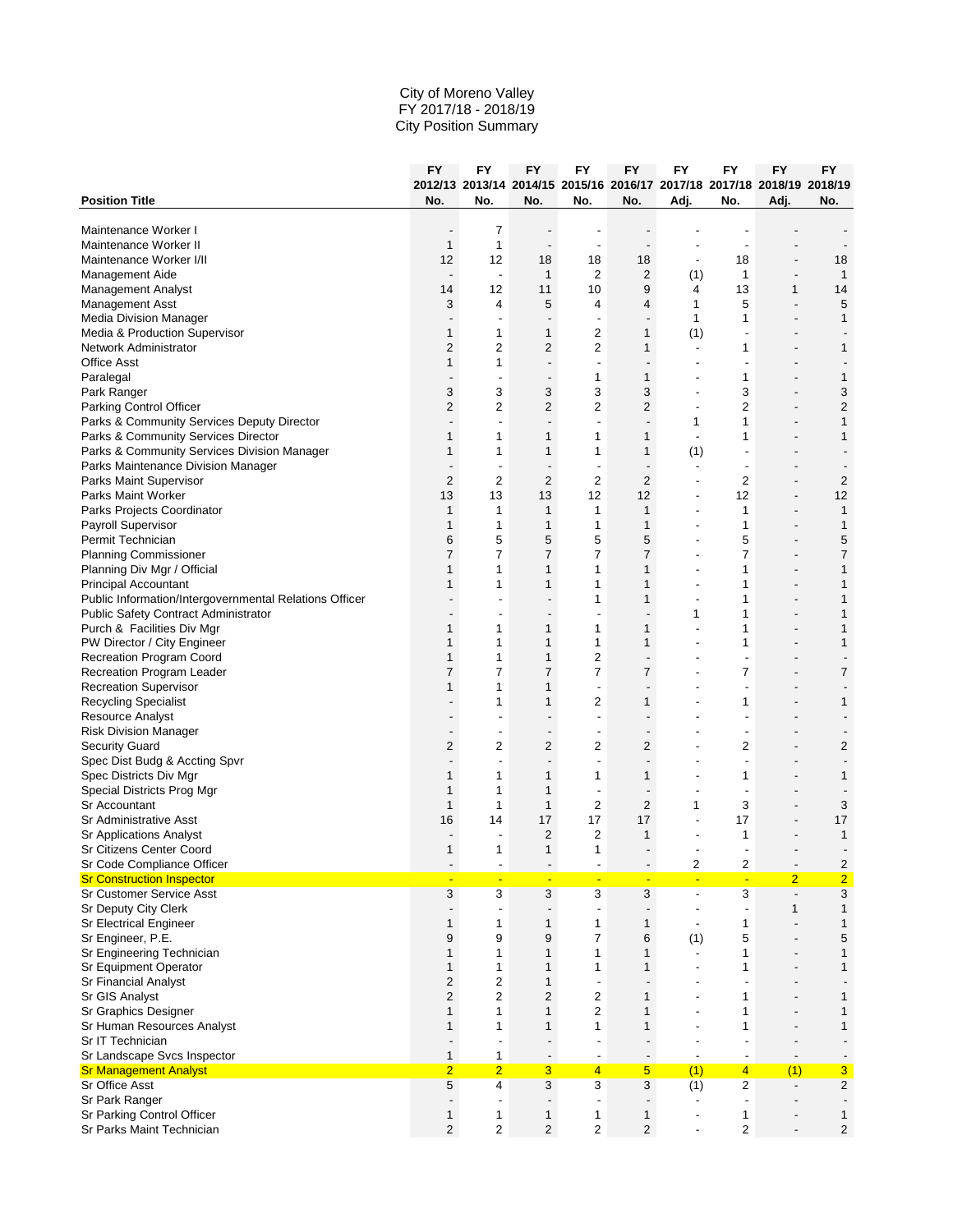|                                             | <b>FY</b> | <b>FY</b> | <b>FY</b>       | <b>FY</b> | <b>FY</b>      | <b>FY</b> | FY  | <b>FY</b>       | <b>FY</b> |
|---------------------------------------------|-----------|-----------|-----------------|-----------|----------------|-----------|-----|-----------------|-----------|
|                                             | 2012/13   |           | 2013/14 2014/15 | 2015/16   | 2016/17        | 2017/18   |     | 2017/18 2018/19 | 2018/19   |
| <b>Position Title</b>                       | No.       | No.       | No.             | No.       | No.            | Adj.      | No. | Adj.            | No.       |
|                                             |           |           |                 |           |                |           |     |                 |           |
| Sr Payroll Technician                       |           |           |                 |           |                |           |     |                 |           |
| Sr Permit Technician                        |           | 2         | 2               | 2         | 2              |           | 2   |                 | 2         |
| Sr Planner                                  |           | 2         | 2               | 2         | $\overline{c}$ |           | 2   |                 |           |
| Sr Recreation Program Leader                |           | 2         | 2               | 2         | 2              |           | 2   |                 |           |
| Sr Telecomm Technician                      |           | 2         | 2               | 2         |                |           |     |                 |           |
| Sr Traffic Engineer                         |           |           |                 |           |                |           |     |                 |           |
| Sr Traffic Signal Technician                |           |           |                 |           |                |           |     |                 |           |
| Storekeeper                                 |           |           |                 |           |                |           |     |                 |           |
| Storm Water Prog Mgr                        |           |           |                 |           |                | (1)       |     |                 |           |
| Strategic Initiatives Manager               |           |           |                 |           |                |           |     |                 |           |
| Street Maintenance Supervisor               |           | 2         | 2               | 2         | $\overline{c}$ |           | 2   |                 |           |
| Sustainability & Intergovernmental Prog Mgr |           |           |                 |           |                |           |     |                 |           |
| Technology Services Div Mgr                 | 2         | 2         | 2               | 2         |                | (1)       |     |                 |           |
| Telecomm Engineer / Admin                   | 2         | 2         | $\overline{2}$  | 2         |                |           |     |                 |           |
| Telecomm Technician                         |           |           |                 | 2         |                |           |     |                 |           |
| <b>Traffic Operations Supervisor</b>        |           |           |                 |           |                |           |     |                 |           |
| Traffic Sign / Marking Tech I               |           |           |                 |           |                |           |     |                 |           |
| Traffic Sign/Marking Tech II                |           |           |                 | 2         |                |           |     |                 |           |
| Traffic Signal Technician                   |           |           |                 | 2         | 2              |           |     |                 |           |
| Trans Div Mgr / City Traf Engr              |           |           |                 |           |                |           |     |                 |           |
| Treasury Operations Div Mgr                 |           |           |                 |           |                |           |     |                 |           |
| <b>Tree Trimmer</b>                         |           |           |                 |           |                |           |     |                 |           |
| Vehicle / Equipment Technician              |           | 3         | 3               | 3         | 3              |           | 3   |                 |           |
| <b>Total</b>                                | 391       | 374       | 375             | 374       | 356            |           | 356 | $\mathbf{2}$    | 358       |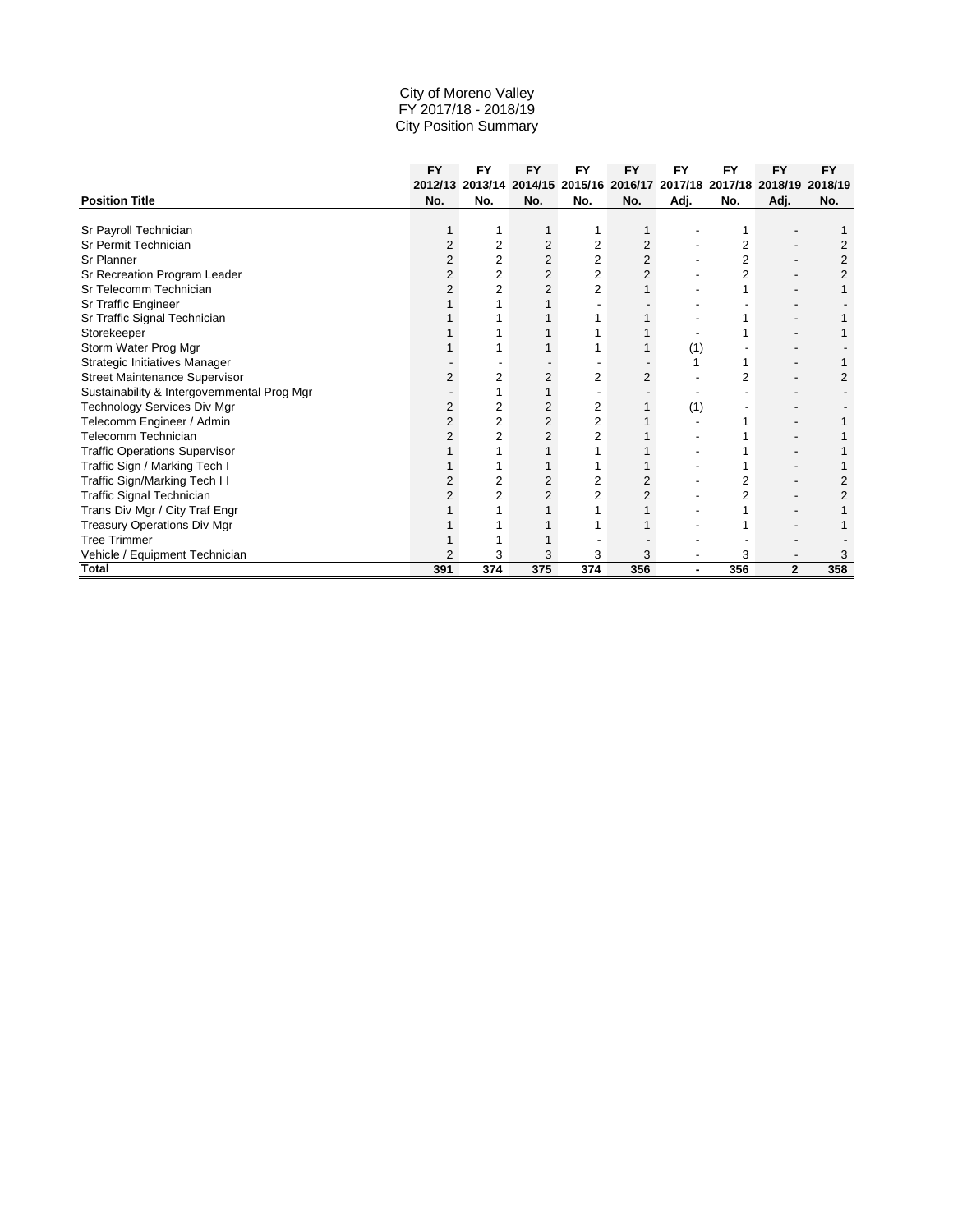City of Moreno Valley **Date Council Approved** Date Effective

#### **CLASS SPECIFICATION Economic Development Department Program Manager**

#### **GENERAL PURPOSE**

Under the direction of the Economic Development Director, this key Program Manager position organizes, integrates, evaluates and manages the activities and staff of the Economic Development Department; responsible for planning, implementing, and evaluating economic development projects and program activities related to business attraction, business retention, and workforce development, including providing direction and supervision of workforce development staff, and performs related duties as assigned.

#### **DISTINGUISHING CHARACTERISTICS**

This single position class is responsible for planning, overseeing, coordinating, integrating and evaluating the work of professional and administrative staff in the Economic Development Department. An incumbent is also responsible for diverse and specialized administrative, financial, and management analyses, recommend actions and assist in formulating programs related to business attraction, business retention, and workforce development. Promote City economic development and workforce initiatives and programs. Prepare staff reports and memorandums, presentation to City Council, as well as presentations to Commissions and business groups. Assignments are often complex and require knowledge of economic development administration, business attraction, business retention, and workforce development.

#### **ESSENTIAL DUTIES AND RESPONSIBILITIES**

The duties listed below are intended only as illustrations of the various types of work that may be performed. The omission of specific statements of duties does not exclude them from the position if the work is similar, related or a logical assignment to this class.

- 1. Plans, organizes, integrates, evaluates and manages the work of the Economic Development Department; with staff, participates in establishing program plans and initiatives to meet Economic Development Department goals and objectives; implements program plans, processes, procedures and policies required to achieve targeted program results; coordinates and integrates program functions and responsibilities to achieve optimal efficiency and effectiveness; develops and monitors performance against the annual budget and financial plan projections.
- 2. Evaluates the performance of assigned staff; establishes performance requirements and personal development targets; monitors performance and provides coaching for performance improvement and development; recommends compensation and other rewards to recognize performance; takes disciplinary action, up to and including termination, to address performance deficiencies, subject to management concurrence, in accordance with the City's human resources policies and procedures and labor contract provisions.
- 3. Provides day-to-day leadership and works with staff to ensure a high performance, customer serviceoriented work environment which supports achieving City objectives and service expectations; provides leadership and participates in programs and activities that promote a positive employee relations environment.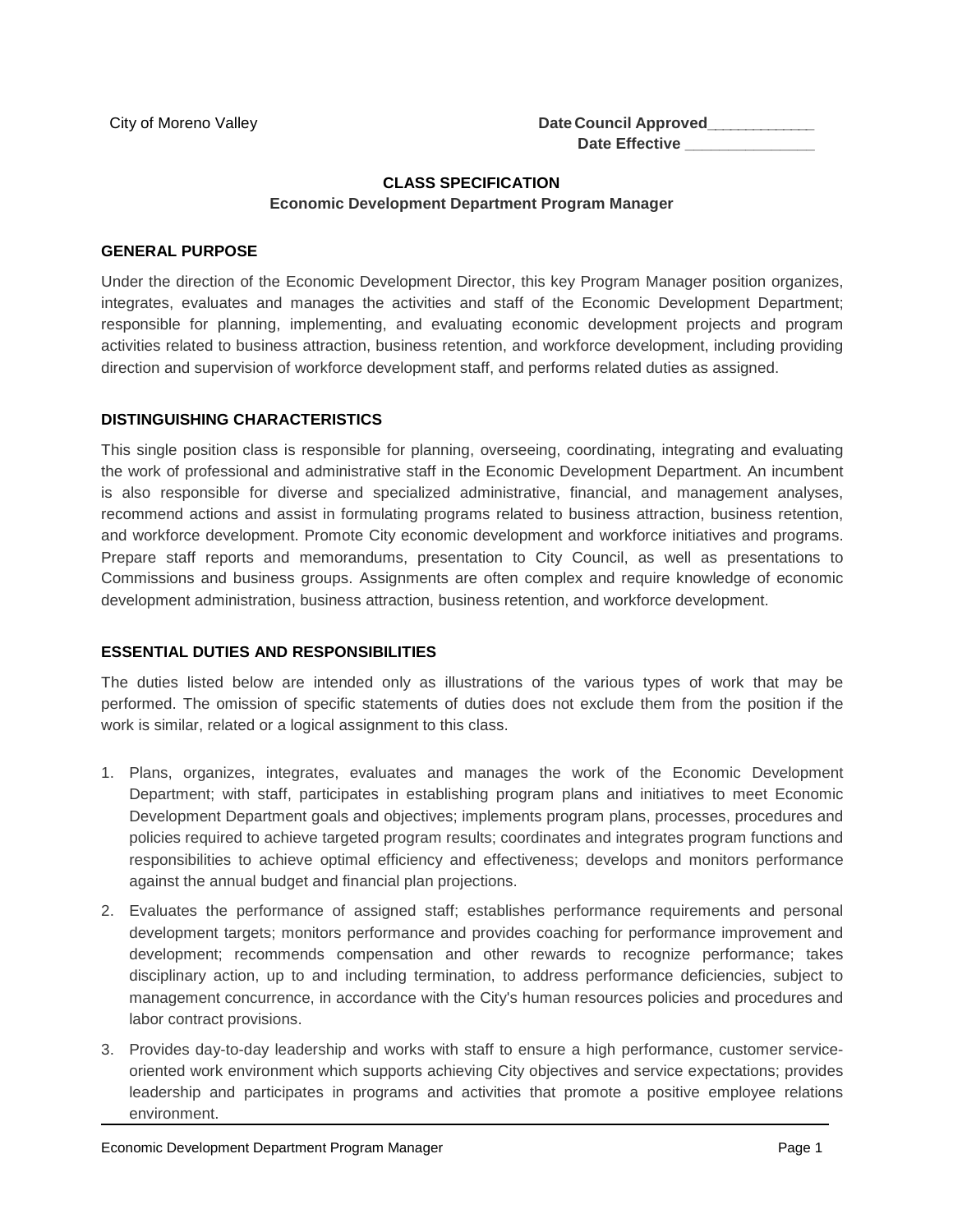- 4. Plans, manages, directs, monitors, evaluates and integrates the activities and staff of the Economic Development Department; administers program activities, recommend legislative or policy change, draft proposed contracts and agreements, as well as, a variety of other supporting documents. Monitor contract performance and approve contract invoices within guidelines and authority.
- 5. Serves as liaison with other governmental agencies, developers, developers' consultants, professionals in real estate development and investing, urban planning, land and traffic engineering, fire prevention, building code application, media & communications, educational partners, and various City staff.
- 6. Prepares reports, memoranda, letters and other documents regarding program issues for both internal and external distribution; ensures the maintenance of detailed records of program activities and results.

#### **QUALIFICATIONS**

#### **Knowledge of:**

- 1. Practices, policies and procedures of municipal government operations and program management.
- 2. Principles, practices and legal requirements relating to economic development.
- 3. Principles and practices of public policy.
- 4. Principles, practices and methods of program and organizational analysis.
- 5. Principles, practices, tools and techniques of program planning and management.
- 6. Principles and practices of public administration, including purchasing, grant writing, contracting and maintenance of publicrecords.
- 7. Principles, practices and methods of budget development and budget management.
- 8. Principles and practices of sound business communication.
- 9. Principles and practices of effective management and supervision.
- 10. City human resources policies and labor contract provisions.

#### **Ability to:**

- 1. Plan, organize, manage and direct a variety of complex economic development and workforce development program functions and activities to achieve program goals and objectives.
- 2. Identify and analyze complex program, administrative, operational and organizational objectives and issues, evaluate alternatives and reach sound, logical, fact-based conclusions and recommendations.
- 3. Collect, evaluate and interpret applicable data conduct complex analyses.
- 4. Coordinate economic development program activities with multiple stakeholders and facilitate compliance with program requirements.
- 5. Apply sound, creative problem-solving techniques to resolve difficult program issues and problems.
- 6. Understand, interpret, explain and apply laws, regulations, ordinances and policies applicable to economic development and workforce development program operations.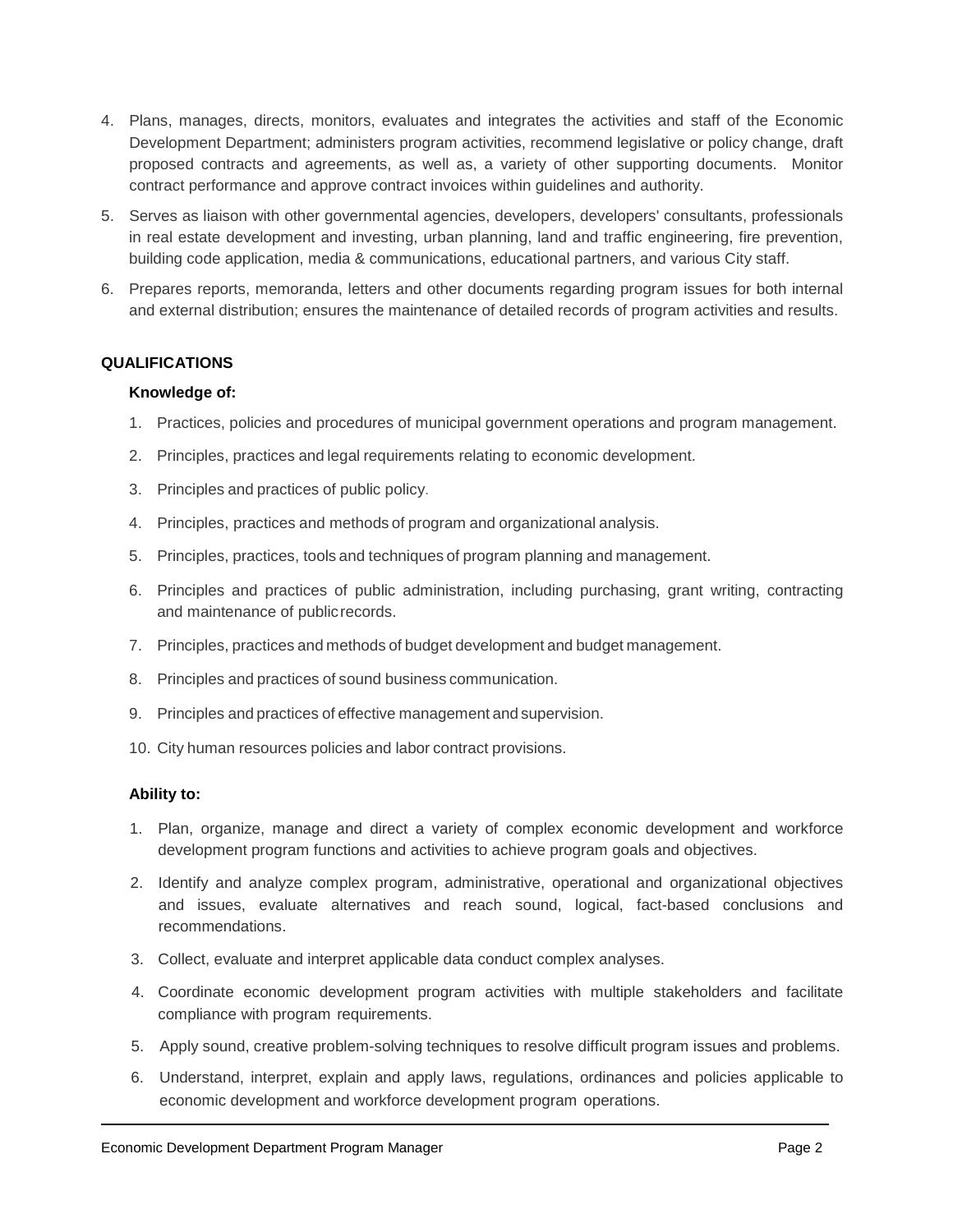- 7. Understand, interpret and respond to internal and external stakeholder needs and expectations.
- 8. Prepare clear, concise and comprehensive financial analyses, technical reports, position papers and other documents appropriate to the audience.
- 9. Present conclusions and recommendations clearly, logically and persuasively to both internal and external program stakeholders.
- 10. Ensure the maintenance of all required files, records and documentation.
- 11. Exercise independent judgment and initiative within established guidelines.
- 12. Exercise tact and diplomacy in dealing with difficult and sensitive issues andsituations.

#### **Education, Training and Experience:**

A Bachelor's Degree with a major in public administration, business administration, marketing, economics, social sciences or a closely related field. A minimum of five years of related work experience within a municipal economic development department, community development department, redevelopment agency, and/or an economic development corporation, real estate development or public relations; and four years of related supervisory experience. A Master's Degree in a related field is desirable.

#### **Licenses; Certificates; Special Requirements:**

A valid California driver's license and the ability to maintain insurability under the City's vehicle insurance policy.

#### **PHYSICAL AND MENTAL DEMANDS**

The physical and mental demands described here are representative of those that must be met by an employee to successfully perform the essential functions of this class. Reasonable accommodations may be made to enable individuals with disabilities to perform the essential functions.

#### **Physical Demands**

While performing the duties of this job, the employee is regularly required to sit; talk or hear, both in person and by telephone; use hands to finger, handle and feel computers and standard business equipment; and reach with hands and arms. The employee is frequently required to stand and walk.

Specific vision abilities required by this job include close vision and the ability to adjust focus.

#### **Mental Demands**

While performing the duties of this class, the incumbent is regularly required to use written and oral communication skills; read and interpret complex data, information and documents; analyze and solve complex problems; use math/mathematical reasoning; perform highly detailed work under changing, intensive deadlines, on multiple concurrent tasks; work with constant interruptions. and interact with managers, staff, representatives of other public agencies, developers, builders. property and business owners and others encountered in the course of work.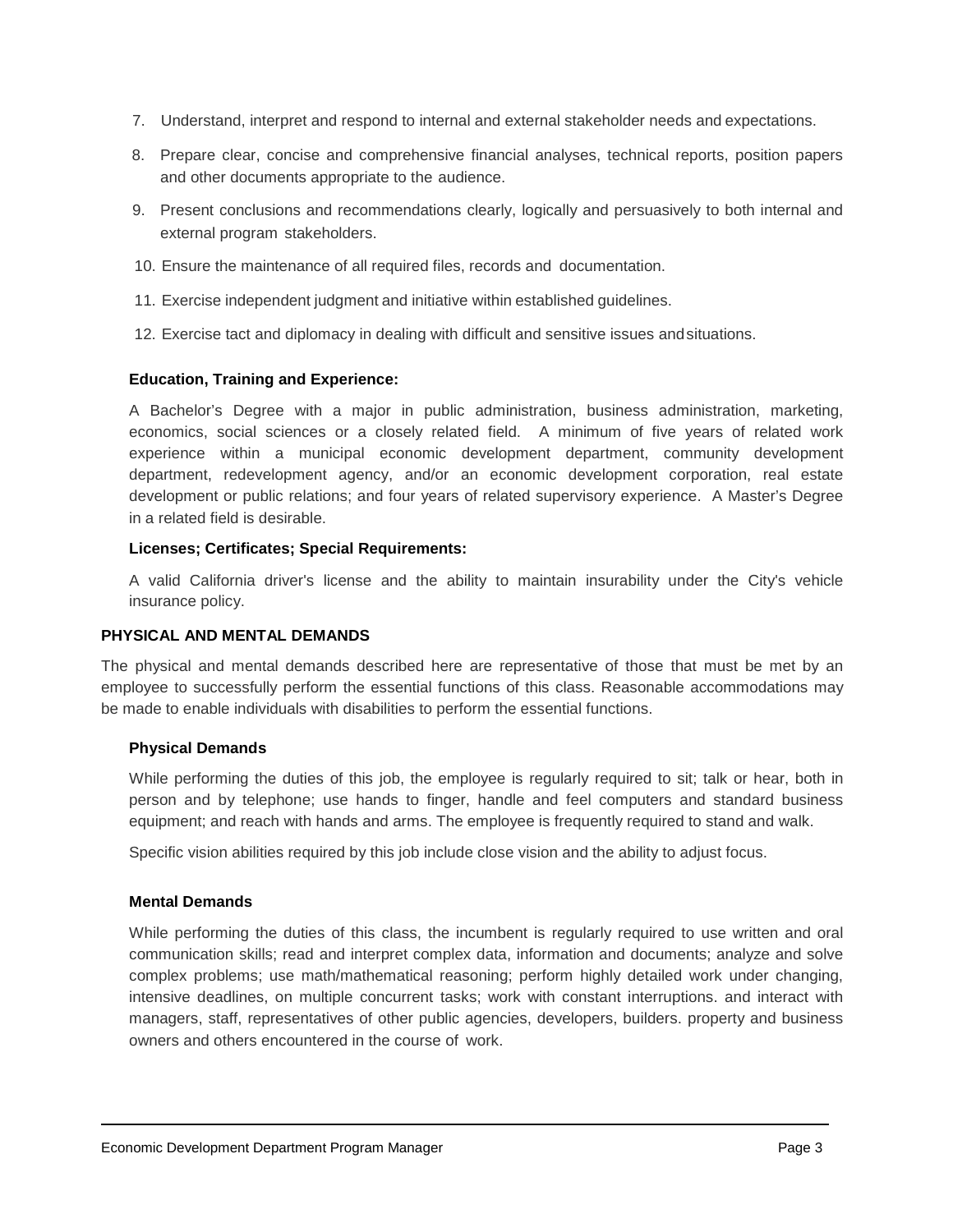#### **WORK ENVIRONMENT**

The work environment characteristics described here are representative of those an employee encounters while performing the essential functions of this class. Reasonable accommodations may be made to enable individuals with disabilities to perform the essential functions.

The employee works under typical office conditions and the noise level is usually quiet.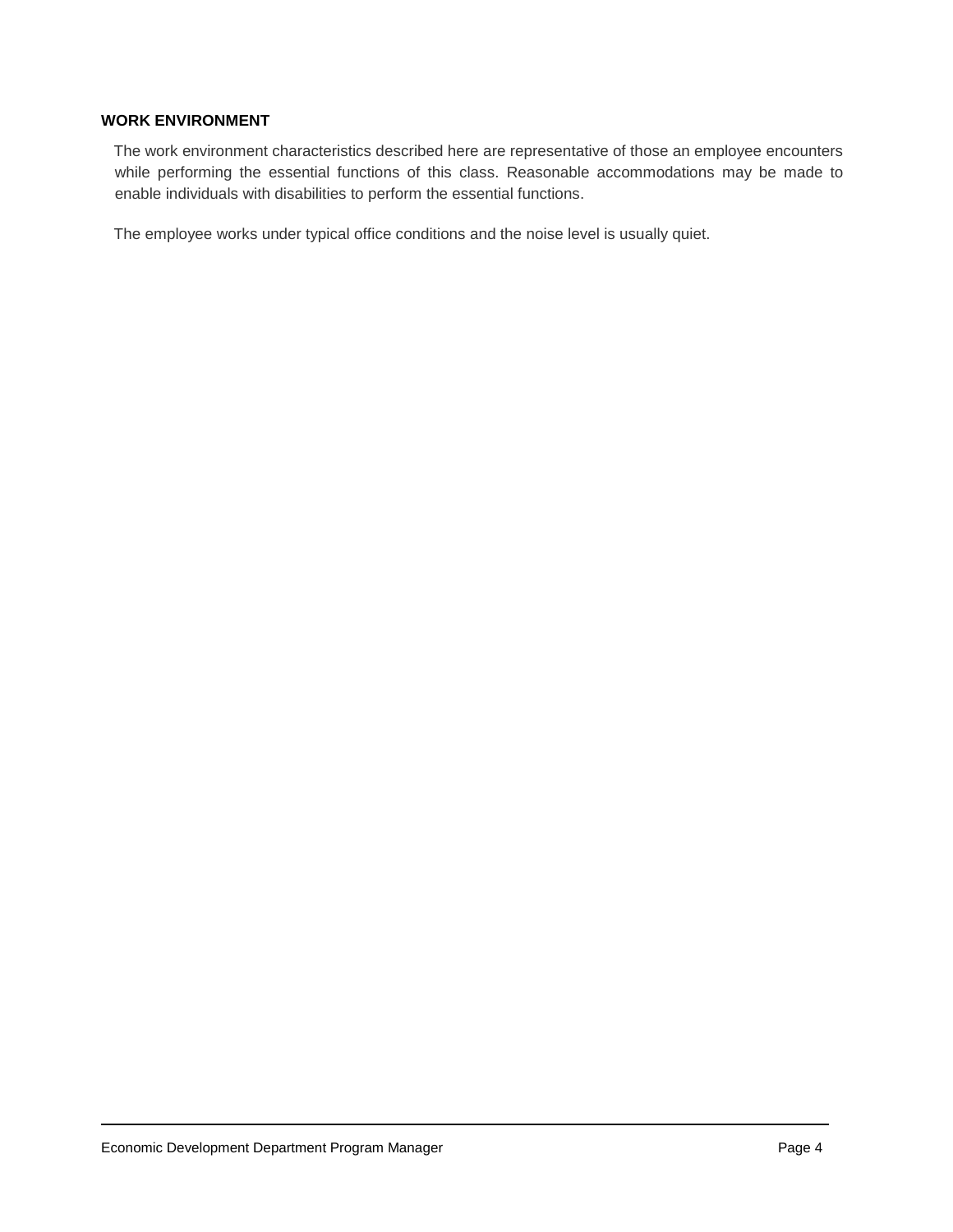#### City of Moreno Valley **Date Council Approved Date Effective**

#### **CLASS SPECIFICATION Construction Inspector Supervisor**

#### **GENERAL PURPOSE**

Under general supervision, plans, schedules, assigns and reviews the work of all construction inspection staff; supervises and coordinates inspection of construction projects performs detailed inspections of City construction projects as assigned; interprets plans, details and specifications to ensure construction and contract compliance; prepares detailed project inspection reports; and performs related duties as assigned. Exercises direct supervision over assigned technical and office support staff.

#### **DISTINGUISHING CHARACTERISTICS**

Construction Inspector Supervisor is the advanced level class in the Construction Inspector class series. Incumbents are responsible for supervising, coordinating, and performing multi-disciplined inspections of City construction projects.

Construction Inspector Supervisor must possess advanced technical knowledge and experience and be responsible for providing lead supervision of inspection staff and performing the most difficult and complex construction inspection functions and duties. Duties performed require a high degree of initiative, independent judgment and discretion along with the ability to handle new and unusual circumstances as they arise.

#### **ESSENTIAL DUTIES AND RESPONSIBILITIES**

The duties listed below are intended only as illustrations of the various types of work that may be performed. The omission of specific statements of duties does not exclude them from the position if the work is similar, related or a logical assignment to this class.

- 1. Leads a team of construction inspectors to ensure assigned projects are being constructed in accordance with contract requirements and established policies and procedures. Plans, organizes, assigns, supervises, and reviews the work of assigned staff in the inspection of all City public works, infrastructure, utility and capital improvement construction projects.
- 2. Participates in the development and implementation of goals, objectives, policies and priorities for assigned services and programs; participates in the annual budget preparation; prepares detailed cost estimates with appropriate justifications; maintains a variety of records and prepares routine reports of work performance.
- 3. Performs supervisory field inspections on complex or difficult public building construction, infrastructure, grading and street construction projects.
- 4. Researches, prepares and presents construction inspection training classes for staff. Directs, trains, and supervises staff. Evaluates staffing requirements; evaluates staff performance and provides first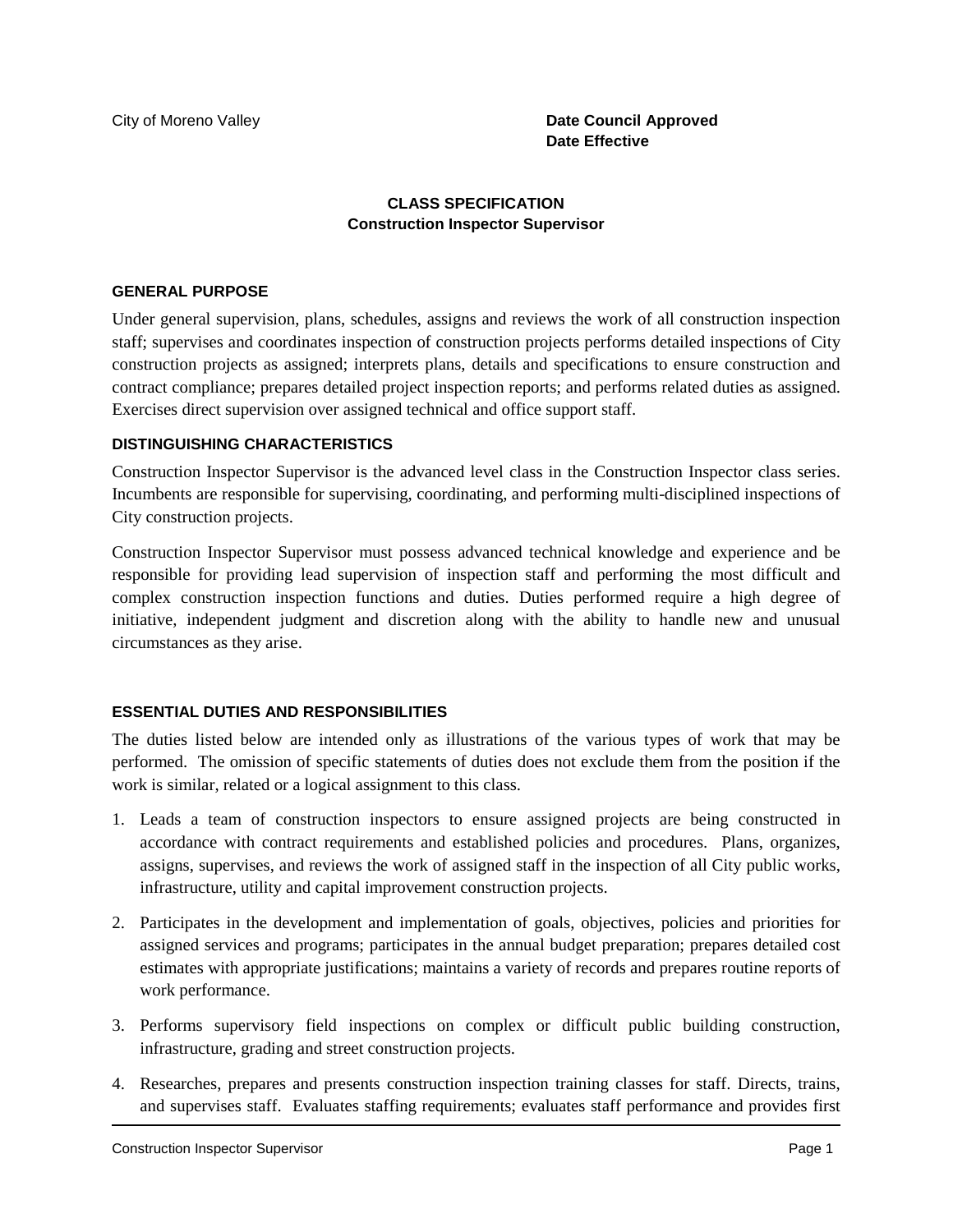line supervision. Ability to advise and provide interpretation regarding the application of policies, procedures and standards to specific situation.

- 5. Assists the project managers/engineers to schedule and utilize personnel resources in the most effective manner.
- 6. Monitors contractor schedules and forecasts inspection personnel resource needs. Prepare required construction progress reports in compliance with City Specifications and Caltrans Local Assistance Procedure Manual (LAPM).
- 7. Monitors project safety procedures and methods.
- 8. Monitors stormwater BMPs for SWPPP compliance.
- 9. Ensures proper placement and maintenance of signs, barricades and warning devices; ensures proper safety practices are followed at work sites.
- 10. Performs field interviews and verifies certified payroll information to ensure contractors are paying prevailing wages to their staff and approved workforce is being used; provides field review forms and certified payroll reviews to project managers.

#### **QUALIFICATIONS**

#### **Knowledge of:**

- 1. Federal, state and local laws, statutes, codes and ordinances governing construction projects.
- 2. Common engineering construction methods.
- 3. Proper use of construction materials and equipment.
- 4. Safety requirements and procedures pertaining to work practices.
- 5. Theories, principles and practices of engineering, electronics and mathematics, including algebra, geometry and trigonometry.
- 6. Earthwork, asphalt paving and concrete construction principles, methods and techniques.
- 7. Surveying principles, methods and techniques.
- 8. Compaction principles, methods and techniques.
- 9. Principles and practices of mechanical equipment and paint/coating inspection.
- 10. Electric wire, conduit, electrical metallic tubing, cable tray and cable materials and terminology.
- 11. Electrical and telemetry principles, circuits, devices and systems.
- 12. National Pollutant Discharge Elimination System (NPDES) and Municipal Separate Storm Sewer System (MS4) Permit.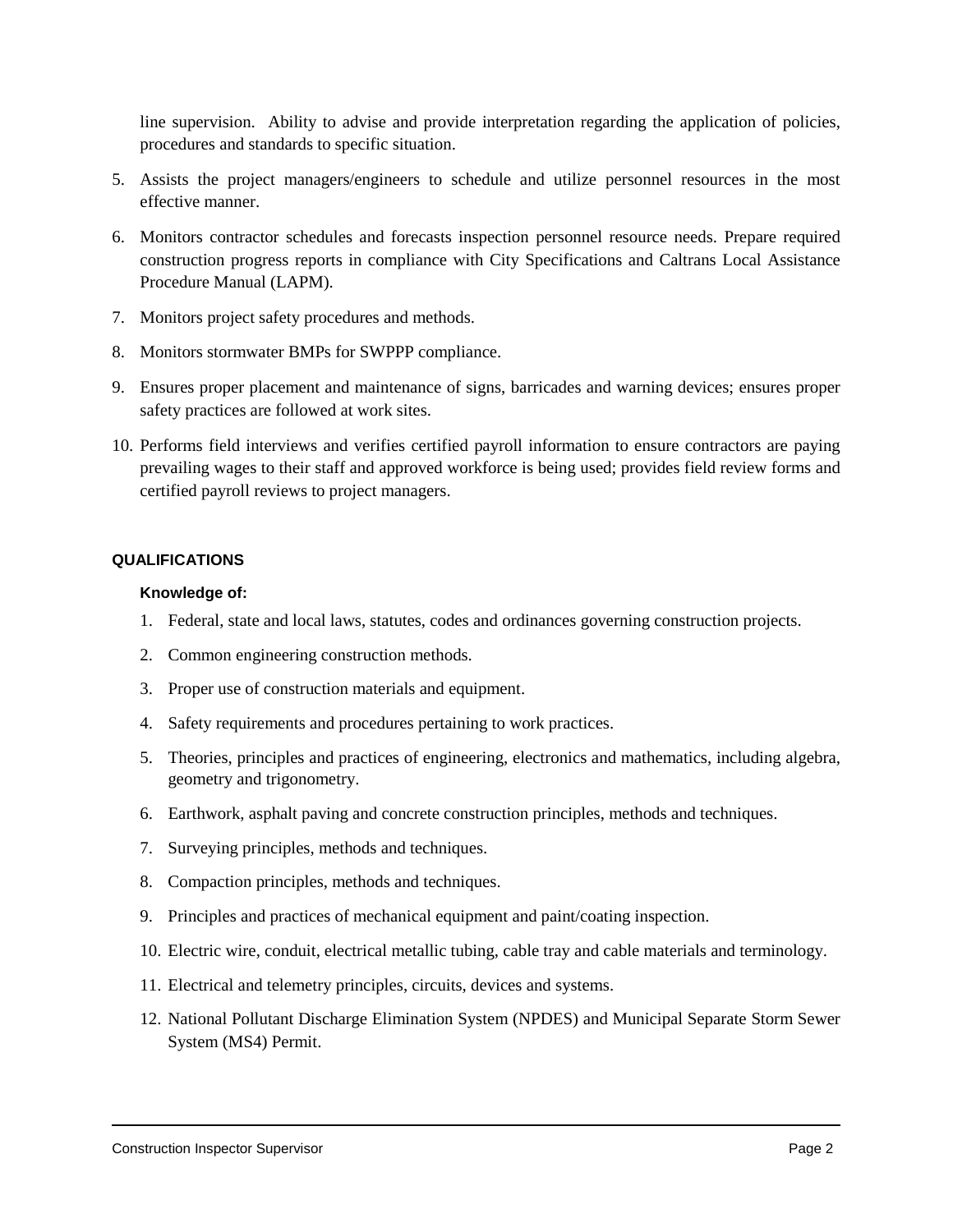#### **Ability to:**

- 1. Exercise considerable judgment and diplomacy in field conditions.
- 2. Ability to counsel, mediate, and/or provide first line supervision.
- 3. Analyze, interpret, prepare and make recommendations on complex construction plans, specifications, drawings, sketches, diagrams and codes.
- 4. Operate and use common electronic, construction, surveying and drafting tools including electronic locators, electronic multimeters, cameras, two-way radios, compaction and concrete testing equipment and nuclear density gauges.
- 5. Make quantity calculations and prepare estimates.
- 6. Inspect routine and difficult engineering construction.
- 7. Enforce and interpret regulations with firmness, tact and impartiality.
- 8. Record and design accurate and neat sketches during on-site field inspections.
- 9. Perform field tests following precise procedures and interpret observations and test results to determine acceptability.
- 10. Coordinate necessary work between several entities.
- 11. Establish and maintain effective working relationships with City management, staff, contractors, the public and others encountered in the course of work.
- 12. Prepare Incident Reports pertaining to construction activities.

#### **Education, Training and Experience:**

A typical way of obtaining the knowledge, skills and abilities outlined above is graduation from high school or G.E.D. equivalent; and five years of experience in construction inspection or ten years of trades experience working on large public works construction projects; or an equivalent combination of training and experience.

#### **Licenses; Certificates; Special Requirements:**

A valid California driver's license and the ability to maintain insurability under the City's vehicle insurance policy.

Desirable valid certifications/registrations include: (1) California General Permit Qualified SWPPP Practitioner (QSP), (2) Qualified SWPPP Developer (QSD), and/or (3) Construction Inspector – Public Works as administered by ACIA or equivalent.

## **PHYSICAL AND MENTAL DEMANDS**

The physical and mental demands described here are representative of those that must be met by an employee to successfully perform the essential functions of this class. Reasonable accommodations may be made to enable individuals with disabilities to perform the essential functions.